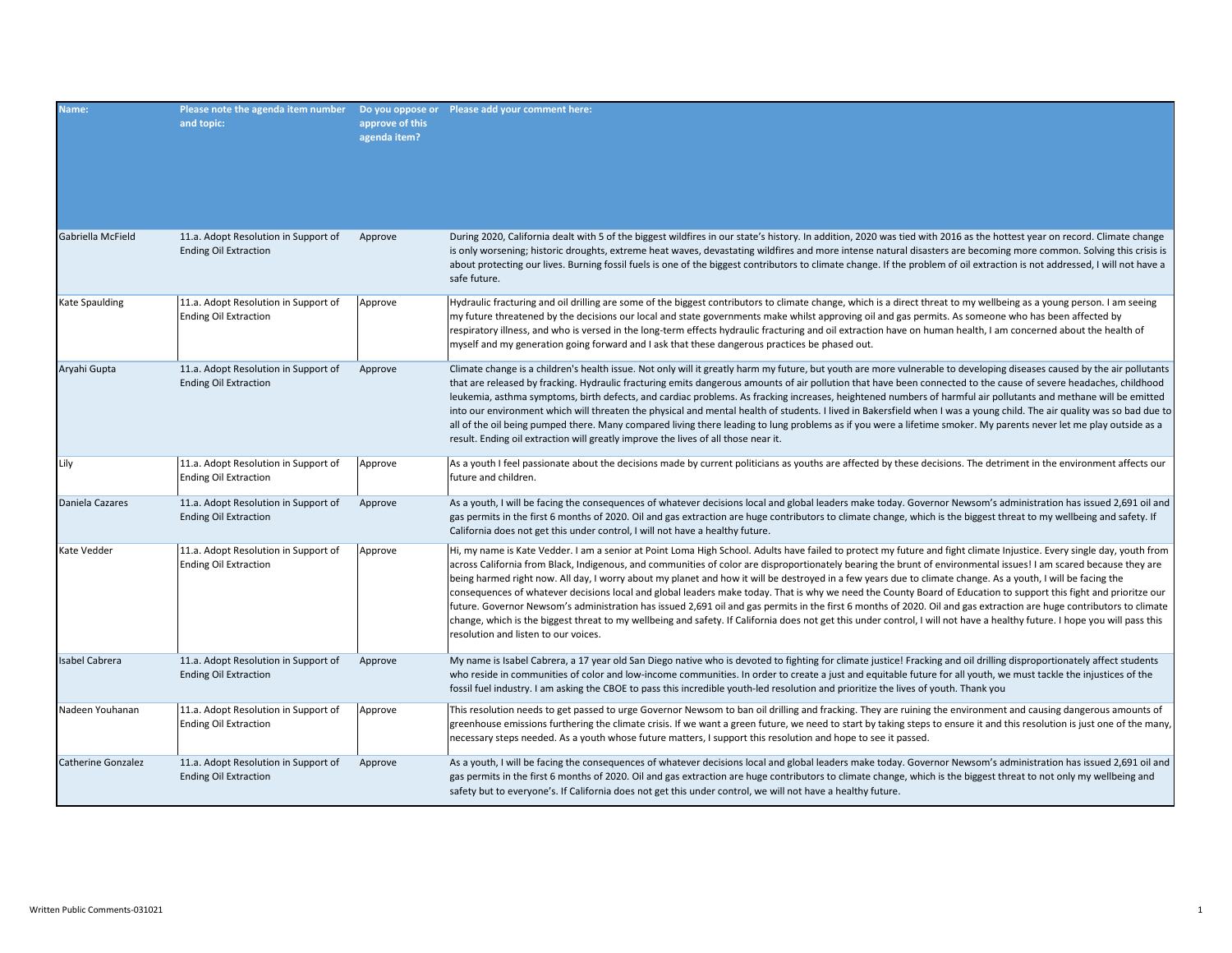| Hannah Griswold       | 11.a. Adopt Resolution in Support of<br><b>Ending Oil Extraction</b> | Approve | Fracking and oil drilling disproportionately affect students who reside in communities of color and low-income communities. 92% of people living near drillings sites<br>in California are Black, Indigenious or people of color. We know that individuals our age who reside near oil drilling sites are bearing the brunt of environmental<br>issues, such as air and water pollution, heat waves, and an increased risk of developing cancer and asthma caused by air pollutants. In order to create a just and<br>equitable future for all youth, we must tackle the injustices of the fossil fuel industry.                                                                                                                                                                                                                                                                                                                                                                                                                                                                                                                                                                              |
|-----------------------|----------------------------------------------------------------------|---------|-----------------------------------------------------------------------------------------------------------------------------------------------------------------------------------------------------------------------------------------------------------------------------------------------------------------------------------------------------------------------------------------------------------------------------------------------------------------------------------------------------------------------------------------------------------------------------------------------------------------------------------------------------------------------------------------------------------------------------------------------------------------------------------------------------------------------------------------------------------------------------------------------------------------------------------------------------------------------------------------------------------------------------------------------------------------------------------------------------------------------------------------------------------------------------------------------|
| Cristina Cabrera      | 11.a. Adopt Resolution in Support of<br><b>Ending Oil Extraction</b> | Approve | California's elected officials owe it to their constituents to do everything possible to halt the climate crisis. Fracking and oil drilling are accelerating the climate crisis<br>by releasing greenhouse gases such as methane, which is about 86 times more powerful at trapping heat in our atmosphere than the same amount of carbon<br>dioxide over a 20 year period. In addition, oil extraction disproportionately affects students who reside in communities of color and low-income communities. 92%<br>of people living near drillings sites in California are Black, Indigenious or people of color. I call on the SDCOE to fight environmental racism and stand up for students,<br>particularly marginalized students suffering the effects of environmental degradation, by adopting this resolution. The future of students like my 17-year-old sister,<br>and all of our futures, depend on it.                                                                                                                                                                                                                                                                              |
| Emma Valenzuela       | 11.a. Adopt Resolution in Support of<br><b>Ending Oil Extraction</b> | Approve | Hydraulic fracturing and oil drilling are some of the greatest contributors to climate change due to the greenhouse gasses that are emitted during the extraction<br>process. Fracking leaks methane into our environment, which is about 86 times more powerful at trapping heat in our atmosphere than the same amount of carbon<br>dioxide over a 20 year period. This is why ending fracking will have a direct and almost immediate impact on the progress of climate change. The climate crisis poses<br>the greatest threat to my future; we desperately need to phase out fracking and oil drilling in California.                                                                                                                                                                                                                                                                                                                                                                                                                                                                                                                                                                    |
| America Gonzalez      | 11.a. Adopt Resolution in Support of<br><b>Ending Oil Extraction</b> | Approve | Fracking and oil drilling disproportionately affect students who reside in communities of color and low-income communities. 92% of people living near drillings sites<br>in California are Black, Indigenious or people of color. We know that individuals our age who reside near oil drilling sites are bearing the brunt of environmental<br>issues, such as air and water pollution, heat waves, and an increased risk of developing cancer and asthma caused by air pollutants. In order to create a just and<br>equitable future for all youth, we must tackle the injustices of the fossil fuel industry.                                                                                                                                                                                                                                                                                                                                                                                                                                                                                                                                                                              |
| Gabriella Martien     | 11.a. Adopt Resolution in Support of<br><b>Ending Oil Extraction</b> | Approve | Climate change is a children's health issue. Not only will it greatly harm my future, but youth are more vulnerable to developing diseases caused by the air pollutants<br>that are released by fracking. Hydraulic fracturing, or fracking, emits dangerous amounts of air pollution that have been connected to the cause of severe<br>headaches, childhood leukemia, asthma symptoms, birth defects, and cardiac problems. As fracking increases, heightened numbers of harmful air pollutants and<br>methane will be emitted into our environment which is already and will continue to threaten the physical and mental health of students. Please sign onto this<br>resolution to protect my future! Thank you for your time.                                                                                                                                                                                                                                                                                                                                                                                                                                                           |
| <b>Hannah Riggins</b> | 11.a. Adopt Resolution in Support of<br><b>Ending Oil Extraction</b> | Approve | Hello, my name is Hannah Riggins. My pronouns are she/her/hers and I am a 10th grader from Del Norte Highschool (District 5). Fracking and oil drilling<br>disproportionately affect students who reside in communities of color and low-income communities. In fact, I have friends and family who reside in such areas. 92%<br>of people living near drillings sites in California are Black, Indigenous or people of color. I know that individuals my age who reside near oil drilling sites are bearing<br>the brunt of environmental issues, such as air and water pollution, heat waves, and an increased risk of developing cancer and asthma caused by air pollutants. In<br>order to create a just and equitable future for all youth, we must tackle the injustices of the fossil fuel industry. I firmly believe that we must hold Governor Newsom<br>accountable for his actions. To do so, we must first take action at a local level. I have been empowered by my peers and like-minded passionate individuals to do<br>everything in my power to advocate for policy change. As youth, I am worried, though optimistic for my future. This is urgent. Change must happen NOW! |
| Isabelle Lumahan      | 11.a. Adopt Resolution in Support of<br><b>Ending Oil Extraction</b> | Approve | What our leaders do now to tackle the climate crisis and rapidly reduce greenhouse gas emissions will determine what happens to my future. We need to be<br>addressing fracking and oil drilling with the urgency that climate change calls for. I want a healthy, equitable and sustainable environment for myself and future<br>generations. Although Governor Newsom has stated that he wants to end hydraulic fracturing by 2024, he continues to approve large numbers of oil permits which<br>will actively harm our planet and people for decades. 2024 is far too late, we need to act now!                                                                                                                                                                                                                                                                                                                                                                                                                                                                                                                                                                                           |
| Hana Chohan           | 11.a. Adopt Resolution in Support of<br><b>Ending Oil Extraction</b> | Approve | What our leaders do now to tackle the climate crisis and rapidly reduce greenhouse gas emissions will determine what happens to my future. We need to be<br>addressing fracking and oil drilling with the urgency that climate change calls for. I want a healthy, equitable and sustainable environment for myself and future<br>generations. Although Governor Newsom has stated that he wants to end hydraulic fracturing by 2024, he continues to approve large numbers of oil permits which<br>will actively harm our planet and people for decades. 2024 is far too late, we need to act now!                                                                                                                                                                                                                                                                                                                                                                                                                                                                                                                                                                                           |
| Alexa Casstruita      | 11.a. Adopt Resolution in Support of<br><b>Ending Oil Extraction</b> | Approve | My name is Alexa Castruita and I am a junior at Hilltop High School in the South Bay of San Diego. The passing of this campaign's resolution is extremely significant<br>because it fights for the protection of the communities I am surrounded by. By not moving forward & ending oil extraction's power, my environment and community<br>will not have a chance at a sustainable, equitable, and healthy future. This generation, and the ones to come after, deserve a chance at a prosperous time ahead.                                                                                                                                                                                                                                                                                                                                                                                                                                                                                                                                                                                                                                                                                 |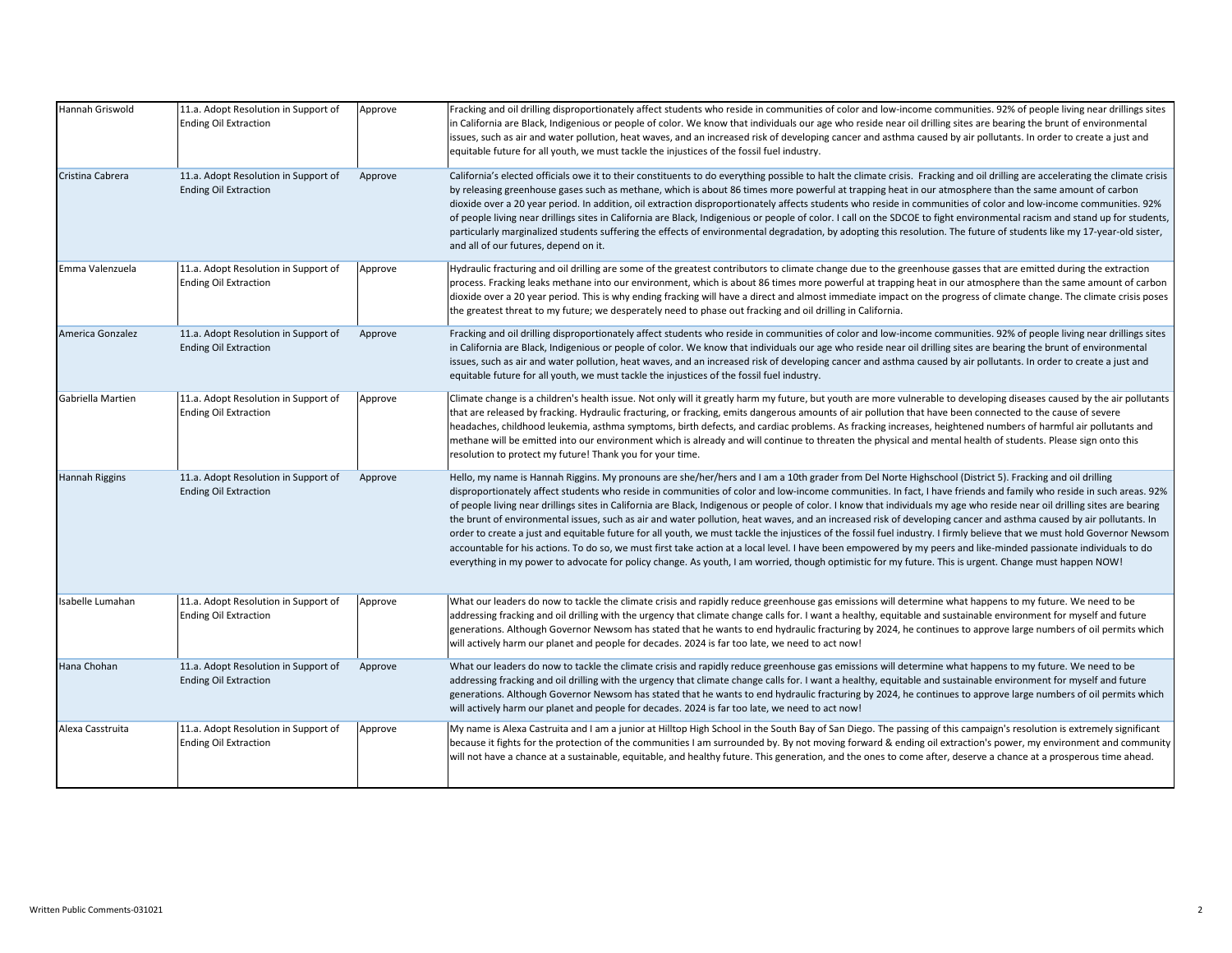| Keala Minna-Choe      | 11.a. Adopt Resolution in Support of<br><b>Ending Oil Extraction</b> | Approve | Hydraulic fracturing and oil drilling greatly contribute to climate change due to the greenhouse gasses that are emitted during the extraction process. Fracking leaks<br>methane into our environment, which is about 86 times more powerful at trapping heat in our atmosphere than the same amount of carbon dioxide over a 20 year<br>period. This is why ending fracking will have a direct and almost immediate impact on the progress of climate change. The climate crisis poses the greatest threat to<br>my future; we desperately need to phase out fracking and oil drilling in California.                                                                                                                                                                                                                                                                                                                                                   |
|-----------------------|----------------------------------------------------------------------|---------|-----------------------------------------------------------------------------------------------------------------------------------------------------------------------------------------------------------------------------------------------------------------------------------------------------------------------------------------------------------------------------------------------------------------------------------------------------------------------------------------------------------------------------------------------------------------------------------------------------------------------------------------------------------------------------------------------------------------------------------------------------------------------------------------------------------------------------------------------------------------------------------------------------------------------------------------------------------|
| <b>Taylor George</b>  | 11.a. Adopt Resolution in Support of<br><b>Ending Oil Extraction</b> | Approve | As a concerned high school student, I will be facing the consequences of whatever decisions local and global leaders make today. Decisions regarding the<br>environment aren't only going to be a consequence for me to face, but for wildlife conservation as well. Governor Newsom's administration has issued 2,691 oil and<br>gas permits in the first 6 months of 2020. Oil and gas extraction are huge contributors to climate change, which is the biggest threat to the wellbeing of animals,<br>myself, and other youths in California. Taking control of this issue is vital in order to resolve increasing wildfires, droughts, heatwaves, and more devastating natural<br>disasters. If California does not get this under control, not only I, but those who come after me will not have a healthy future. As a concerned believer of climate<br>change, we need to act now, and as a teenager, our future should be left up to us.          |
| <b>Bibiana</b>        | 11.a. Adopt Resolution in Support of<br><b>Ending Oil Extraction</b> | Approve | Hello, I'm Bibiana Martinez a current junior at Bonita Vista High School. As a youth, I will be facing the consequences of whatever decisions local and global leaders<br>make today. Governor Newsom's administration has issued 2,691 oil and gas permits in the first 6 months of 2020. Oil and gas extraction are huge contributors to<br>climate change, which is the biggest threat to my wellbeing and safety. If California does not get this under control, I will not have a healthy future.                                                                                                                                                                                                                                                                                                                                                                                                                                                    |
| Elisa Delle Monache   | 11.a. Adopt Resolution in Support of<br><b>Ending Oil Extraction</b> | Approve | I have been working on this resolution for a while now and find this to be a climate crisis that will affect my future. What our leaders do now to tackle the climate<br>crisis and rapidly reduce greenhouse gas emissions will determine what happens to myself and my fellow students. We need to be addressing fracking and oil drilling<br>with the urgency that climate change calls for. I want a healthy, equitable and sustainable environment for myself and future generations. Although Governor<br>Newsom has stated that he wants to end hydraulic fracturing by 2024, he continues to approve large numbers of oil permits which will actively harm our planet and<br>people for decades. 2024 is far too late, we need to act now!                                                                                                                                                                                                        |
| <b>Grace Aguirre</b>  | 11.a. Adopt Resolution in Support of<br><b>Ending Oil Extraction</b> | Approve | Fracking and oil drilling disproportionately affect students who reside in communities of color and low-income communities. 92% of people living near drillings sites<br>in California are Black, Indigenous or people of color. We know that individuals our age who reside near oil drilling sites are bearing the brunt of environmental<br>issues, such as air and water pollution, heat waves, and an increased risk of developing cancer and asthma caused by air pollutants. In order to create a just and<br>equitable future for all youth, we must tackle the injustices of the fossil fuel industry.                                                                                                                                                                                                                                                                                                                                           |
| Isabella Garcia       | 11.a. Adopt Resolution in Support of<br><b>Ending Oil Extraction</b> | Approve | Though I recognize that we as teenagers have our opinion less valued in the eyes of our representatives, our voices matter the most on topics that directly effect our<br>future. We have been taught about climate change and related topics almost since we learned how to write, yet constantly see the adults around us refuse to make<br>a change. You can't keep saying there will be another chance to turn things around, that there will be more time to make things right later. The time is now and it's<br>our future your effecting. Oil extraction if not stopped now will just be a bigger problem for the future generation later. How long can we count on our children to<br>right our wrongs and make up for the mistakes we make? It's easy and comfortable to make the easy decision, but real leaders make the hard ones. Please consider<br>not only your own future, but the future generations and a healthier world for us all. |
| Christina Sturgeon    | 11.a. Adopt Resolution in Support of<br><b>Ending Oil Extraction</b> | Approve | My name is Christina Sturgeon. I am a senior at Rancho Bernardo High School, and I want the San Diego County Board of Education to protect its students by taking<br>a stand against fracking. I was first exposed to the realities of climate change my junior year. When I learned what was happening I was scared for my future. I began<br>to take action to fight for our environment because I couldn't idly stand by. I've witnessed the effects of climate change first hand in the increase of wildfires. At a<br>young age I had to evacuate my home due to wildfires and experience the terror that comes with natural disasters. Knowing that my safety and future is at risk has<br>affected my life and fear makes it harder to learn and succeed. I am asking for the Board of Education to take action that will help me and my fellow students feel<br>safer, knowing that someone is fighting to protect us.                            |
| <b>Betty Sturgeon</b> | 11.a. Adopt Resolution in Support of<br><b>Ending Oil Extraction</b> | Approve | My name is Betty Sturgeon – and my daughter attends RBHS – I am a concerned parent and want the San Diego County Board of Education to protect the<br>environment and our neighborhood by opposing fracking. During 2020, California dealt with 5 of the biggest wildfires in our state's history. Many of the recent<br>wildfires directly affected my neighborhood and the safety of my family. Climate change is only worsening; historic droughts, extreme heat waves, devastating<br>wildfires and more intense natural disasters are becoming more common. Solving this crisis is about protecting our lives and the lives of our loved ones. Burning<br>fossil fuels is one of the biggest contributors to climate change. If the problem of oil extraction is not addressed, my family and I will not have a safe future and<br>future generations will not be able to enjoy California.                                                          |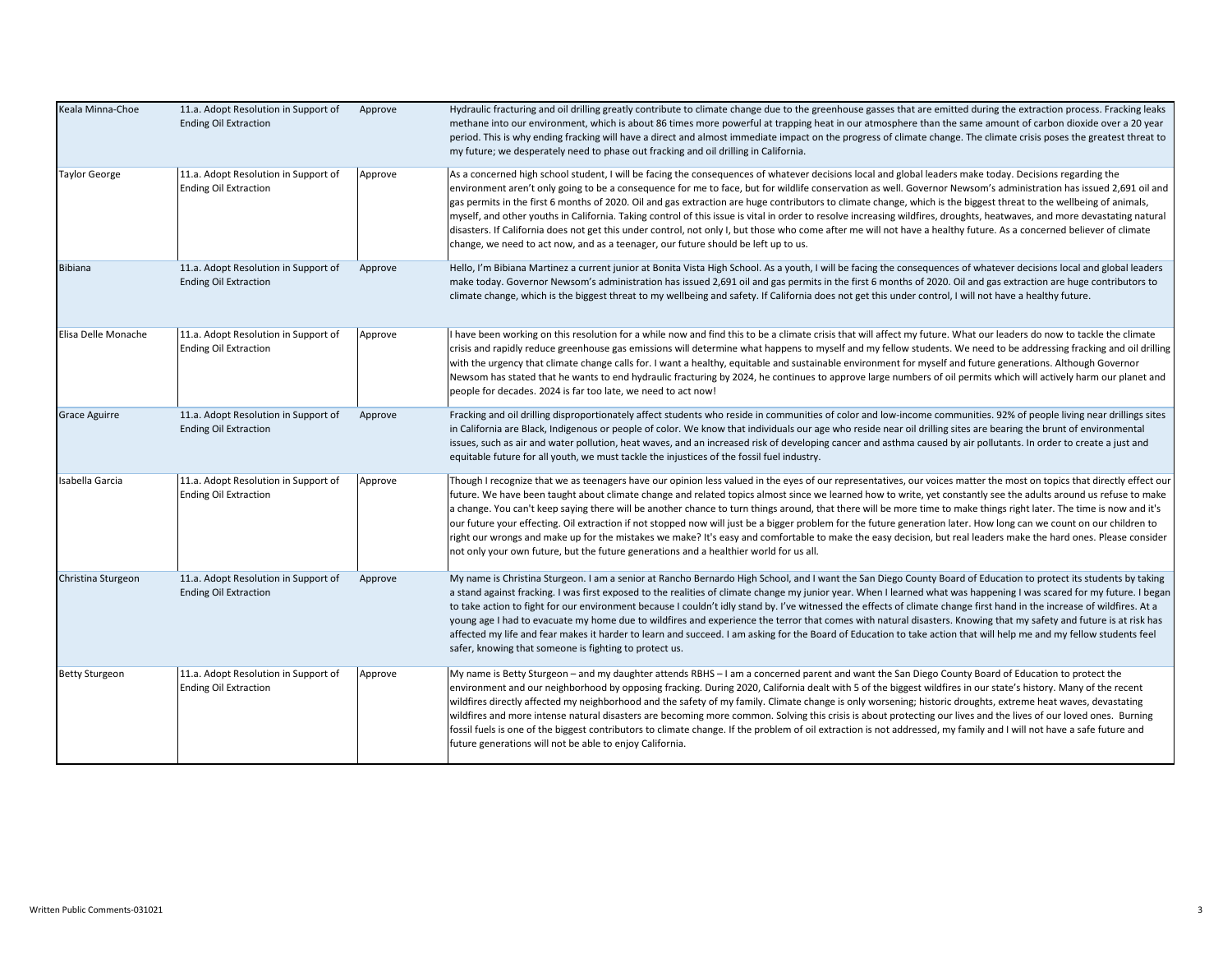| <b>Steve Sturgeon</b> | 11.a. Adopt Resolution in Support of<br><b>Ending Oil Extraction</b> | Approve | We can't afford to play around with our future. Climate change is not a joke. It's not a theory. It's very real and we have to take strong action immediately to reverse<br>the heightened amounts of methane and greenhouse gases released by oil drilling and fracking. In 2020, alone, California experienced five of the biggest wildfires in<br>our state's history. My family has seen first-hand the devastation caused by these fires. If we want California, our nation and our planet to have any chance to<br>reverse these catastrophic trends, we need to act now. I urge you to join me in supporting this resolution and call on Governor Newsom to cease approval of all new<br>oil permits in California and phase out existing oil drilling, and transition to sources of renewable energy. Do it now, before it's too late.                                                                                                                                                                                                                                                                                                                                                            |
|-----------------------|----------------------------------------------------------------------|---------|-----------------------------------------------------------------------------------------------------------------------------------------------------------------------------------------------------------------------------------------------------------------------------------------------------------------------------------------------------------------------------------------------------------------------------------------------------------------------------------------------------------------------------------------------------------------------------------------------------------------------------------------------------------------------------------------------------------------------------------------------------------------------------------------------------------------------------------------------------------------------------------------------------------------------------------------------------------------------------------------------------------------------------------------------------------------------------------------------------------------------------------------------------------------------------------------------------------|
| Eva Geierstanger      | 11.a. Adopt Resolution in Support of<br><b>Ending Oil Extraction</b> | Approve | I urge the San Diego County Office of Education to adopt Youth v. Oil's Resolution because we must ensure that Governor Gavin Newsom institutes a concrete and<br>strategic plan to phase out oil drilling from the state of California. As youth, the climate crisis poses the greatest threat to my future, and the extraction of fossil fuels<br>substantially contributes to global warming. It's time for the Newsom administration to prioritize Californians' futures over profit from this unsustainable industry.                                                                                                                                                                                                                                                                                                                                                                                                                                                                                                                                                                                                                                                                                |
| Gabby Le              | 11.a. Adopt Resolution in Support of<br><b>Ending Oil Extraction</b> | Approve | What our leaders do now to tackle the climate crisis and rapidly reduce greenhouse gas emissions will determine what happens to my future. We need to be<br>addressing fracking and oil drilling with the urgency that climate change calls for. I want a healthy, equitable and sustainable environment for myself and future<br>generations. Although Governor Newsom has stated that he wants to end hydraulic fracturing by 2024, he continues to approve large numbers of oil permits which<br>will actively harm our planet and people for decades. 2024 is far too late, we need to act now!                                                                                                                                                                                                                                                                                                                                                                                                                                                                                                                                                                                                       |
| Kyana Aquino          | 11.a. Adopt Resolution in Support of<br><b>Ending Oil Extraction</b> | Approve | My name is Kyana Aquino, and I'm currently a 9th grader here in San Diego. I am part of the future generation that will be impacted by all decisions made by leaders<br>in this time, globally and locally. I will ALSO be facing the consequences of all these actions. Governor Newsom's administration has issued 2,691 oil and gas permits<br>in just the first 6 months of 2020. Oil and gas extraction are huge contributors to climate change, which is the biggest threat to my wellbeing and safety. I've always<br>been an avid fan of animals too, which puts them at risk as well. If California does not get this under control, I will not have a healthy future. As I've learned in<br>science, everything affects everything. By making one small decision like this, it can cause a domino effect. Please take this into consideration.                                                                                                                                                                                                                                                                                                                                                  |
| Kaylee                | 11.a. Adopt Resolution in Support of<br><b>Ending Oil Extraction</b> | Approve | As a youth, I will be facing the consequences of whatever decisions local and global leaders make today. Governor Newsom's administration has issued 2,691 oil and<br>gas permits in the first 6 months of 2020. Oil and gas extraction are huge contributors to climate change, which is the biggest threat to my wellbeing and safety. If<br>California does not get this under control, not only will I not have a healthy future, but the present generations and future generations will suffer as well.                                                                                                                                                                                                                                                                                                                                                                                                                                                                                                                                                                                                                                                                                             |
| Varun Chafekar        | 11.a. Adopt Resolution in Support of<br><b>Ending Oil Extraction</b> | Oppose  | As Joe Biden said, fuels like oil and processes like fracking are a dying industry. They should be eventually phased out for different sources of energy as that would be<br>best for the environment and it would end our dependence on a limited resource. Furthermore, oil drilling can be very dangerous to the communities living around<br>of it, most of which consisting of minorities.                                                                                                                                                                                                                                                                                                                                                                                                                                                                                                                                                                                                                                                                                                                                                                                                           |
| Ingrid Itzel Alcantra | 11.a. Adopt Resolution in Support of<br><b>Ending Oil Extraction</b> | Approve | Hello! My name is Ingrid Alcantara and I'm in the 11th grade. I'm concerned as a resident of California about the negative effects of fracking and the concerning<br>number of approvals that Governor Newsom has done for fracking especially the negative effects that it will have on BIPOC. Fracking and oil drilling<br>disproportionately affect students who reside in communities of color and low-income communities. 92% of people living near drillings sites in California are Black,<br>Indigenous or people of color. We know that individuals our age who reside near oil drilling sites are bearing the brunt of environmental issues, such as air and water<br>pollution, heat waves, and an increased risk of developing cancer and asthma caused by air pollutants. In order to create a just and equitable future for all youth, we<br>must tackle the injustices of the fossil fuel industry! Thank you !                                                                                                                                                                                                                                                                            |
| Kate Ahn              | 11.a. Adopt Resolution in Support of<br><b>Ending Oil Extraction</b> | Oppose  | As a current high school senior, I will be facing the consequences of whatever decisions local and global leaders make today. Governor Newsom's administration has<br>foolishly issued 2,691 oil and gas permits in the first 6 months of 2020, and will likely continue to do so. Oil and gas extraction are huge contributors to climate<br>change. These are incredibly large threats to the future well being of the world. Though current leaders may not live to see many of the effects of oil, I certainly will.<br>It seems exceptionally unfair that the government is apparently set on prioritizing profit over the future lives of its youth -- in fact, it appears to be dreadfully and<br>incredibly selfish. Instead of pretending to care about the future for the sake of winning over votes, government officials must take actual action to end oil<br>extraction. The youth are watching, and we see you all throwing the world away to the highest bidder. Start to make a change -- transition away from fossil fuels as<br>soon as possible. We have already seen the effects of climate change. Act before it gets even worse -- I'd like to have a future, thank you very much. |
| Agni Herur            | 11.a. Adopt Resolution in Support of<br><b>Ending Oil Extraction</b> | Approve | I'm 18, my future is tainted with the inevitable ramifications of climate change. Much too often we try to take action after something is gone, and in this case that<br>"something" is our Earth. I go to Rancho Bernardo High School in San Diego, and the issues of air pollution from hydraulic fracking affecting the health of people,<br>especially the youth, is something that we must hold you accountable for. Our recent fires in California is a tangible warning from nature, we must listen. Please. P                                                                                                                                                                                                                                                                                                                                                                                                                                                                                                                                                                                                                                                                                     |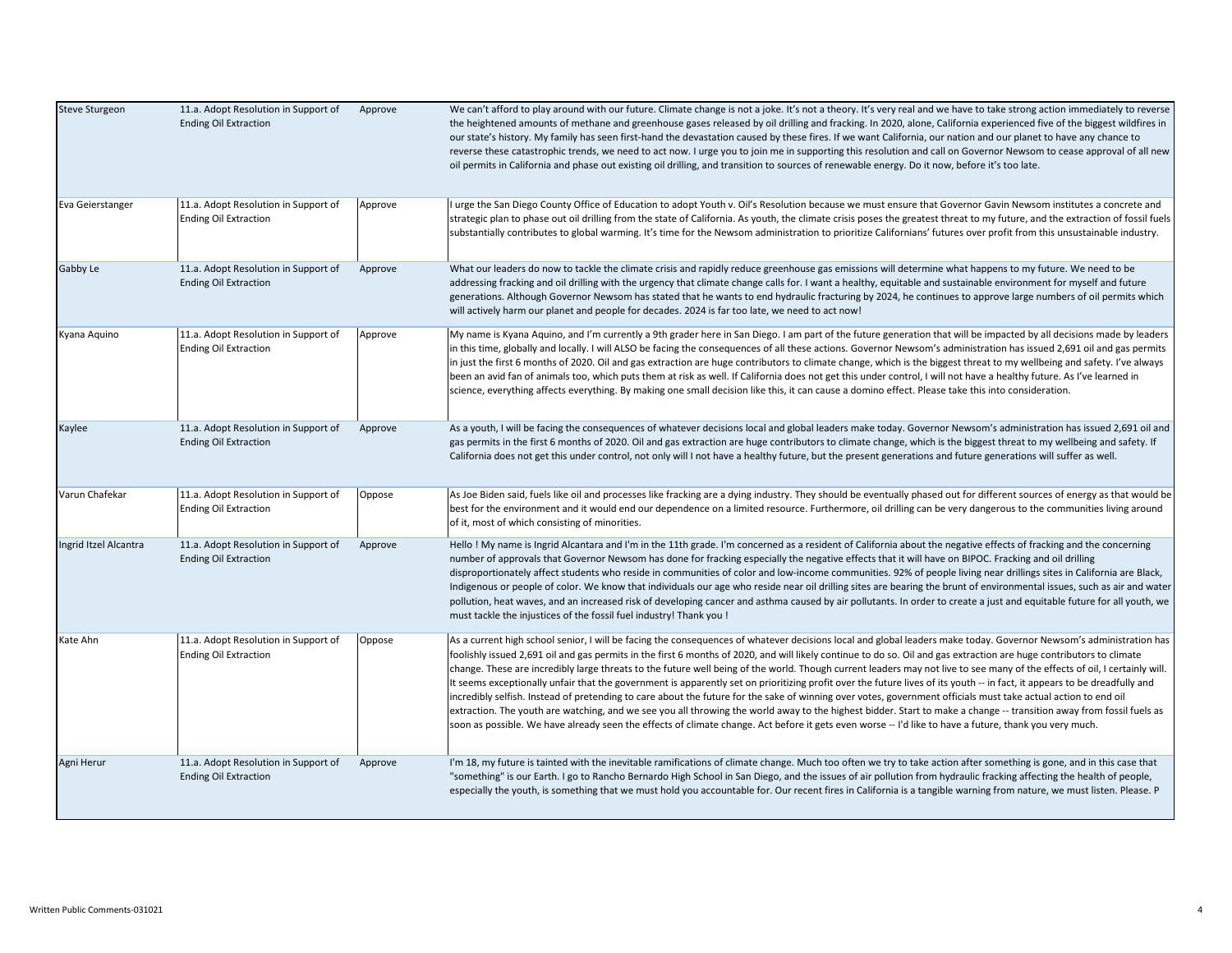| Nomi Heidari-Bateni   | 11.a. Adopt Resolution in Support of<br><b>Ending Oil Extraction</b>                                                                                                                                        | Approve | Throughout the process of oil drilling, many different greenhouse gases are emitted, one of which being methane. Methane is in fact over 80 times more potent at<br>trapping heat in the atmosphere over a 20 year span than the commonly dreaded carbon dioxide which I know my peers and I are doing everything in our power to<br>prevent from going into the atmosphere. As a 17 year old Californian planning on spending the rest of my life both in this country and in this state, I want to ensure<br>that I have a safe and healthy future, free from the severe and dangerous consequences of global warming. I intend to continue this fight for myself and future<br>generations as I become an adult and I strongly urge the adults right now to do the same.                                                                                                                                                                                                                                                                                                                                                                                                                                                                          |
|-----------------------|-------------------------------------------------------------------------------------------------------------------------------------------------------------------------------------------------------------|---------|------------------------------------------------------------------------------------------------------------------------------------------------------------------------------------------------------------------------------------------------------------------------------------------------------------------------------------------------------------------------------------------------------------------------------------------------------------------------------------------------------------------------------------------------------------------------------------------------------------------------------------------------------------------------------------------------------------------------------------------------------------------------------------------------------------------------------------------------------------------------------------------------------------------------------------------------------------------------------------------------------------------------------------------------------------------------------------------------------------------------------------------------------------------------------------------------------------------------------------------------------|
| Lauren Pickard        | 11.a. Adopt Resolution in Support of<br><b>Ending Oil Extraction</b>                                                                                                                                        | Approve | As a youth, I will be facing the consequences that the environment will endure from the decisions local and global leaders make today. Governor Newsom's<br>administration has issued 2,691 oil and gas permits in the first 6 months of 2020. Oil and gas extraction are huge contributors to climate change, which is the biggest<br>threat to my wellbeing and safety. If California does not get this under control, I will not have a healthy future, much less a healthy world to live in. Hydraulic<br>fracturing and oil drilling greatly contribute to climate change due to the greenhouse gasses that are emitted during the extraction process. Fracking leaks methane<br>into our environment, which is about 86 times more effective at trapping heat in our atmosphere than the same amount of carbon dioxide over a 20 year period.<br>This is why ending fracking will have a direct and almost immediate impact on the progress of climate change. With climate change comes drastic and dangerous<br>weather patterns, dying ecosystems, and unlivable conditions. The climate crisis poses the greatest threat to my future, and our future planet; we desperately need<br>to phase out fracking and oil drilling in California. |
| Jessica Dillen        | 11.a. Adopt Resolution in Support of<br><b>Ending Oil Extraction</b>                                                                                                                                        | Approve | During 2020, California dealt with 5 of the biggest wildfires in our state's history. In addition, 2020 was tied with 2016 as the hottest year on record. Climate change<br>is only worsening; historic droughts, extreme heat waves, devastating wildfires and more intense natural disasters are becoming more common. Solving this crisis is<br>about protecting our lives. Burning fossil fuels is one of the biggest contributors to climate change. If the problem of oil extraction is not addressed, I will not have a<br>safe future. I will be facing the consequences of whatever decisions local and global leaders make today. Governor Newsom's administration has issued 2,691 oil and<br>gas permits in the first 6 months of 2020. Oil and gas extraction are huge contributors to climate change, which is the biggest threat to my wellbeing and safety.                                                                                                                                                                                                                                                                                                                                                                          |
| Elizabeth Barker      | 7. Public Hearing: Petition for Renewal Approve<br>of the Charter for Literacy First Charter<br>School                                                                                                      |         | Please move forward with the 7 year charter renewal and building of the high school. Literacy first impacts our community in a positive way that will be ripped<br>through (already has been) generations of El Cajon and San Diego residents. Their high quality education is like none other and the leadership in the edu action field<br>makes them a pillar in our community that families can choose to go to for the best for their children, for free. Thank you for your time and attention to this matter!                                                                                                                                                                                                                                                                                                                                                                                                                                                                                                                                                                                                                                                                                                                                 |
| Amanda Icenhower      | 7. Public Hearing: Petition for Renewal<br>of the Charter for Literacy First Charter<br>School and 8. Public Hearing: Petition<br>for Material Revision of the Charter for<br>Literacy First Charter School | Approve | My children attend LFCS and I speak from experience when I say this is an outstanding school that values and supports top notch learning for every student that<br>walks through its doors. The staff and community care deeply about raising kids of character to be positive contributing members in society. The addition of the high<br>school at the Chase and Jamacha location, would provide a nearby location for LFCS families to transfer beyond 8th grade and also another great option for families<br>in the neighboring community. I ask that you please approve both the location of the high school, as well as the renewal of LFCS' charter for 7 years. Thank you!                                                                                                                                                                                                                                                                                                                                                                                                                                                                                                                                                                 |
| <b>Steve Robinson</b> | 7. Public Hearing: Petition for Renewal Approve<br>of the Charter for Literacy First Charter<br>School                                                                                                      |         | Please vote to approved the material revision of Literacy First Charter Schools charter to allow their high school program to move to Chase Avenue in El Cajon. This<br>will improve educational access to the existing LFCS 8th grade families as well as to the El Cajon area. Liberty Charter High School is the only public, small,<br>comprehensive, on site high school program in the area and within the boundaries of the Grossmont Union High School District.                                                                                                                                                                                                                                                                                                                                                                                                                                                                                                                                                                                                                                                                                                                                                                             |
| Jessica Hart          | 8. Public Hearing: Petition for Material<br>Revision of the Charter for Literacy First<br><b>Charter School</b>                                                                                             | Approve | LFCS is a Phenomenal school! The program that they provide not only meets but exceeds expecations!! Words cannot exrpess how grateful my family is to be a part<br>of the LFCS Family! The teachers and staff go above and beyond and the love they have for our kids is overwhelming! This charter school changes Lives and builds<br>futures for out kids! This charter school deserves nothing but the best and I support a 7 year term and longer if I could. Mrs. Beyer is an amazing advocate for the<br>teacher, staff and the kids. I cannot express enough how much love and support that each teacher and staff have at every campus! It truly is overwhelming and I will<br>always be grateful and honored to be a part of the LFCS Family!                                                                                                                                                                                                                                                                                                                                                                                                                                                                                               |
| <b>Steve Robinson</b> | 8. Public Hearing: Petition for Material Approve<br>Revision of the Charter for Literacy First<br><b>Charter School</b>                                                                                     |         | Please vote to renew Literacy First Charter Schools' charter for the full 7 year term as allowed under AB 1505. LFCS is the county's highest performing charter school<br>according to the criteria of AB 1505, has been high performing and fiscally sound for its entire 20 year existence, maintains a long wait list, and has led the way in<br>conducting safe, authentic, and effective education during the COVID-19 pandemic                                                                                                                                                                                                                                                                                                                                                                                                                                                                                                                                                                                                                                                                                                                                                                                                                 |
| Max Finley            | 11.a. Adopt Resolution in Support of<br><b>Ending Oil Extraction</b>                                                                                                                                        | Approve | I think oil in the ocean is very bad because it ruins a lot of sea life's homes, and it can kill a lot of animals.                                                                                                                                                                                                                                                                                                                                                                                                                                                                                                                                                                                                                                                                                                                                                                                                                                                                                                                                                                                                                                                                                                                                   |
| Kristen Parks         | 7. Public Hearing: Petition for Renewal Approve<br>of the Charter for Literacy First Charter<br>School                                                                                                      |         | We love LFCS and value the high quality education and care that our two girls are receiving there. Please renew their charter, at the 7 year option, so hundreds of<br>kids like mine can continue to receive a top quality education. Thank you for your time and consideration.                                                                                                                                                                                                                                                                                                                                                                                                                                                                                                                                                                                                                                                                                                                                                                                                                                                                                                                                                                    |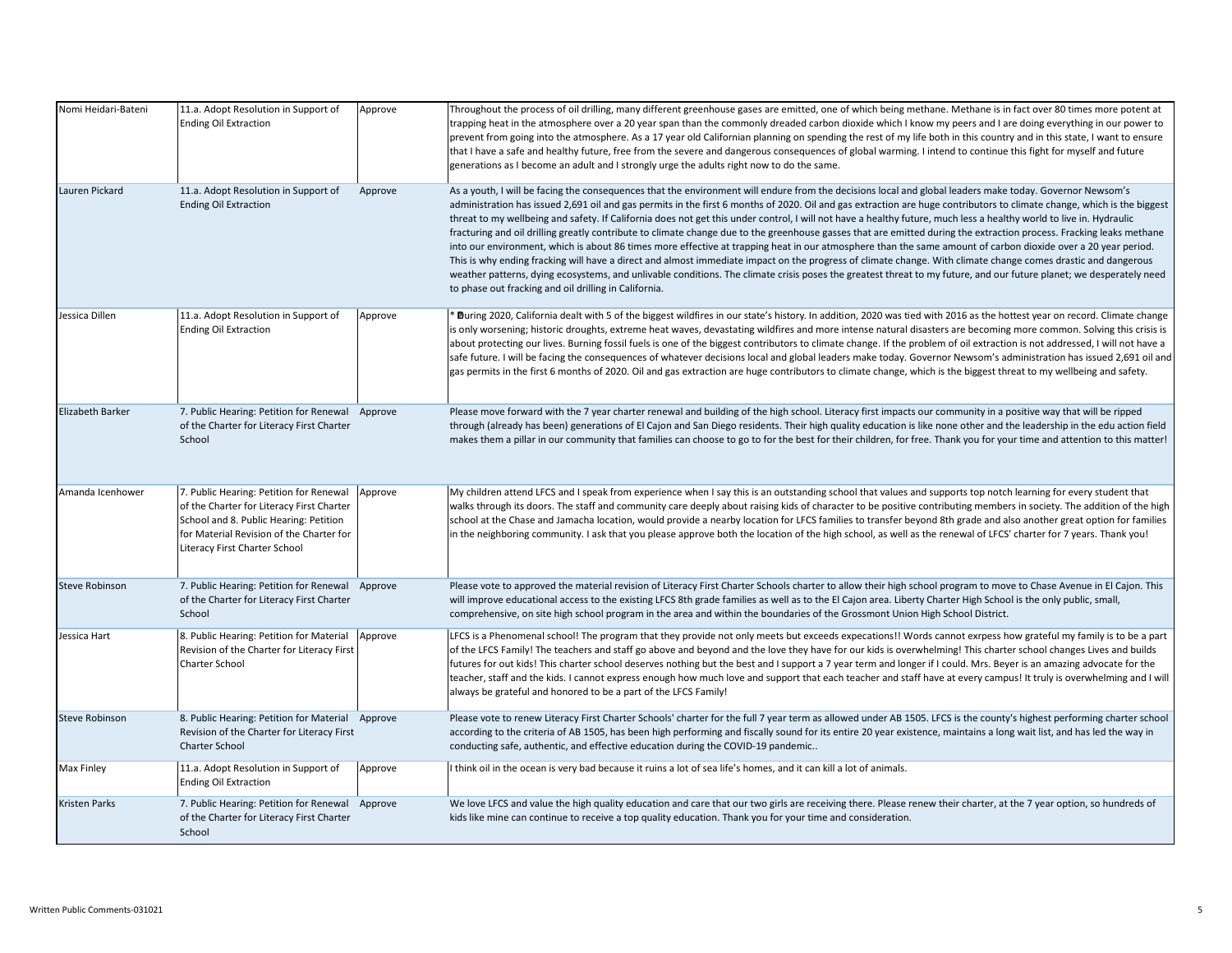| Jessica Banks    | 7. Public Hearing: Petition for Renewal<br>of the Charter for Literacy First Charter<br>School and 8. Public Hearing: Petition<br>for Material Revision of the Charter for<br>Literacy First Charter School | Approve | Please approve the Literacy First charter renewal and future new High School location. We have three children in the LFCS charter schools. Our kids range from 12th,<br>8th and 4th grades and we have found this charter to support their education as individuals over the past 8 years. These are excellent schools and a valuable<br>addition the the education of kids in east county.                                                                                                                                                                                                                                                                                                                                                                                                                                                                                                                                                                                                                                                                                                                                                                                                                                                                                                                                                                                                                                                                                                                                                                                                                                                                              |
|------------------|-------------------------------------------------------------------------------------------------------------------------------------------------------------------------------------------------------------|---------|--------------------------------------------------------------------------------------------------------------------------------------------------------------------------------------------------------------------------------------------------------------------------------------------------------------------------------------------------------------------------------------------------------------------------------------------------------------------------------------------------------------------------------------------------------------------------------------------------------------------------------------------------------------------------------------------------------------------------------------------------------------------------------------------------------------------------------------------------------------------------------------------------------------------------------------------------------------------------------------------------------------------------------------------------------------------------------------------------------------------------------------------------------------------------------------------------------------------------------------------------------------------------------------------------------------------------------------------------------------------------------------------------------------------------------------------------------------------------------------------------------------------------------------------------------------------------------------------------------------------------------------------------------------------------|
| Samantha Del Rio | 11.a. Adopt Resolution in Support of<br><b>Ending Oil Extraction</b>                                                                                                                                        | Approve | Fracking and oil drilling disproportionately affect students who reside in communities of color and low-income communities. 92% of people living near drillings sites<br>in California are Black, Indigenous or people of color. We know that individuals our age who reside near oil drilling sites are bearing the brunt of environmental<br>issues, such as air and water pollution, heat waves, and an increased risk of developing cancer and asthma caused by air pollutants. In order to create a just and<br>equitable future for all youth, we must tackle the injustices of the fossil fuel industry.                                                                                                                                                                                                                                                                                                                                                                                                                                                                                                                                                                                                                                                                                                                                                                                                                                                                                                                                                                                                                                                          |
| Kelly            | 8. Public Hearing: Petition for Material<br>Revision of the Charter for Literacy First<br>Charter School                                                                                                    | Approve | LFCS has a waiting list of over 700, some having been on the list for over three years I am in favor of adding the new address for the building of our new high school                                                                                                                                                                                                                                                                                                                                                                                                                                                                                                                                                                                                                                                                                                                                                                                                                                                                                                                                                                                                                                                                                                                                                                                                                                                                                                                                                                                                                                                                                                   |
| Connor Driza     | 11.a. Adopt Resolution in Support of<br><b>Ending Oil Extraction</b>                                                                                                                                        | Approve | Oil extraction is one of the biggest contributors to climate change. The climate crisis heightens the severity of wildfires, air pollution, heatwaves, droughts, and much<br>of the environmental disasters California is facing today. Students who reside in low-income communities and communities of color, including Barrio Logan, City<br>Heights, and South East San Diego, are disproportionately affected by environmental impacts, including significantly worse air pollution, heat island effect, and<br>elevated risk of contracting infectious diseases. We must transition away from fossil fuels asap!                                                                                                                                                                                                                                                                                                                                                                                                                                                                                                                                                                                                                                                                                                                                                                                                                                                                                                                                                                                                                                                   |
| Kelly            | 7. Public Hearing: Petition for Renewal<br>of the Charter for Literacy First Charter<br>School                                                                                                              | Approve | Because LFCS falls into the highest tier, LFCS merits a 7 year charter renewal term. I support LFCS 7 year charter renewal term because of the schools excellent<br>performance and continued growth.                                                                                                                                                                                                                                                                                                                                                                                                                                                                                                                                                                                                                                                                                                                                                                                                                                                                                                                                                                                                                                                                                                                                                                                                                                                                                                                                                                                                                                                                    |
| Andrea Kelly     | 11.a. Adopt Resolution in Support of<br><b>Ending Oil Extraction</b>                                                                                                                                        | Approve | I am a senior at Rancho Bernardo High School, and I am very worried about the impact that climate change will have on my future. The decisions that our leaders<br>make now to combat the climate crisis will determine the health of the planet and our future. Despite Governor Newsom claiming that he wants to end hydraulic<br>fracturing by 2024, he continues to approve large numbers of oil permits which will harm the planet and all of those who live on it for decades. 2024 is too late,<br>fracking and oil drilling needs to be addressed now. Oil extraction is one of the biggest contributors to climate change. Because of the climate crisis, we are<br>experiencing more severe wildfires, air pollution, heatwaves, droughts, and many of the environmental disasters California faces today. These visible impacts that<br>climate change has on the planet leads me to worry that I will not have a healthy future, that I will not have a sustainable environment, that I will no longer be able<br>to admire nature, and that the worsening climate will prevent me from having children to spare them from the even worse impacts they would face. Students who<br>reside in low-income communities and communities of color, such as Barrio Logan, City Heights, and South East San Diego, are disproportionately affected by<br>environmental impacts, including significantly worse air pollution, heat island effect, and elevated risk of contracting infectious diseases. It is critical that we<br>transition away from fossil fuels to protect the future of all students, the future of our planet, and that of future generations. |
| Isaura Ren       | 11.a. Adopt Resolution in Support of<br><b>Ending Oil Extraction</b>                                                                                                                                        | Approve | During 2020, California dealt with 5 of the biggest wildfires in our state's history. In addition, 2020 was tied with 2016 as the hottest year on record. Climate change<br>is only worsening; historic droughts, extreme heat waves, devastating wildfires and more intense natural disasters are becoming more common. Solving this crisis is<br>about protecting our lives. Burning fossil fuels is one of the biggest contributors to climate change. If the problem of oil extraction is not addressed, I will not have a<br>safe future. What our leaders do now to tackle the climate crisis and rapidly reduce greenhouse gas emissions will determine what happens to our collective future.<br>We need to be addressing fracking and oil drilling with the urgency that climate change calls for. I want a healthy, equitable and sustainable environment for myself<br>and future generations. Although Governor Newsom has stated that he wants to end hydraulic fracturing by 2024, he continues to approve large numbers of oil<br>permits which will actively harm our planet and people for decades. 2024 is far too late, we need to act now!                                                                                                                                                                                                                                                                                                                                                                                                                                                                                                           |
| Rachel Cepe      | 11.a. Adopt Resolution in Support of<br><b>Ending Oil Extraction</b>                                                                                                                                        | Approve | During 2020, California dealt with 5 of the biggest wildfires in our state's history. In addition, 2020 was tied with 2016 as the hottest year on record. Climate change<br>is only worsening; historic droughts, extreme heat waves, devastating wildfires and more intense natural disasters are becoming more common. Solving this crisis is<br>about protecting our lives. Burning fossil fuels is one of the biggest contributors to climate change. If the problem of oil extraction is not addressed, I will not have a<br>safe future. As a youth, I will be facing the consequences of whatever decisions local and global leaders make today. Governor Newsom's administration has issued<br>2,691 oil and gas permits in the first 6 months of 2020. Oil and gas extraction are huge contributors to climate change, which is the biggest threat to my wellbeing<br>and safety. If California does not get this under control, I will not have a healthy future.                                                                                                                                                                                                                                                                                                                                                                                                                                                                                                                                                                                                                                                                                              |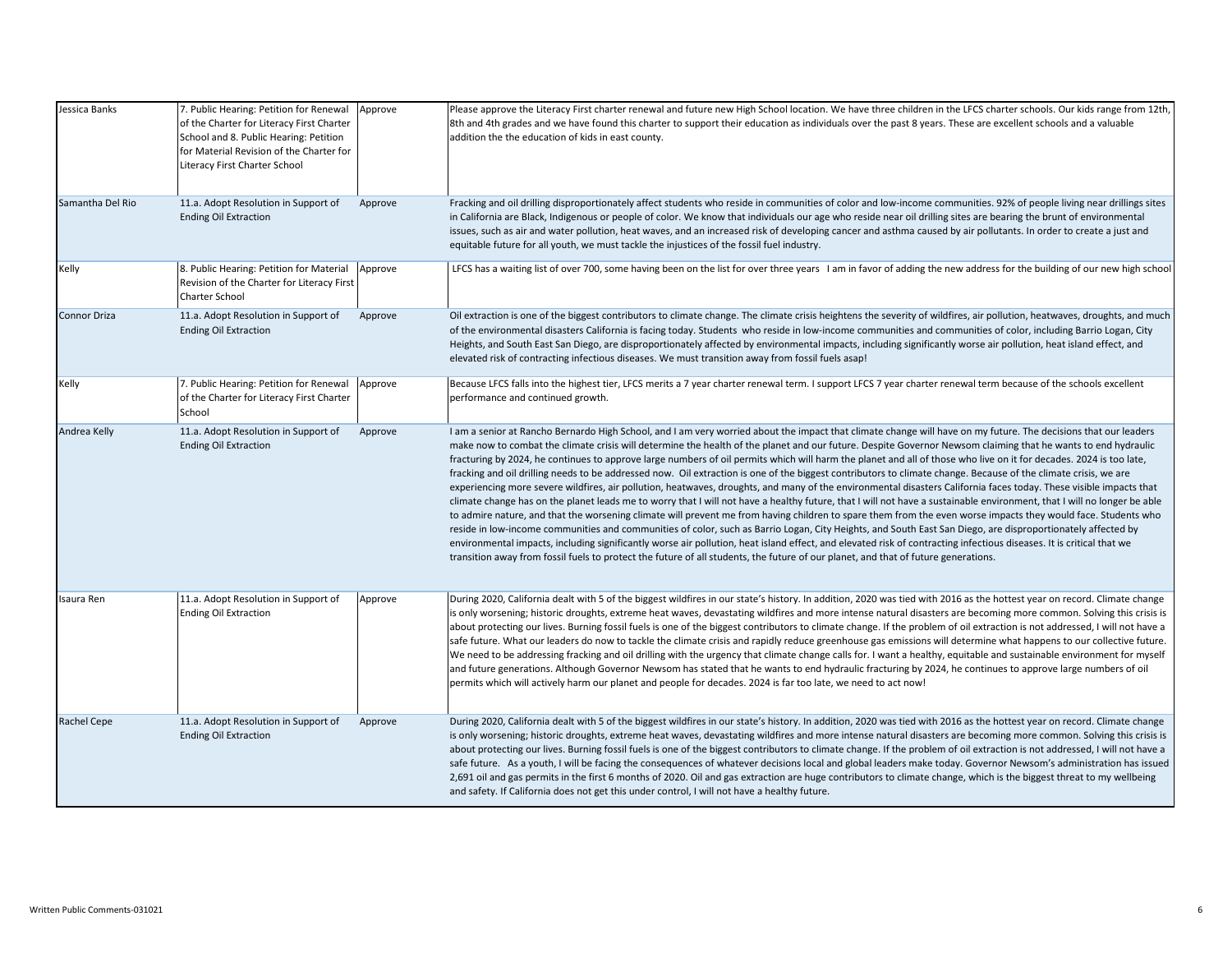| Abby Yuen           | 11.a. Adopt Resolution in Support of<br>Ending Oil Extraction                                  | Approve | As a youth, I will be facing the consequences of whatever decisions local and global leaders make today. Governor Newsom's administration has issued 2,691 oil and<br>gas permits in the first 6 months of 2020. Oil and gas extraction are huge contributors to climate change, which is the biggest threat to my wellbeing and safety. If<br>California does not get this under control, I will not have a healthy future.                                                                                                                                                                                                                                                                                                                                                                                                                                                                                                                                                                                                                                                                                |
|---------------------|------------------------------------------------------------------------------------------------|---------|-------------------------------------------------------------------------------------------------------------------------------------------------------------------------------------------------------------------------------------------------------------------------------------------------------------------------------------------------------------------------------------------------------------------------------------------------------------------------------------------------------------------------------------------------------------------------------------------------------------------------------------------------------------------------------------------------------------------------------------------------------------------------------------------------------------------------------------------------------------------------------------------------------------------------------------------------------------------------------------------------------------------------------------------------------------------------------------------------------------|
| Mary Altbaum        | 6. Public Hearing: Petition for Renewal Approve<br>of the Charter for JCS-Manzanita            |         | It is vital for the future of our city, state, nation, and world that all of our children receive an education that will inspire and support their unique skills and<br>personalities. Every child has gifts to share with this world. But not every child processes learning in the same way. Charter schools are an amazing resource for<br>brilliant kids who flourish when given the chance to be taught in a way that differs from public schools. My daughter, who felt lost in public school, is now shining at<br>JCS Manzanita. She wishes the weekends away becuase she can't wait for school to start again (and that's even being online right now)! Please give every student a<br>chance to make this world a better place by allowing their unique light to shine. Please renew the JCS charter and help change the lives of our kids and their futures,<br>which is our future as well.                                                                                                                                                                                                     |
| Angela Vedder       | 11.a. Adopt Resolution in Support of<br><b>Ending Oil Extraction</b>                           | Approve | Hi, my name is Angela Vedder and I am a concerned parent. I have 3 children who will be greatly affected by the climate crisis. Their future, studies, planet and all<br>aspects of their life will be harmed. I am scared for the unforeseen consequences of climate change because it will damage students mental health across the globe.<br>As a parent, I urge that the County Board of Education protects my children's future by signing onto this resolution. We cannot stop climate change without stopping<br>oil extraction!                                                                                                                                                                                                                                                                                                                                                                                                                                                                                                                                                                     |
| Alexa Kelly         | 11.a. Adopt Resolution in Support of<br><b>Ending Oil Extraction</b>                           | Approve | Amid 2020, California dealt with 5 of the greatest rapidly spreading fires in our state's history. In expansion, 2020 was tied with 2016 as the hottest year on record.<br>Climate change is only worsening; historic droughts, extraordinary heat waves, devastating wildfires and more intense natural disasters are getting to be more<br>common. Understanding this emergency is approximately securing our lives. Burning fossil fuels is one of the greatest contributors to climate change. On the off<br>chance that the issue of oil extraction isn't tended to, I will not have a secure future!                                                                                                                                                                                                                                                                                                                                                                                                                                                                                                  |
| smaiel Ibrahim      | Public comments procedure                                                                      | Approve | Thanks                                                                                                                                                                                                                                                                                                                                                                                                                                                                                                                                                                                                                                                                                                                                                                                                                                                                                                                                                                                                                                                                                                      |
| <b>Kristy Jones</b> | 6. Public Hearing: Petition for Renewal Approve<br>of the Charter for JCS-Manzanita            |         | I'm writing this comment in support of JCS my son came to JCS struggling not wanting to go to school my son has an IEP and was picked on constantly he has<br>attended the Academy as well as being homeschooled to support the school has to offer for special education as well as support in every classroom is amazing my<br>son who was struggling is now enjoying learning and it's because of the staff and special education department at JCS I have 2 high school students at JCS and would<br>love for my children to graduate at JCS                                                                                                                                                                                                                                                                                                                                                                                                                                                                                                                                                            |
| Sarah Rodriguez     | 7. Public Hearing: Petition for Renewal<br>of the Charter for Literacy First Charter<br>School | Approve | LFCS is a high performing charter that creates thoughtful, responsible citizens. They care about our community and have a proven record of success. Please approve<br>their charter for 7 years so the staff can focus on what truly matters, our kids.                                                                                                                                                                                                                                                                                                                                                                                                                                                                                                                                                                                                                                                                                                                                                                                                                                                     |
| Catherine Wunderly  | 11.a. Adopt Resolution in Support of<br><b>Ending Oil Extraction</b>                           | Approve | Climate change is a youth's health issue. Climate change will not only negatively impact my future, but it will also lead to youth becoming more vulnerable to<br>developing diseases, such as leukemia, caused by the air pollutants released by fracking. Hydraulic fracturing emits dangerous amounts of air pollution which can<br>result in severe headaches, asthmatic symptoms, cardiac problems, leukemia (as previously mentioned), and even birth defects. As fracking continues, there are<br>significantly more harmful air pollutants and methane that are being released into our environment and air. This in turn will threaten the physical and mental health<br>of students and damage our future.                                                                                                                                                                                                                                                                                                                                                                                        |
| Jasmine Tabalon     | 11.a. Adopt Resolution in Support of<br><b>Ending Oil Extraction</b>                           | Approve | The climate is destabilizing due to the high amounts of methane and various greenhouse gases released through the process of oil drilling and fracking. To change<br>this, it's important that we act quickly in every way we can. This climate crisis has an impact on myself and other students throughout the state. In order to protect<br>the futures of students, California must take action and transition away from fossil fuels. We want a healthy and sustainable environment to keep us and future<br>generations safe from the dangers of climate change. We are only in high school and have less than a decade to solve this crisis. As the future of our nation, us youth<br>have a lot of power to help bring change and we believe that our voices can make a difference.                                                                                                                                                                                                                                                                                                                 |
| lourdes castruita   | 11.a. Adopt Resolution in Support of<br><b>Ending Oil Extraction</b>                           | Oppose  | My name is Lourdes Castruita, and I'm a junior from Bonita Vista High School. I knew this issue was an issue and that things needed to be done. But it doesn't affect<br>me therefore it was really hard for me to care. When I was urged to combat this I didn't want to because it was a lot of work. But I realized I should just do it,<br>because it's going to help, and it costs nothing. I also realized that it does affect me. These decisions that permit the oil industry to move forward are the biggest<br>threat to my health and quality of living. Oil extraction exacerbates the climate crisis heightening the environmental disasters California is facing today. Students who<br>reside in low-income communities and communities of color are disproportionately affected by environmental impacts, including significantly worse air pollution,<br>heat island effect, and elevated risk of contracting infectious diseases. I know it seems like it doesn't affect you, and you might even benefit from this oil drilling, but<br>I implore you to be kind, think about the future. |
| Nicole MacGaffey    | 11.a. Adopt Resolution in Support of<br>Ending Oil Extraction                                  | Approve | My name is Nicole MacGaffey and I am a junior at Bonita Vista High School in the Sweetwater High School District. I do not support fracting because it<br>disproportionately affects low income students. 92% of people living near drillings sites in California are Black, Indigenous or people of color. People who live in low<br>income communities are the most impacted by environmental issues and many students from my school come from low income communities. In order to create a<br>equal and just future for all students, we need to remove the injustices of the fossil fuel industry.                                                                                                                                                                                                                                                                                                                                                                                                                                                                                                     |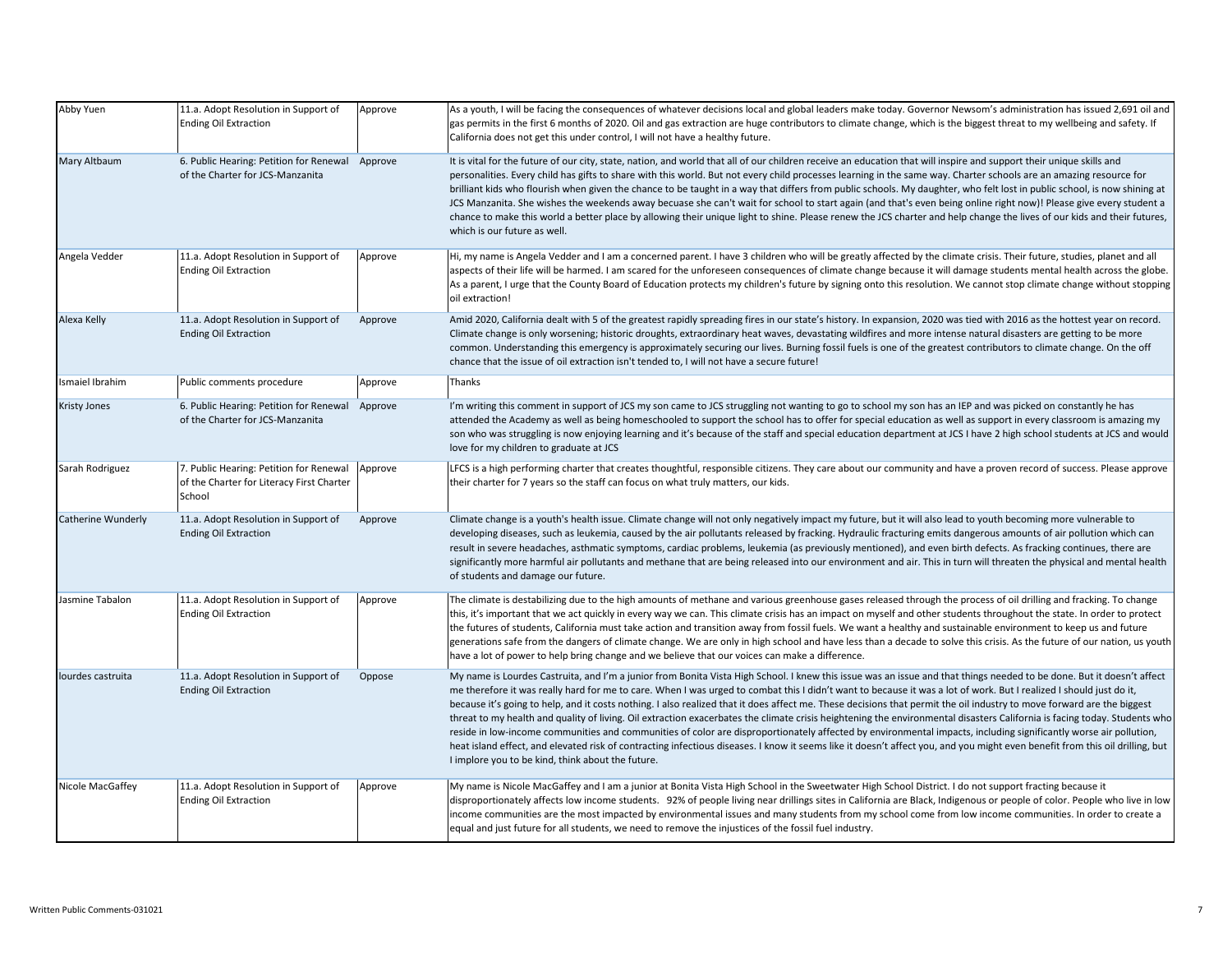| Karen B                 | 8. Public Hearing: Petition for Material Approve<br>Revision of the Charter for Literacy First<br><b>Charter School</b> |         | #7 I fully support the address of the new building site for LCHS and the positive impact it will have on the students as well as the surrounding community. #8 Because<br>LFCS is a Top Tier, high performing charter school, I fully support a 7 year term renewal for this school and the positive impact it continues to have on students,<br>families, and their community.                                                                                                                                                                                                                                                                                                                                                                                                                                                                                                                                               |
|-------------------------|-------------------------------------------------------------------------------------------------------------------------|---------|-------------------------------------------------------------------------------------------------------------------------------------------------------------------------------------------------------------------------------------------------------------------------------------------------------------------------------------------------------------------------------------------------------------------------------------------------------------------------------------------------------------------------------------------------------------------------------------------------------------------------------------------------------------------------------------------------------------------------------------------------------------------------------------------------------------------------------------------------------------------------------------------------------------------------------|
| Vanessa Leyva           | 10. Public Hearing: Appeal on the<br>Petition for Renewal of the Charter for<br>Howard Gardner Community Gardner        | Approve | I would like to say that I don't think it's fair that the board is taking the decision to close down our school base on the scores of this year because if tYou look at all<br>the nations scores all schools are hurting with this pandemic. So I please ask that you give our school a chance to do what great school it is.                                                                                                                                                                                                                                                                                                                                                                                                                                                                                                                                                                                                |
| Kristen Yaldo           | 10. Public Hearing: Appeal on the<br>Petition for Renewal of the Charter for<br>Howard Gardner Community Gardner        | Approve | Howard Gardner is not just a school. It is a community and through this community children are given the opportunity to grow and learn in an individualized manner.<br>This school provides hope for a better future and allows the children to feel confident in their abilities once they move on to high school. It's not just a school, HGCS<br>is a family and to break the bond between the children and staff members would be a vast disservice to these children. Allow these children to continue to learn,<br>grow, and think with teachers and staff they trust.                                                                                                                                                                                                                                                                                                                                                  |
| Nichole Cooper          | 6. Public Hearing: Petition for Renewal<br>of the Charter for JCS-Manzanita                                             | Approve | This school is an amazing community that cares for each and ever student. It's academic lessons are extremely well thought out and perfect for grade level. I could<br>not imagine sending my children to any other school for thier education. For these reasons and many others I ask you to please renew our charter.                                                                                                                                                                                                                                                                                                                                                                                                                                                                                                                                                                                                      |
| Kiara Ortega            | 11.a. Adopt Resolution in Support of<br><b>Ending Oil Extraction</b>                                                    | Approve | Fracking and effects on climate change seriously affect the health of Californians, especially children. The burning of fossil fuels contaminates the air, posing threats<br>as it contributes to severe headaches, childhood leukemia, asthma symptoms, birth defects, and cardiac problems. As fracking increases, heightened numbers of<br>harmful air pollutants and methane will be emitted into our environment which will threaten the physical and mental health of students. If the problem of oil<br>extraction is not addressed, I will not have a safe future.                                                                                                                                                                                                                                                                                                                                                    |
| Elijahmay Azucena       | 10. Public Hearing: Appeal on the<br>Petition for Renewal of the Charter for<br>Howard Gardner Community Gardner        | Approve | HGCS has contributed to my child achievement. Such a positive environment and provides equality education.                                                                                                                                                                                                                                                                                                                                                                                                                                                                                                                                                                                                                                                                                                                                                                                                                    |
| Maya Jimenez            | 11.a. Adopt Resolution in Support of<br><b>Ending Oil Extraction</b>                                                    | Approve | What our leaders do now to tackle the climate crisis and rapidly reduce greenhouse gas emissions will determine what happens to my future. We need to be<br>addressing fracking and oil drilling with the urgency that climate change calls for. I want a healthy, equitable and sustainable environment for myself and future<br>generations. Although Governor Newsom has stated that he wants to end hydraulic fracturing by 2024, he continues to approve large numbers of oil permits which<br>will actively harm our planet and people for decades. 2024 is far too late, we need to act now!                                                                                                                                                                                                                                                                                                                           |
| David Riggins           | 11.a. Adopt Resolution in Support of<br><b>Ending Oil Extraction</b>                                                    | Approve | My name is Dave Riggins, I am the father of Hannah Riggins. She is helping to spearhead a campaign against oil drilling and fracking. I believe that climate change is a<br>children's health issue. Not only will it greatly harm My daughter's future, but other youth are more vulnerable to developing diseases caused by the air pollutants<br>that are released by fracking. Hydraulic fracturing emits dangerous amounts of air pollution that have been connected to the cause of severe headaches, childhood<br>leukemia, asthma symptoms, birth defects, and cardiac problems. As fracking increases, heightened numbers of harmful air pollutants and methane will be emitted<br>into our environment which will threaten the physical and mental health of students. I am a concerned parent that is demanding that we address this issue<br>immediately and take measurable steps to eradicate fracking from CA. |
| Eliana Meza-Ehlert      | 11.a. Adopt Resolution in Support of<br><b>Ending Oil Extraction</b>                                                    | Approve | Oil extraction is one of the biggest contributors to climate change. The climate crisis heightens the severity of wildfires, air pollution, heat waves, droughts, and<br>much of the environmental disasters California is facing today. Those of us who reside in low-income communities and communities of color, including Barrio Logan,<br>City Heights, and South East San Diego, are disproportionately affected by environmental impacts, including significantly worse air pollution, heat island effect, and<br>elevated risk of contracting infectious diseases. As someone who has spent most of my life living in and near the City Heights area, I strongly believe that we must<br>transition away from fossil fuels not just to ensure our future, but to minimize the effects of climate change that we are already experiencing.                                                                             |
| <b>Clarissa Riggins</b> | 11.a. Adopt Resolution in Support of<br><b>Ending Oil Extraction</b>                                                    | Approve | I am the mom of Hannah Riggins who is helping to lead a campaign against oil drilling and I am extremely concerned for her health and her future and the health of<br>my relatives living in polluted urban areas. Hydraulic fracturing and oil drilling greatly contribute to climate change due to the greenhouse gasses that are emitted<br>during the extraction process. Fracking leaks methane into our environment, which is about 86 times more powerful at trapping heat in our atmosphere than the<br>same amount of carbon dioxide over a 20 year period. This is why ending fracking will have a direct and almost immediate impact on the progress of climate change.<br>The climate crisis poses the greatest threat to Hannah's future; we desperately need to phase out fracking and oil drilling in California. THIS is very much a human<br>rights issue as it is an environmental issue!                   |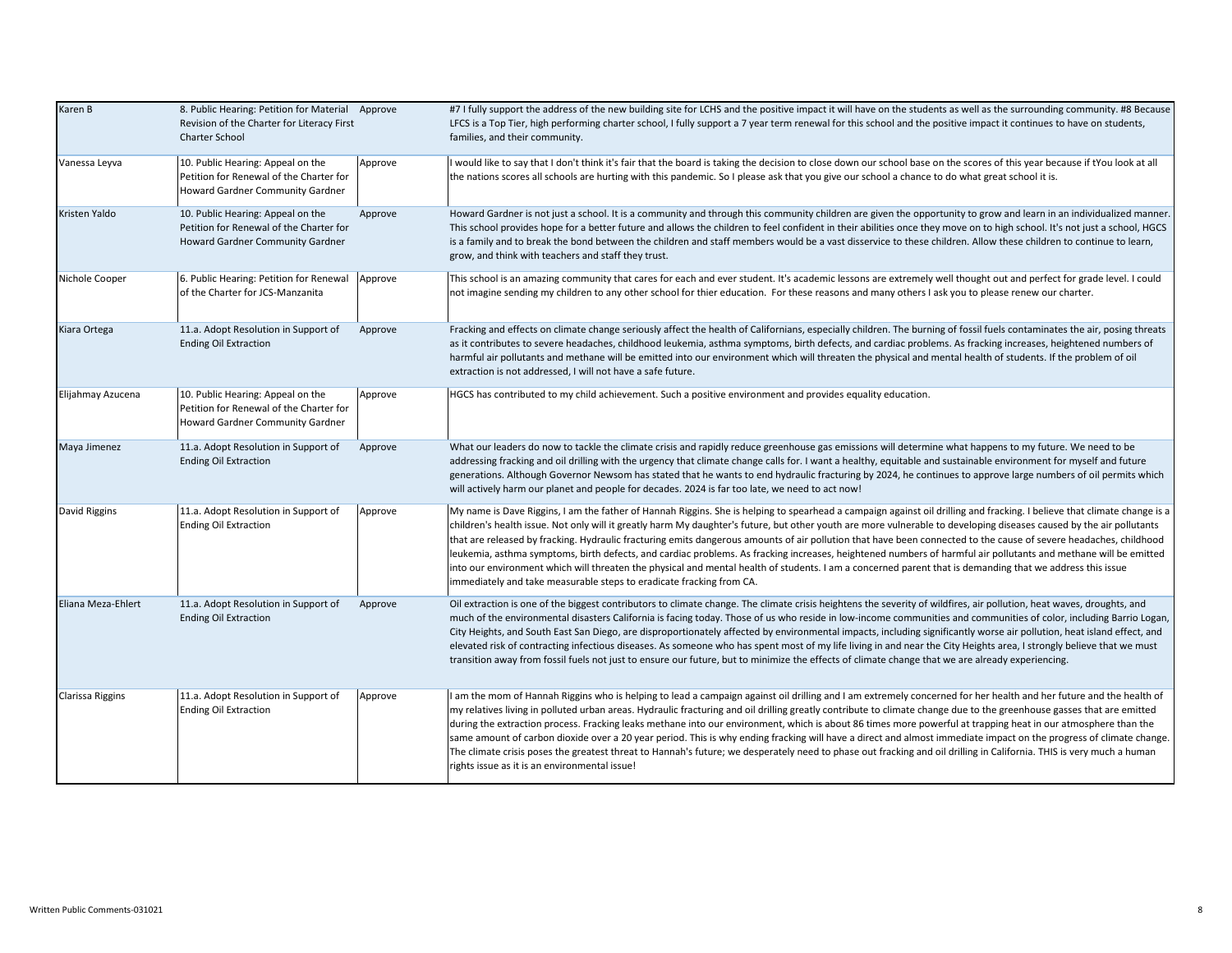| Luke Riggins         | 11.a. Adopt Resolution in Support of<br><b>Ending Oil Extraction</b>                                                                                                                                                | Approve | My name is Luke Riggins and I am a 10th grader at Del Norte High School in District 5 of San Diego. I strongly believe that what our leaders do now to tackle the<br>climate crisis and rapidly reduce greenhouse gas emissions will determine what happens to my future. We need to be addressing fracking and oil drilling with the<br>urgency that climate change calls for. I want a healthy, equitable and sustainable environment for myself and future generations. Although Governor Newsom has<br>stated that he wants to end hydraulic fracturing by 2024, he continues to approve large numbers of oil permits which will actively harm our planet and people for<br>decades. 2024 is far too late, we need to act now!                                                                                                                                                                                                                                                                                                                                                                                                                                                                                                                                                                                                                                                                                                                                                                                                                                                                                                                                                                                                        |
|----------------------|---------------------------------------------------------------------------------------------------------------------------------------------------------------------------------------------------------------------|---------|-------------------------------------------------------------------------------------------------------------------------------------------------------------------------------------------------------------------------------------------------------------------------------------------------------------------------------------------------------------------------------------------------------------------------------------------------------------------------------------------------------------------------------------------------------------------------------------------------------------------------------------------------------------------------------------------------------------------------------------------------------------------------------------------------------------------------------------------------------------------------------------------------------------------------------------------------------------------------------------------------------------------------------------------------------------------------------------------------------------------------------------------------------------------------------------------------------------------------------------------------------------------------------------------------------------------------------------------------------------------------------------------------------------------------------------------------------------------------------------------------------------------------------------------------------------------------------------------------------------------------------------------------------------------------------------------------------------------------------------------|
| Jeannette Breuninger | 6. Public Hearing: Petition for Renewal<br>of the Charter for JCS-Manzanita                                                                                                                                         | Approve | Hello, my name is Jeannette Breuninger and I am a parent of a 4th grade, 3rd grade, and Kinder student in the academy program at JCS Manzanita. I am in support of<br>the petition to renew the charter for JCS Manzanita. We chose this as our school when our oldest was in Kindergarten. We love the size of the school, as it helps it<br>feel like a little family and makes us feel comfortable dropping our kids off. The teachers and staff have supported our kids and us parents! We love the 1 day of<br>home study as it has opened up the involvement we have, as parents, in our children's education. Thank you for considering JCS Manzanita and approving our<br>petition.                                                                                                                                                                                                                                                                                                                                                                                                                                                                                                                                                                                                                                                                                                                                                                                                                                                                                                                                                                                                                                               |
| Joan                 | 7. Public Hearing: Petition for Renewal Approve<br>of the Charter for Literacy First Charter<br>School and 8. Public Hearing: Petition<br>for Material Revision of the Charter for<br>Literacy First Charter School |         | I am in favor of approving a seven year charter for LFCS. The school has a proven track record of providing outstanding education for our community, which includes<br>many socioeconomically disadvantaged students and families. LFCS has provided a safe, clean, rigorous, supportive environment for students and their families to<br>thrive. Going forth, this institution will be a poerful model for others. The high school uniquely provides for its clientele through a deeply suppportive, consistent,<br>holistic education. Many students have continued their education at UC schools and other four year institutions. Please don't deny our English Language Learners<br>and others in this low HPI category the quality education they deserve.                                                                                                                                                                                                                                                                                                                                                                                                                                                                                                                                                                                                                                                                                                                                                                                                                                                                                                                                                                         |
| Laurie Rich          | 11.a. Adopt Resolution in Support of<br><b>Ending Oil Extraction</b>                                                                                                                                                | Approve | What our leaders do now to tackle the climate crisis and rapidly reduce greenhouse gas emissions will determine what happens to my future. We need to be<br>addressing fracking and oil drilling with the urgency that climate change calls for. I want a healthy, equitable and sustainable environment for myself and future<br>generations. Although Governor Newsom has stated that he wants to end hydraulic fracturing by 2024, he continues to approve large numbers of oil permits which<br>will actively harm our planet and people for decades. 2024 is far too late, we need to act now!                                                                                                                                                                                                                                                                                                                                                                                                                                                                                                                                                                                                                                                                                                                                                                                                                                                                                                                                                                                                                                                                                                                                       |
| Alesha Miller        | 7. Public Hearing: Petition for Renewal Approve<br>of the Charter for Literacy First Charter<br>School                                                                                                              |         | I'm am writing in favor of building the new site for Liberty Charter High School                                                                                                                                                                                                                                                                                                                                                                                                                                                                                                                                                                                                                                                                                                                                                                                                                                                                                                                                                                                                                                                                                                                                                                                                                                                                                                                                                                                                                                                                                                                                                                                                                                                          |
| Connor F Rey         | 11.a. Adopt Resolution in Support of<br><b>Ending Oil Extraction</b>                                                                                                                                                | Approve | During 2020, California dealt with 5 of the biggest wildfires in our state's history. In addition, 2020 was tied with 2016 as the hottest year on record. Climate change<br>is only worsening; historic droughts, extreme heat waves, devastating wildfires and more intense natural disasters are becoming more common. Solving this crisis is<br>about protecting our lives. Burning fossil fuels is one of the biggest contributors to climate change. If the problem of oil extraction is not addressed, I will not have a<br>safe future. My generation cannot afford anything less. We are counting on you. Our lives depend on it.                                                                                                                                                                                                                                                                                                                                                                                                                                                                                                                                                                                                                                                                                                                                                                                                                                                                                                                                                                                                                                                                                                 |
| Alesha Miller        | 8. Public Hearing: Petition for Material Approve<br>Revision of the Charter for Literacy First<br><b>Charter School</b>                                                                                             |         | Please consider a 7 year charter renewal for Literacy First Charter Schools. LFCS provides and impeccable learning environment. As a family who has been with the<br>charter for 12 years, we can attest to the quality of education provided.                                                                                                                                                                                                                                                                                                                                                                                                                                                                                                                                                                                                                                                                                                                                                                                                                                                                                                                                                                                                                                                                                                                                                                                                                                                                                                                                                                                                                                                                                            |
| Sophia Ponce         | 11.a. Adopt Resolution in Support of<br><b>Ending Oil Extraction</b>                                                                                                                                                | Approve | Hi I'm Sophia Ponce I'm a junior from Bonita Vista High in the sweet water union high school district, and I believe that we as a community need to put an end to oil<br>extraction resolution because it's harming our Environment and increasing climate change.                                                                                                                                                                                                                                                                                                                                                                                                                                                                                                                                                                                                                                                                                                                                                                                                                                                                                                                                                                                                                                                                                                                                                                                                                                                                                                                                                                                                                                                                        |
| <b>Bella Santos</b>  | 11.a. Adopt Resolution in Support of<br><b>Ending Oil Extraction</b>                                                                                                                                                | Approve | My name is Bella Santos and I am a sophomore at Westview High School in San Diego! As a youth, I will be facing the consequences of whatever decisions local and<br>global leaders make today. Governor Newsom's administration has issued 2,691 oil and gas permits in the first 6 months of 2020. Oil and gas extraction are huge<br>contributors to climate change, which is the biggest threat to my wellbeing and safety. If California does not get this under control, I will not have a healthy future.<br>Fracking and oil drilling disproportionately affect students who reside in communities of color and low-income communities. 92% of people living near drillings sites<br>in California are Black, Indigenous or people of color. We know that individuals our age who reside near oil drilling sites are bearing the brunt of environmental<br>issues, such as air and water pollution, heat waves, and an increased risk of developing cancer and asthma caused by air pollutants. In order to create a just and<br>equitable future for all youth, we must tackle the injustices of the fossil fuel industry. What our leaders do now to tackle the climate crisis and rapidly reduce<br>greenhouse gas emissions will determine what happens to my future. We need to be addressing fracking and oil drilling with the urgency that climate change calls<br>for. I want a healthy, equitable and sustainable environment for myself and future generations. Although Governor Newsom has stated that he wants to end<br>hydraulic fracturing by 2024, he continues to approve large numbers of oil permits which will actively harm our planet and people for decades. 2024 is far too late,<br>we need to act now! |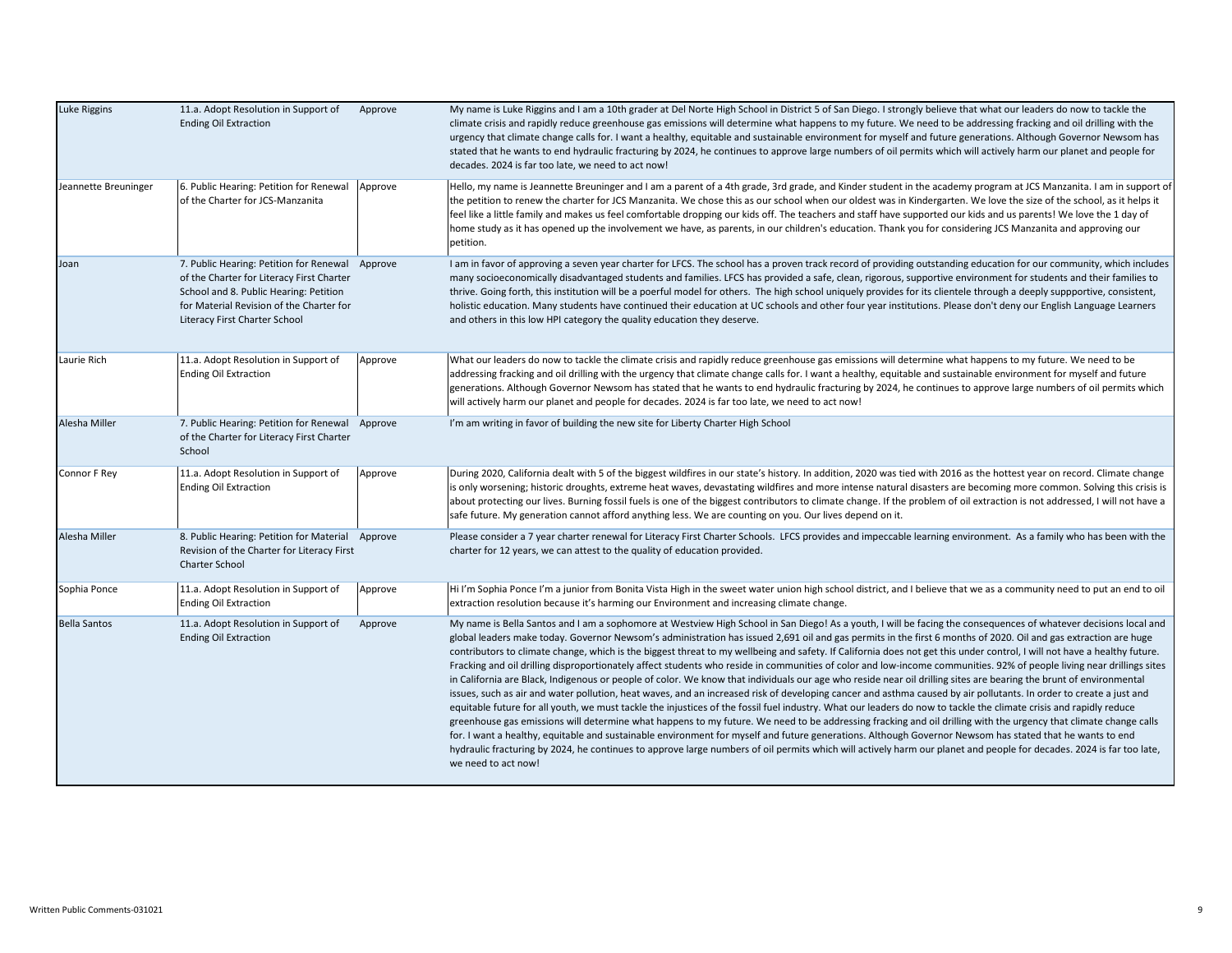| Ava Gonzales        | 11.a. Adopt Resolution in Support of<br><b>Ending Oil Extraction</b>                                                                                                                                        | Approve | Hello, my name is Ava Gonzales, I attend Rancho Bernardo High School. As a person of the youth I find that it's important that as a society we do all that is in our<br>power to slow and hopefully one day end climate change. I, as well as many others across the globe, will be facing the consequences of whatever decisions local<br>and global leaders make today. Governor Newsom's administration has issued 2,691 oil and gas permits in the first 6 months of 2020. Oil and gas extraction are huge<br>contributors to climate change, which is the biggest threat to my wellbeing and safety. If California does not get this under control, I will not have a healthy future.<br>What our leaders do now to tackle the climate crisis and rapidly reduce greenhouse gas emissions will determine what happens to my future. We need to be<br>addressing fracking and oil drilling with the urgency that climate change calls for. I want a healthy, equitable and sustainable environment for myself and future<br>generations. Although Governor Newsom has stated that he wants to end hydraulic fracturing by 2024, he continues to approve large numbers of oil permits which                                                                                                                                                                                                                                                                                                                                                                                                                                                                                                                                                                                                                                                                                                                                                                          |
|---------------------|-------------------------------------------------------------------------------------------------------------------------------------------------------------------------------------------------------------|---------|-------------------------------------------------------------------------------------------------------------------------------------------------------------------------------------------------------------------------------------------------------------------------------------------------------------------------------------------------------------------------------------------------------------------------------------------------------------------------------------------------------------------------------------------------------------------------------------------------------------------------------------------------------------------------------------------------------------------------------------------------------------------------------------------------------------------------------------------------------------------------------------------------------------------------------------------------------------------------------------------------------------------------------------------------------------------------------------------------------------------------------------------------------------------------------------------------------------------------------------------------------------------------------------------------------------------------------------------------------------------------------------------------------------------------------------------------------------------------------------------------------------------------------------------------------------------------------------------------------------------------------------------------------------------------------------------------------------------------------------------------------------------------------------------------------------------------------------------------------------------------------------------------------------------------------------------------------------------------|
| Zeina Nicolas       | 11.a. Adopt Resolution in Support of<br><b>Ending Oil Extraction</b>                                                                                                                                        | Approve | will actively harm our planet and people for decades. 2024 is far too late, we need to act now!<br>My name is Zeina Nicolas, and I am a 9th grader at Westview High School. I approve of the agenda resolution to end oil extraction because the climate is<br>destabilizing due to the heightened amounts of methane and greenhouse gases released by oil drilling and fracking. We need to act immediately to reverse that<br>trend. In order to protect students' future, California must transition away from fossil fuels. We are only in high school and have less than a decade to solve this<br>crisis. Although it can be pretty scary, as youth, we have a lot of power and we believe that our voices can make a difference.                                                                                                                                                                                                                                                                                                                                                                                                                                                                                                                                                                                                                                                                                                                                                                                                                                                                                                                                                                                                                                                                                                                                                                                                                                 |
| <b>Ginny Valles</b> | 8. Public Hearing: Petition for Material<br>Revision of the Charter for Literacy First<br>Charter School                                                                                                    | Approve | I am immensely impressed with Literacy First's Liberty Charter High School and ask that you renew their charter with the seven year charter term. I have seen the<br>integrity of the school, the care for the students, the learning that takes place, and the high test scores. I have watched LCHS's graduates succeed at pursuing their<br>dreams. It is evident that LCHS is making a positive difference in the lives of their students. This school is a valuable asset. I ask you to grant this seven year charter.<br>Thank you.                                                                                                                                                                                                                                                                                                                                                                                                                                                                                                                                                                                                                                                                                                                                                                                                                                                                                                                                                                                                                                                                                                                                                                                                                                                                                                                                                                                                                               |
| Annie Do            | 11.a. Adopt Resolution in Support of<br><b>Ending Oil Extraction</b>                                                                                                                                        | Approve | I've learned about the climate crisis extensively in my school's science and English classes, and firmly believe that the changing climate is the single greatest threat<br>that we, collectively, as humans currently face. However, I'm still young and am not in a position of power to take significant steps to combat climate change. That's<br>where the our state government and the County Board of Education come in: You all hold our future in your hands. Students who reside in low-income communities<br>and communities of color, including Barrio Logan, City Heights, and South East San Diego, are disproportionately affected by environmental impacts, including<br>significantly worse air pollution, heat island effect, and elevated risk of contracting infectious diseases. The climate crisis poses the greatest threat to my<br>generation's future, especially to those who are already at risk; we desperately need to phase out fracking and oil drilling in California.                                                                                                                                                                                                                                                                                                                                                                                                                                                                                                                                                                                                                                                                                                                                                                                                                                                                                                                                                                 |
| Diego Zavala        | 11.a. Adopt Resolution in Support of<br><b>Ending Oil Extraction</b>                                                                                                                                        | Approve | This year in six months, I will be off to college with my sister being next to embark on her journey after highschool. For my two younger siblings, I want to leave<br>them with a home that is sustainable, equitable, and that poses no threat to any of our futures. As board members, it is your responsibility- no matter the partisan,<br>standpoint, or peril- to protect our students. In the very end, most of the responsibility in combating humanities hand on our climate falls onto the shoulders of my<br>friends, cousins, younger siblings, and me: the entirety of our generation. Though we appreciate your past efforts in uplifting youth voices, we must also push the<br>county to protect them.                                                                                                                                                                                                                                                                                                                                                                                                                                                                                                                                                                                                                                                                                                                                                                                                                                                                                                                                                                                                                                                                                                                                                                                                                                                 |
| RoShawn L Tapps     | 10. Public Hearing: Appeal on the<br>Petition for Renewal of the Charter for<br>Howard Gardner Community Gardner                                                                                            | Approve | My daughter has been attending HGCS since 1st grade, she really has come a long way with her schooling. The teachers have been working with her and always is<br>making sure she's on track with her work. The staff is wonderful and this school is always has been my second family. So please rethink about closing the school<br>down please. Thanks                                                                                                                                                                                                                                                                                                                                                                                                                                                                                                                                                                                                                                                                                                                                                                                                                                                                                                                                                                                                                                                                                                                                                                                                                                                                                                                                                                                                                                                                                                                                                                                                                |
| Lisa Amorteguy      | 7. Public Hearing: Petition for Renewal<br>of the Charter for Literacy First Charter<br>School and 8. Public Hearing: Petition<br>for Material Revision of the Charter for<br>Literacy First Charter School | Approve | San Diego County Board of Educators, It excites me that as a stakeholder at Literacy First Charter Schools we are completing our 20th year of education. I have<br>been part of this school since it's beginning. When starting Literacy First 20 years ago I could not imagine what it would be like to be here now but looking back I am<br>honored to have been part of a school system that values students and puts their education first in all we do. Starting as a small school of 114 students K-3rd grade<br>we have grown to over 1900 students K-12th grade. It has been my privilege to be part of such a successful school system. Our school has continued to rank as a<br>high performing academic school throughout our 20 years of existence. Watching students who have gone through our system come back as staff and teachers<br>shows the success of our education program. As a teacher, I know that putting the students first is what makes us successful. Our parents trust what we do and<br>they are a valued part of their child's education. Teachers and parents at Literacy First know that "in-school learning" is important; and in the midst of a pandemic<br>we moved forward to provide an in-person learning environment for our students. We have had great success while opening our doors to our students and have<br>seen continued academic achievement since opening. Literacy First Charter Schools is a model for what charter schools were designed to be. We provide a top<br>quality education for all students; giving parents and students a choice in their education. Teachers are an integral part of designing and implementing a program<br>that provides a high quality education for students. As we seek a 7 year charter renewal we look forward to continuing to provide choice for our community while<br>giving students a quality education setting them up for success in their future. Lisa Amorteguy |
| <b>Noah Sellers</b> | 11.a. Adopt Resolution in Support of<br><b>Ending Oil Extraction</b>                                                                                                                                        | Oppose  | As a youth, I will be facing the consequences of whatever decisions local and global leaders make today. Governor Newsom's administration has issued 2,691 oil and<br>gas permits in the first 6 months of 2020. Oil and gas extraction are huge contributors to climate change, which is the biggest threat to my wellbeing and safety. If<br>California does not get this under control, I will not have a healthy future.                                                                                                                                                                                                                                                                                                                                                                                                                                                                                                                                                                                                                                                                                                                                                                                                                                                                                                                                                                                                                                                                                                                                                                                                                                                                                                                                                                                                                                                                                                                                            |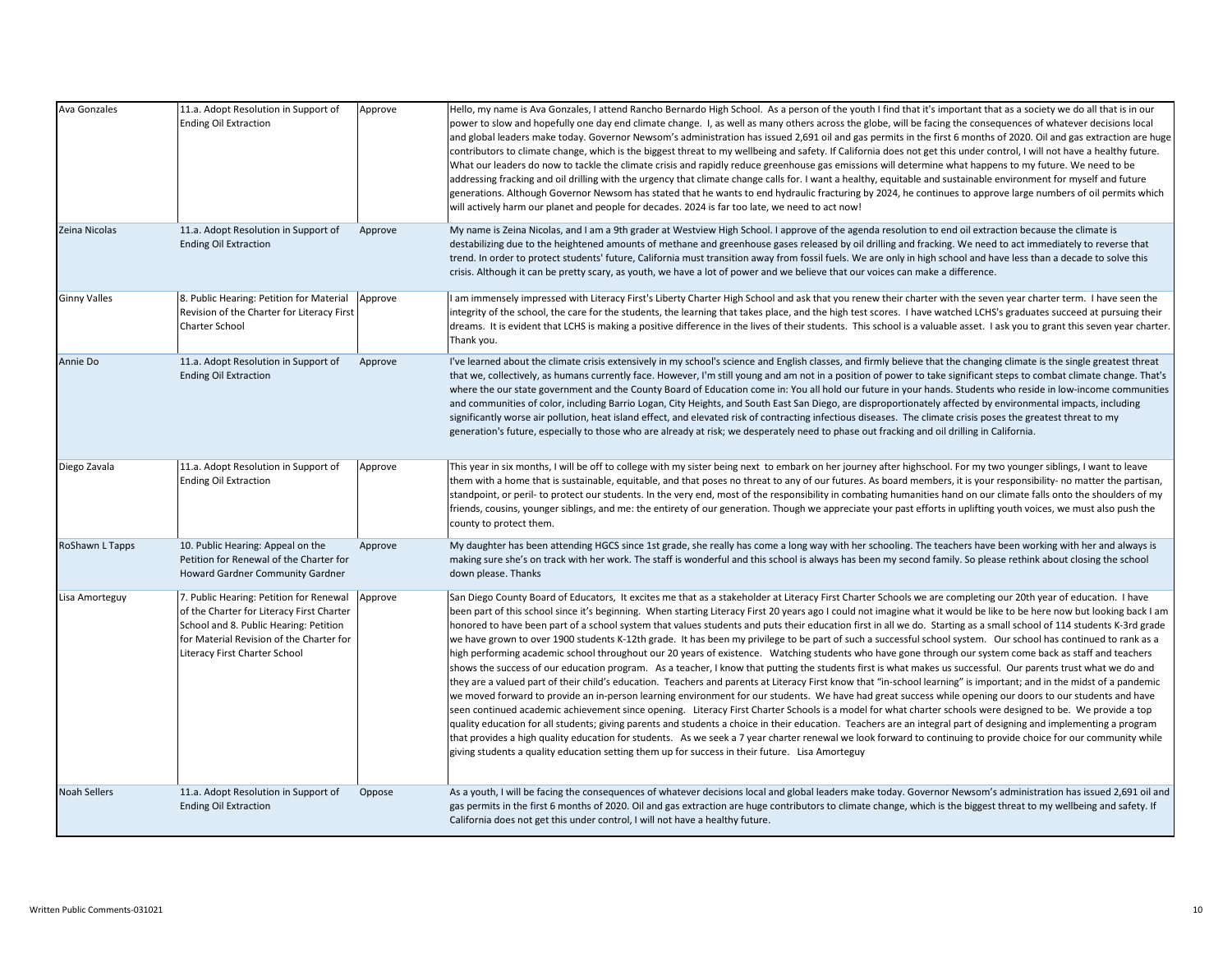| Richard Lund          | 11.a. Adopt Resolution in Support of<br><b>Ending Oil Extraction</b>                                                                                                                                                | Approve | Hydraulic fracturing and oil drilling greatly contribute to climate change due to the greenhouse gasses that are emitted during the extraction process. Fracking leaks<br>methane into our environment, which is about 86 times more powerful at trapping heat in our atmosphere than the same amount of carbon dioxide over a 20 year<br>period. This is why ending fracking will have a direct and almost immediate impact on the progress of climate change. The climate crisis poses the greatest threat to<br>my future; we desperately need to phase out fracking and oil drilling in California                                                                                                                                                                                                                                                                                                                                                                                                                                                                                                                                                                                                                                                                                                                                                                                                                                                                                                                                                                       |
|-----------------------|---------------------------------------------------------------------------------------------------------------------------------------------------------------------------------------------------------------------|---------|------------------------------------------------------------------------------------------------------------------------------------------------------------------------------------------------------------------------------------------------------------------------------------------------------------------------------------------------------------------------------------------------------------------------------------------------------------------------------------------------------------------------------------------------------------------------------------------------------------------------------------------------------------------------------------------------------------------------------------------------------------------------------------------------------------------------------------------------------------------------------------------------------------------------------------------------------------------------------------------------------------------------------------------------------------------------------------------------------------------------------------------------------------------------------------------------------------------------------------------------------------------------------------------------------------------------------------------------------------------------------------------------------------------------------------------------------------------------------------------------------------------------------------------------------------------------------|
| Melissa Elder         | 11.a. Adopt Resolution in Support of<br><b>Ending Oil Extraction</b>                                                                                                                                                | Approve | Fracking and oil drilling disproportionately affect students who reside in communities of color and low-income communities. 92% of people living near drillings sites<br>in California are Black, Indigenous or people of color. We know that individuals our age who reside near oil drilling sites are bearing the brunt of environmental<br>issues, such as air and water pollution, heat waves, and an increased risk of developing cancer and asthma caused by air pollutants. Please pass the resolution.                                                                                                                                                                                                                                                                                                                                                                                                                                                                                                                                                                                                                                                                                                                                                                                                                                                                                                                                                                                                                                                              |
| Safia Haidari         | 11.a. Adopt Resolution in Support of<br><b>Ending Oil Extraction</b>                                                                                                                                                | Approve | if oil extraction increases, the number of air pollutants and amount of methane in our environment will grow to unsustainable levels that threaten the health and<br>future of San Diego students and contribute to climate change. The American Academy of Pediatrics states that children are more vulnerable to heatwaves and the<br>Centers for Disease Control and Prevention has found that the leading cause of disability and mortality among high school athletes is heat illness, and the individuals<br>at the greatest risk are from ages 15-19; and WHEREAS, fracking and oil extraction releases high, dangerous amounts of air pollution that have been connected to<br>the cause of severe headaches, childhood leukemia, asthma symptoms, birth defects, and cardiac problems.                                                                                                                                                                                                                                                                                                                                                                                                                                                                                                                                                                                                                                                                                                                                                                              |
| Victoria Krasnyanskiy | 11.a. Adopt Resolution in Support of<br><b>Ending Oil Extraction</b>                                                                                                                                                | Approve | Hi, my name is Victoria, and I am a student at Westview High School. Personally, I have seen the disastrous effects of climate change in our home state of California.<br>Oil and gas extraction are huge contributors to climate change, which is the biggest threat to my safety and future. We desperately need to phase out fracking and<br>oil drilling in California. Although Governor Newsom has stated that he wants to end hydraulic fracturing by 2024, he continues to approve large numbers of oil<br>permits which will actively harm our planet and people for decades. 2024 is far too late, we need to act now! Thank you.                                                                                                                                                                                                                                                                                                                                                                                                                                                                                                                                                                                                                                                                                                                                                                                                                                                                                                                                  |
| <b>Riley Prescott</b> | 11.a. Adopt Resolution in Support of<br><b>Ending Oil Extraction</b>                                                                                                                                                | Approve | The climate is destabilizing due to the heightened amounts of methane and greenhouse gases released by oil drilling and fracking. We need to act immediately to<br>reverse that trend. In order to protect students' future, California must transition away from fossil fuels. We are only in high school and have less than a decade to<br>solve this crisis. Although it can be pretty scary, as youth, we have a lot of power and we believe that our voices can make a difference.                                                                                                                                                                                                                                                                                                                                                                                                                                                                                                                                                                                                                                                                                                                                                                                                                                                                                                                                                                                                                                                                                      |
| Dina Godby            | 7. Public Hearing: Petition for Renewal Approve<br>of the Charter for Literacy First Charter<br>School and 8. Public Hearing: Petition<br>for Material Revision of the Charter for<br>Literacy First Charter School |         | Sending our children to LFCS was the best decision we have ever made. My now sophomore in college attended LFCS K-12. She received an academic scholarship &<br>is thriving in college. Our 2nd child is still attending LFCS. We ask that you approve the renewal of our charter for 7 years. We love our school and want to make sure<br>they are around forever.                                                                                                                                                                                                                                                                                                                                                                                                                                                                                                                                                                                                                                                                                                                                                                                                                                                                                                                                                                                                                                                                                                                                                                                                          |
| Lexi Rueff            | 11.a. Adopt Resolution in Support of<br><b>Ending Oil Extraction</b>                                                                                                                                                | Approve | I urge the San Diego County Office of Education to adopt Youth v. Oil's Resolution because we must ensure that Governor Newsom institutes a concrete and<br>strategic plan to phase out oil drilling from the state of California. As youth, the climate crisis poses the greatest threat to my future, and the extraction of fossil fuels<br>substantially contributes the climate crisis. I am also passionate about phasing out fossil fuels to help phase out plastics. Single use plastics have polluted our oceans<br>and now micro plastics are polluting our own bodies. It is time for the Newsom administration to prioritize Californians' futures over profit from this unsustainable<br>industry.                                                                                                                                                                                                                                                                                                                                                                                                                                                                                                                                                                                                                                                                                                                                                                                                                                                               |
| Lori Benitez          | 7. Public Hearing: Petition for Renewal Approve<br>of the Charter for Literacy First Charter<br>School and 8. Public Hearing: Petition<br>for Material Revision of the Charter for<br>Literacy First Charter School |         | To whom it may concern, my son has gone to the LFCS schools since he was in kindergarten. He is now a sophomore. As a mom and an educator myself, I couldn't<br>be happier with this set of schools. He is now at his third campus. In the midst of COVID, I can't imagine having him at any other school. Where schools are arguing<br>over not wanting to go back to school in person, my son has been in a high bread situation since the beginning of the school year. Although it is not the best<br>scenario, it far surpasses being stuck in front of a screen, barely learning a thing, for a year. These teachers have worked tirelessly to give these students the best<br>possible education in a very difficult situation. These teachers care! They work their tails off instead of complaining to the union that going back in person is too<br>much to ask. These teachers have believed since the beginning that teaching is an essential job! Our students deserve to know that a new high school building is in<br>their future! They especially deserve to know that they have the same amazing school as their first choice next year. These teachers deserve to teach at a school<br>that puts their students first. They choose to work at a school that can not pay them quite as much as the average public school because they know they will all be<br>putting the students first. Please tell these students, their parents and these amazing teachers that you see that our Charter needs to stay open. Thank you for your<br>time! Lori Benitez |
| Christina Sanchez     | 10. Public Hearing: Appeal on the<br>Petition for Renewal of the Charter for<br>Howard Gardner Community Gardner                                                                                                    | Approve | This is a school we all know and love. With schools reopening soon, it will be a relief that our kids are in an environment that they are familiar with. Our children, My<br>children love their school and cant wait to go back.                                                                                                                                                                                                                                                                                                                                                                                                                                                                                                                                                                                                                                                                                                                                                                                                                                                                                                                                                                                                                                                                                                                                                                                                                                                                                                                                            |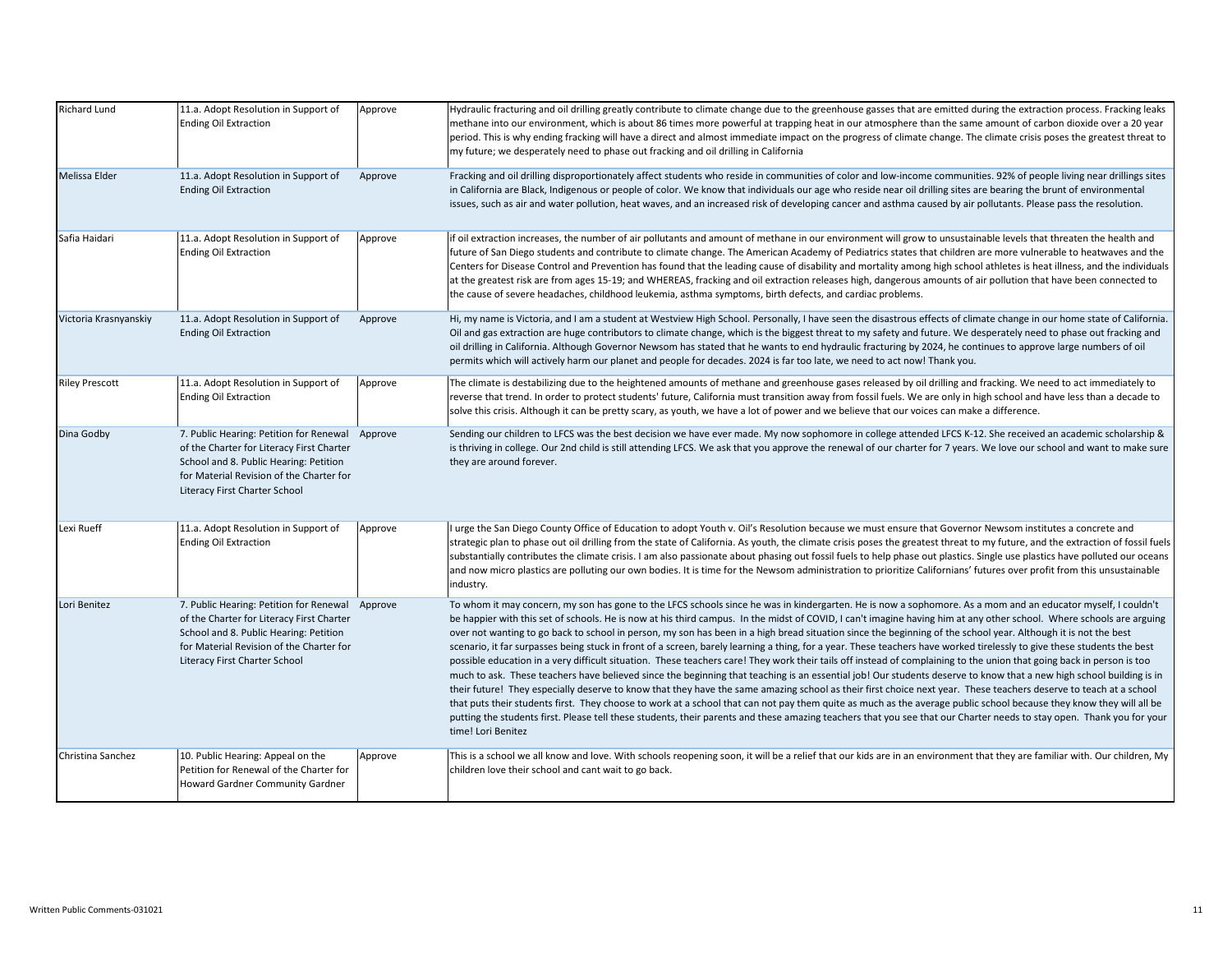| Yeimi A Jimenez      | 10. Public Hearing: Appeal on the<br>Petition for Renewal of the Charter for<br>Howard Gardner Community Gardner | Approve | Personally speaking I really happy with the school because my daughter had a learning problem and she was in a regular school before and they never noticed her<br>problem and she was at that school for 3 years and at Howard Gardner the teacher noticed right away and all the staff are really helping me with her problem,and<br>she's so happy at this school, for as it will be a big change, and now that my daughter feels really confident with the staff and her teacher, I really think the idea<br>about closing the school it's going to be devastating for my daughter and my other two kids, please please reconsider the petition, not just my kids going to be<br>devastating but I'm sure all al other kids and parents to.                                                                                                                                                                                                                                                                                                                                                                                                                                                                                                                                                                                                                                                                                                                                                                                                                                                                                                                                                                                                                                                                                                                                                                                                                                                                                                                                                                                                                                                                                                                                                                                                                                                                                                                                                                                                                                                                                                                                                                                                                                                                                                                                                                                                                                                                                                                                                                                                                                                                                                                                                                                                                                                                            |
|----------------------|------------------------------------------------------------------------------------------------------------------|---------|----------------------------------------------------------------------------------------------------------------------------------------------------------------------------------------------------------------------------------------------------------------------------------------------------------------------------------------------------------------------------------------------------------------------------------------------------------------------------------------------------------------------------------------------------------------------------------------------------------------------------------------------------------------------------------------------------------------------------------------------------------------------------------------------------------------------------------------------------------------------------------------------------------------------------------------------------------------------------------------------------------------------------------------------------------------------------------------------------------------------------------------------------------------------------------------------------------------------------------------------------------------------------------------------------------------------------------------------------------------------------------------------------------------------------------------------------------------------------------------------------------------------------------------------------------------------------------------------------------------------------------------------------------------------------------------------------------------------------------------------------------------------------------------------------------------------------------------------------------------------------------------------------------------------------------------------------------------------------------------------------------------------------------------------------------------------------------------------------------------------------------------------------------------------------------------------------------------------------------------------------------------------------------------------------------------------------------------------------------------------------------------------------------------------------------------------------------------------------------------------------------------------------------------------------------------------------------------------------------------------------------------------------------------------------------------------------------------------------------------------------------------------------------------------------------------------------------------------------------------------------------------------------------------------------------------------------------------------------------------------------------------------------------------------------------------------------------------------------------------------------------------------------------------------------------------------------------------------------------------------------------------------------------------------------------------------------------------------------------------------------------------------------------------------------|
| maya loughney        | 11.a. Adopt Resolution in Support of<br><b>Ending Oil Extraction</b>                                             | Approve | Hello, I am a sophomore attending Bonita Vista High School, in the Sweetwater Union High School District. I am a rising environmental activist and partake in several<br>groups within and outside of my High School. As a youth, I will be facing the consequences of whatever decisions local and global leaders make today. Governor<br>Newsom's administration has issued 2,691 oil and gas permits in the first 6 months of 2020. Oil and gas extraction are continuing to be large and detrimental<br>contributor to climate change. Climate change and environmental issues amongst todays time is a massive threat to my wellbeing and safety. If California does not<br>get this under control, the stake of mine and many lives, plus our futures, are at stake. This is also an increasingly harmful issue amongst low income and<br>neighborhoods of color. Leaders are causing more harm to this communities because they see them as less of a threat. However in this modern day and age, we<br>should be past this. We should not discriminate or pick and choose which areas and people are okay to affect. Not only is it harming the planet but its harming us as<br>humans. It is affecting people's living conditions, health, water sources, and so much more. As people of society, it is our job to continually show support and care<br>for the earth, especially because our futures and those of our descendants are relying on us.                                                                                                                                                                                                                                                                                                                                                                                                                                                                                                                                                                                                                                                                                                                                                                                                                                                                                                                                                                                                                                                                                                                                                                                                                                                                                                                                                                                                                                                                                                                                                                                                                                                                                                                                                                                                                                                                                                                                                             |
| Breegan O'Hearn      | 11.a. Adopt Resolution in Support of<br><b>Ending Oil Extraction</b>                                             | Approve | In the first half of 2020, Governor Newsome's administration issued 2,691 oil and gas permits but later said that he plans to end hydraulic fracturing by 2024. We<br>need to stop approving environmentally degrading activities that work against our sustainability goals. Oil extraction is dangerous and a large contributor to climate<br>change. California is often regarded as a model state for environmental protection efforts and it is important that we continue to set an example for other states. It's<br>unfair that the current administration makes short sighted decisions that will benefit them while in office, but later cause greater harm to the environment, health,<br>and economy when it is no longer their political responsibility. We need to be more forward looking and not fall into the continuous error of humanity by making<br>short term goals just to receive the quick benefits. It's disappointing as a high school senior to see the current administration hastily making selfish decisions that will<br>most affect my generation. We've already anticipated cleaning up your mess, don't continue to make it worse for us.                                                                                                                                                                                                                                                                                                                                                                                                                                                                                                                                                                                                                                                                                                                                                                                                                                                                                                                                                                                                                                                                                                                                                                                                                                                                                                                                                                                                                                                                                                                                                                                                                                                                                                                                                                                                                                                                                                                                                                                                                                                                                                                                                                                                                                               |
| Nayeli Rojas         | 10. Public Hearing: Appeal on the<br>Petition for Renewal of the Charter for<br>Howard Gardner Community Gardner | Approve | Es una escuela que muestra mucho entusiasmo por sus alumnos con la vocación y convicción de empujarlos a adquirir los conocimientos de una forma empatía y<br>solidaria con los alumnos y las familias, un lugar donde se sientes seguros, protegidos y escuchados. Donde a sus maestros realmente les importa brindar apoyo un<br>mejor desarrollo académico                                                                                                                                                                                                                                                                                                                                                                                                                                                                                                                                                                                                                                                                                                                                                                                                                                                                                                                                                                                                                                                                                                                                                                                                                                                                                                                                                                                                                                                                                                                                                                                                                                                                                                                                                                                                                                                                                                                                                                                                                                                                                                                                                                                                                                                                                                                                                                                                                                                                                                                                                                                                                                                                                                                                                                                                                                                                                                                                                                                                                                                              |
| <b>Ginny Herkert</b> | 6. Public Hearing: Petition for Renewal Approve<br>of the Charter for JCS-Manzanita                              |         | Dear Superintendent Gothold and SDCOE Board Members, I am writing to express the positive impact JCS Manzanita has had on my family's education. My son<br>graduated last year from JCS Manzanitas home study program. While Helix High school seemed to be a good fit for our middle son Nick, it became too<br>overwhelming during his sophomore year. He is a student that is super smart but emotionally affected by being challenged constantly about his college plans after<br>high school without any real connection with staff to support him. He became depressed and anxious thinking he wasn't good enough to succeed in college.<br>Previous to this, I was faced with the need to customize my youngest son's Brady's educational path. At his neighborhood school in La Mesa, he began to get<br>extremely behind in reading and writing in a traditional environment. We made the change to JCS for the smaller environment and personalized learning. By the<br>time he left the elementary he tested well above grade level in Math and ELA. The decision to move schools has more than likely changed the success he had in<br>middle school and beyond. This year he is a freshman at Helix who is staying organized and a self-directed learner even during distance learning thanks to many of<br>the skills he learned at JCS. Because of the success my youngest son had at the elementary we thought the JCS Manzanita high school home study program would<br>be a good fit for Nick. Even after having such a positive connection at the elementary school, I was blown away by the high school home study program. It provided<br>a teacher connection even without direct instruction. His specialist used Canvas well for assignments, turning work, and grading. The personalized feedback he got<br>with assignments far exceeded anything I have seen at our neighborhood high schools. This resulted in each assignment providing so much more value. The<br>specialists organized Zooms before Zoom was a thing. They used them not to lecture, but for a few students to come together with the subject specialist to dive<br>deeper in their work. The collaboration was amazing. At monthly meetings with Nick's educational facilitator, I was in awe of the connection she made with a quiet<br>kid. She reviewed his work and had long discussions with Nick having him share the concept he learned that month and communicate what he learned. Between<br>these meetings and the connection with his subject specialist, Nick not only became a strong communicator of subjects, but also analyzed concepts far beyond his<br>age. As, he is now seeking out knowledge on his own to challenge himself to be diverse in his opinions. College had proven to be a breeze for him thanks to the<br>home study program at JCS Manzanita. I would like you to consider my case as typical to many other families at JCS. Not every student thrives in a traditional<br>environment. Some need the opportunity to have the choice to take a different educational path. JCS Manzanita has proven their success in this regard. I live in La<br>Mesa. The east county needs to have the close location of the JCS Manzanita to serve this community. I urge you to please support and approve the JCS Manzanita<br>for their charter renewal. Thank you for your time, Ginny Herkert |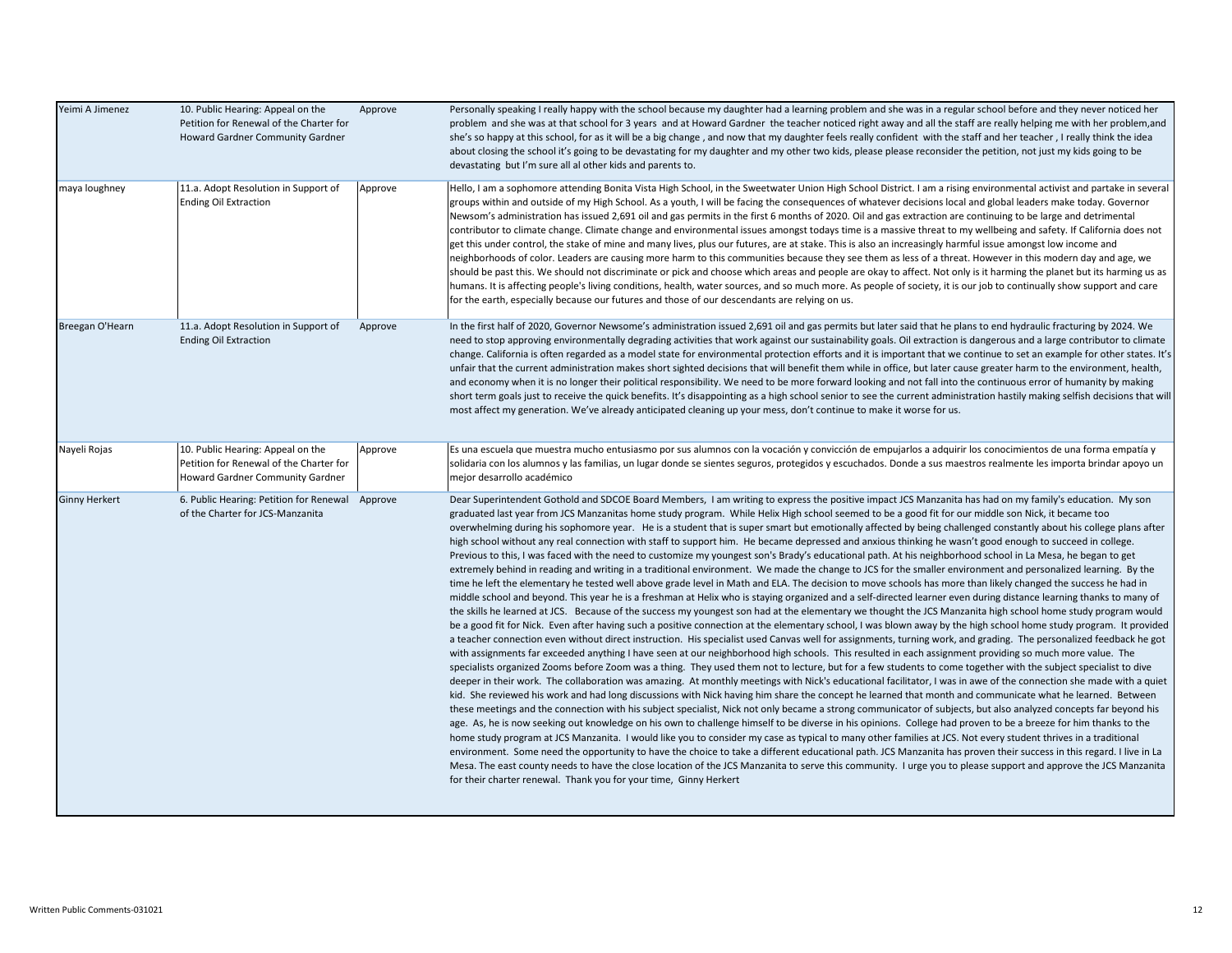| Sierra Courchesne  | 11.a. Adopt Resolution in Support of<br><b>Ending Oil Extraction</b>                                                    | Approve | Climate change is an issue that impacts children. It threatens not only my future, but the futures of youth who are more vulnerable to developing diseases caused by<br>the air pollutants that are released by fracking. Hydraulic fracturing emits dangerous amounts of air pollution that have been connected to the cause of severe<br>headaches, childhood leukemia, asthma symptoms, birth defects, and cardiac problems. As fracking increases, heightened numbers of harmful air pollutants and<br>methane will be emitted into our environment which will threaten the physical and mental health of students.                                                                                                                                                                                                                                                                                                                                                                                                                                                                                                                                |
|--------------------|-------------------------------------------------------------------------------------------------------------------------|---------|--------------------------------------------------------------------------------------------------------------------------------------------------------------------------------------------------------------------------------------------------------------------------------------------------------------------------------------------------------------------------------------------------------------------------------------------------------------------------------------------------------------------------------------------------------------------------------------------------------------------------------------------------------------------------------------------------------------------------------------------------------------------------------------------------------------------------------------------------------------------------------------------------------------------------------------------------------------------------------------------------------------------------------------------------------------------------------------------------------------------------------------------------------|
| Nicole Honda       | 11.a. Adopt Resolution in Support of<br><b>Ending Oil Extraction</b>                                                    | Approve | I am fighting for my future because no adults will. The only way for my future to have promise is to stop the destruction that is currently being inflicted through oil<br>drilling and fracking. These activities not only contribute to the ongoing climate crisis, but affect the health of those in surrounding areas. Young students like me are<br>spending time worrying about our own health and problems destined for the future, instead of our education and personal growth. It's time to take a step in the<br>right direction for the promise of a safe livelihood for our youth.                                                                                                                                                                                                                                                                                                                                                                                                                                                                                                                                                        |
| Yasmin             | 10. Public Hearing: Appeal on the<br>Petition for Renewal of the Charter for<br>Howard Gardner Community Gardner        | Approve | Please keep our students school open! It's safe learning environment. Tractates and staff do an amazing job.                                                                                                                                                                                                                                                                                                                                                                                                                                                                                                                                                                                                                                                                                                                                                                                                                                                                                                                                                                                                                                           |
| Kailani Minna-Choe | 11.a. Adopt Resolution in Support of<br><b>Ending Oil Extraction</b>                                                    | Approve | As a youth, I will be facing the consequences of whatever decisions local and global leaders make today, and fracking and oil drilling could cause some of the most<br>dangerous situations we have ever encountered to our planet. Governor Newsom's administration has issued 2,691 oil and gas permits in the first 6 months of 2020.<br>Oil and gas extraction are huge contributors to climate change, which is the biggest threat to my wellbeing and safety. If California does not get this under control, I<br>will not have a healthy future.                                                                                                                                                                                                                                                                                                                                                                                                                                                                                                                                                                                                |
| Sophie Buibas      | 11.a. Adopt Resolution in Support of<br><b>Ending Oil Extraction</b>                                                    | Approve | My future and the future of countless others is determined by how our leaders handle the climate crisis, or even if they do anything about it. It is very necessary that<br>oil drilling and fracking are addressed with great urgency. We need a healthy and sustainable environment for future generations, including myself. Governor<br>Newsom has continued to approve great numbers of oil permits which actively harm our plant and will harm people for decades, even though he has stated that he<br>plants to end hydraulic fracturing by 2024. We must act now, 2024 is much too late!                                                                                                                                                                                                                                                                                                                                                                                                                                                                                                                                                      |
| Marci Nissen       | 10. Public Hearing: Appeal on the<br>Petition for Renewal of the Charter for<br>Howard Gardner Community Gardner        | Approve | Please keep them open                                                                                                                                                                                                                                                                                                                                                                                                                                                                                                                                                                                                                                                                                                                                                                                                                                                                                                                                                                                                                                                                                                                                  |
| Elijah Montana     | 11.a. Adopt Resolution in Support of<br><b>Ending Oil Extraction</b>                                                    | Approve | I'm 25 years old and have been living in California since I was 14. All my life, year after year, the summers are getting hotter and the winters are getting shorter.<br>Scientist around the world are calling for governments and those in leadership positions to phase out carbon and methane production, yet Governor Newsom of<br>California goes ahead approving oil drilling. As a youth, I will be facing the consequences of whatever decisions local and global leaders make today. Governor<br>Newsom's administration has issued 2,691 oil and gas permits in the first 6 months of 2020. Oil and gas extraction are huge contributors to climate change, which is<br>the biggest threat to my wellbeing and safety. If California does not get this under control, I will not have a healthy future.                                                                                                                                                                                                                                                                                                                                     |
| Mia Chen           | 11.a. Adopt Resolution in Support of<br><b>Ending Oil Extraction</b>                                                    | Approve | I'm Mia Chen, a sophomore at Westview in San Diego! Hydraulic fracturing and oil drilling greatly contribute to climate change due to the greenhouse gasses that<br>are emitted during the extraction process. Fracking leaks methane into our environment, which is about 86 times more powerful at trapping heat in our atmosphere<br>than the same amount of carbon dioxide over a 20 year period. This is why ending fracking will have a direct and almost immediate impact on the progress of<br>climate change. The climate crisis poses the greatest threat to my future; we desperately need to phase out fracking and oil drilling in California. The climate is<br>destabilizing due to the heightened amounts of methane and greenhouse gases released by oil drilling and fracking. We need to act immediately to reverse that<br>trend. In order to protect students' future, California must transition away from fossil fuels. We are only in high school and have less than a decade to solve this<br>crisis. Although it can be pretty scary, as youth, we have a lot of power and we believe that our voices can make a difference! |
| Linsey Wildey      | 7. Public Hearing: Petition for Renewal<br>of the Charter for Literacy First Charter<br>School                          | Approve | Please approve the renewal of the charter for Literacy First Charter School. It is a school that has proven its excellence for the past 20 years and will continue to do<br>so. Thanks                                                                                                                                                                                                                                                                                                                                                                                                                                                                                                                                                                                                                                                                                                                                                                                                                                                                                                                                                                 |
| Linsey Wildey      | 8. Public Hearing: Petition for Material Approve<br>Revision of the Charter for Literacy First<br><b>Charter School</b> |         | Please approve this petition to add a new address to the Charter of LFCS. Thanks.                                                                                                                                                                                                                                                                                                                                                                                                                                                                                                                                                                                                                                                                                                                                                                                                                                                                                                                                                                                                                                                                      |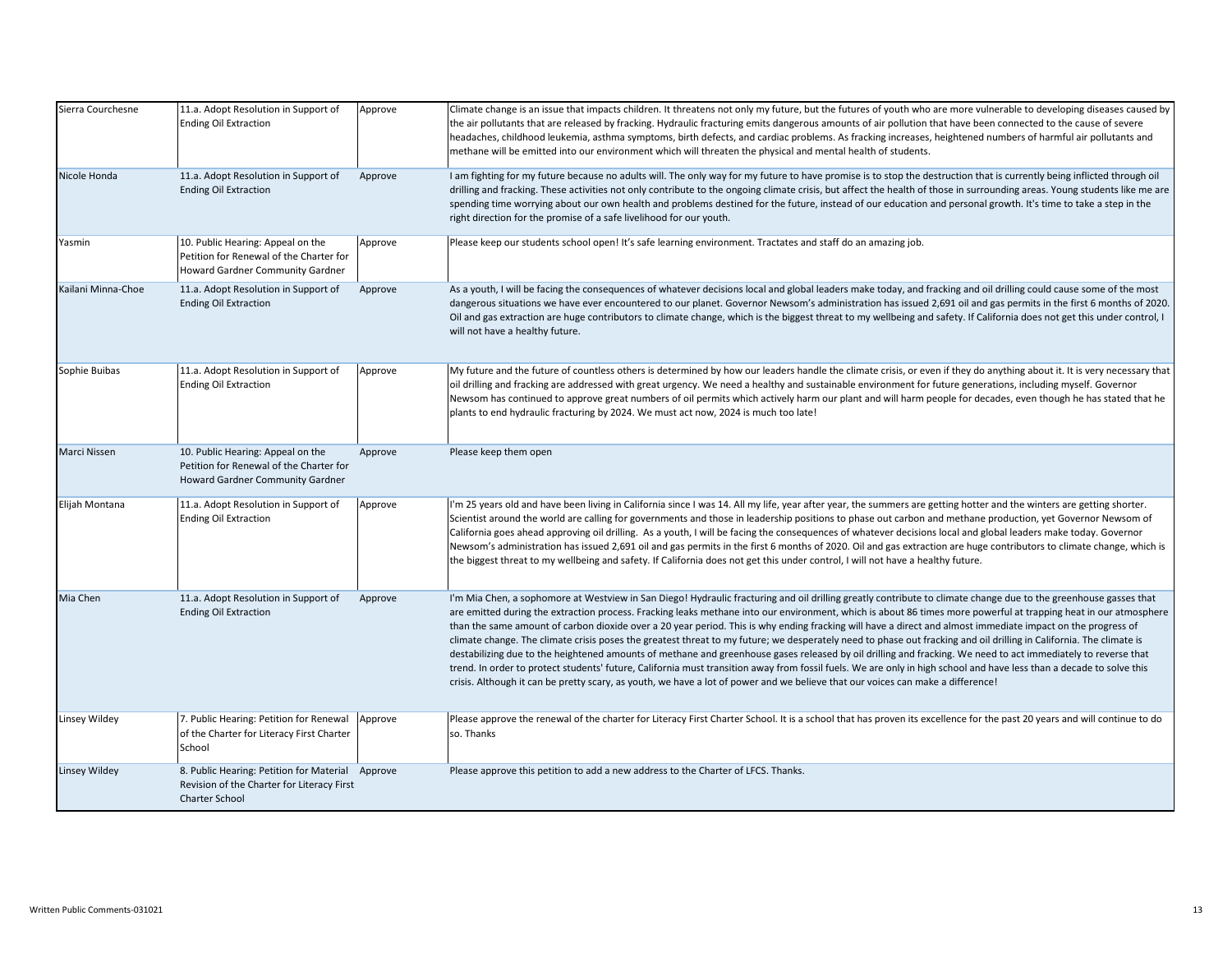| Laura Minna-Choe     | 11.a. Adopt Resolution in Support of<br><b>Ending Oil Extraction</b>                                                                                                                                        | Approve | Oil extraction is one of the biggest contributors to climate change. The climate crisis heightens the severity of wildfires, air pollution, heatwaves, droughts, and much<br>of the environmental disasters California is facing today. Students who reside in low-income communities and communities of color, including Barrio Logan, City<br>Heights, and South East San Diego, are disproportionately affected by environmental impacts, including significantly worse air pollution, heat island effect, and<br>elevated risk of contracting infectious diseases. We must transition away from fossil fuels to protect the future of all students!                                                                                                                                                                                                             |
|----------------------|-------------------------------------------------------------------------------------------------------------------------------------------------------------------------------------------------------------|---------|---------------------------------------------------------------------------------------------------------------------------------------------------------------------------------------------------------------------------------------------------------------------------------------------------------------------------------------------------------------------------------------------------------------------------------------------------------------------------------------------------------------------------------------------------------------------------------------------------------------------------------------------------------------------------------------------------------------------------------------------------------------------------------------------------------------------------------------------------------------------|
| Bertha Rodriguez     | 11.a. Adopt Resolution in Support of<br><b>Ending Oil Extraction</b>                                                                                                                                        | Approve | We must center equity in our fight for a more just future. Fracking and oil drilling disproportionately affect youth who reside in communities of color and low-<br>income communities. 92% of people living near drillings sites in California are Black, Indigenous or people of color. We know that individuals our age who reside near<br>oil drilling sites are bearing the brunt of environmental issues, such as air and water pollution, heat waves, and an increased risk of developing cancer and asthma<br>caused by air pollutants. In order to create a just and equitable future for all youth, we must tackle the injustices of the fossil fuel industry.                                                                                                                                                                                            |
| Arianna Bogart       | 7. Public Hearing: Petition for Renewal<br>of the Charter for Literacy First Charter<br>School and 8. Public Hearing: Petition<br>for Material Revision of the Charter for<br>Literacy First Charter School | Approve | As a previous educator and now current parent at LFCS, I couldn't be more proud. This school has excelled for 20 years and I am requesting a 7 year charter renewal.<br>Children at LFCS are seen, nurtured, and because of this they excel academically and socially. Teachers are given autonomy and freedom to be creative and serve<br>their students based on their needs. LFCS makes our community better. Bringing families across different backgrounds together for our future generation. I am<br>thrilled to have the privilege for my child to attend, it really will make a difference in her life as it is for so many children. LFCS has proven itself over and over again,<br>the administration has boots on the ground and knows where the needs are. This renewal would ensure the continuation of all the great things happening. Thank<br>vou! |
| <b>Ashley Chase</b>  | 8. Public Hearing: Petition for Material Approve<br>Revision of the Charter for Literacy First<br><b>Charter School</b>                                                                                     |         | I strongly support the petition for renewal of Literacy First Charter School! Please allow for the new 7 year term for high performing charters. This school has proven<br>over the last 20 years that it is very well managed, financially and educationally. My children are thriving at this school and we are so thankful for the choice to go to<br>a high performing school when there were no other options for that in the area. My children are known and supported as individuals and are treated like family at<br>LFCS. Thank you for supporting this incredible Charter School!                                                                                                                                                                                                                                                                        |
| Jamie Robinson       | 7. Public Hearing: Petition for Renewal<br>of the Charter for Literacy First Charter<br>School                                                                                                              | Approve | Literacy First is an exceptional school in East County. My children have been attending this school for that past seven years and I know they are receiving a quality<br>education where they are loved and nurtured. Not only do my children attend LFCS but I have worked at the Junior Academy site for almost nineteen years. The<br>dedication of our staff to their children and families is unparalleled. I highly encourage the Board to renew Literacy First's Charter for a seven year term and keep<br>this quality school in East County. Thank you.                                                                                                                                                                                                                                                                                                    |
| <b>Megan Phelps</b>  | 11.a. Adopt Resolution in Support of<br><b>Ending Oil Extraction</b>                                                                                                                                        | Approve | As a graduate of the San Diego public school system, I am strongly in favor of this resolution against fracking in California for the sake of my future and the futures of<br>students throughout the County of San Diego and world. Climate change and pollution from fossil fuels impact children's health, including in San Diego. Youth like<br>me will face impacts of climate change, like wildfires, heatwaves, and droughts. Low income youth, such as those in Barrio Logan, City Heights, and South East San<br>Diego, will face even greater effects: worse air pollution, the heat island effect, and higher risk of infectious disease contraction. Fracking releases harmful air<br>pollutants and greenhouse gases that will impact the physical and mental health of youth. We must urge Governor Newsom to stop fracking now.                      |
| Jamie Robinson       | 8. Public Hearing: Petition for Material<br>Revision of the Charter for Literacy First<br>Charter School                                                                                                    | Approve | Literacy First Charter School has been educating students in East County for almost twenty years now. We serve a diverse population of students. Our high school<br>site is looking to build and move into their very own campus - no more leasing from a school district. As a parent of a freshman at Liberty, having the school at the<br>proposed location will make it closer to where we reside. Our schools are great neighbors in the communities that we are in. Please approve the material revision<br>to the charter to allow for the address of the proposed site to be included and become the forever home for the Liberty Lions. Thank you.                                                                                                                                                                                                         |
| <b>Reese Sieger</b>  | 11.a. Adopt Resolution in Support of<br><b>Ending Oil Extraction</b>                                                                                                                                        | Approve | What our leaders do now to tackle the climate crisis and rapidly reduce greenhouse gas emissions will determine what happens to my future. We need to be<br>addressing fracking and oil drilling with the urgency that climate change calls for. I want a healthy, equitable and sustainable environment for myself and future<br>generations. Although Governor Newsom has stated that he wants to end hydraulic fracturing by 2024, he continues to approve large numbers of oil permits which<br>will actively harm our planet and people for decades. 2024 is far too late, we must act now!                                                                                                                                                                                                                                                                    |
| Lily                 | 11.a. Adopt Resolution in Support of<br><b>Ending Oil Extraction</b>                                                                                                                                        | Approve | What our leaders do now to tackle the climate crisis and rapidly reduce greenhouse gas emissions will determine what happens to my future. We need to be<br>addressing fracking and oil drilling with the urgency that climate change calls for. I want a healthy, equitable and sustainable environment for myself and future<br>generations. Although Governor Newsom has stated that he wants to end hydraulic fracturing by 2024, he continues to approve large numbers of oil permits which<br>will actively harm our planet and people for decades. 2024 is far too late, we need to act now!                                                                                                                                                                                                                                                                 |
| <b>Maylin Garcia</b> | 11.a. Adopt Resolution in Support of<br><b>Ending Oil Extraction</b>                                                                                                                                        | Approve | Oil extraction is one of the biggest contributors to climate change. The climate crisis heightens the severity of wildfires, air pollution, heatwaves, droughts, and much<br>of the environmental disasters California is facing today. Students who reside in low-income communities and communities of color, including Barrio Logan, City<br>Heights, and South East San Diego, are disproportionately affected by environmental impacts, including significantly worse air pollution, heat island effect, and<br>elevated risk of contracting infectious diseases. We must transition away from fossil fuels to protect the future of all students!                                                                                                                                                                                                             |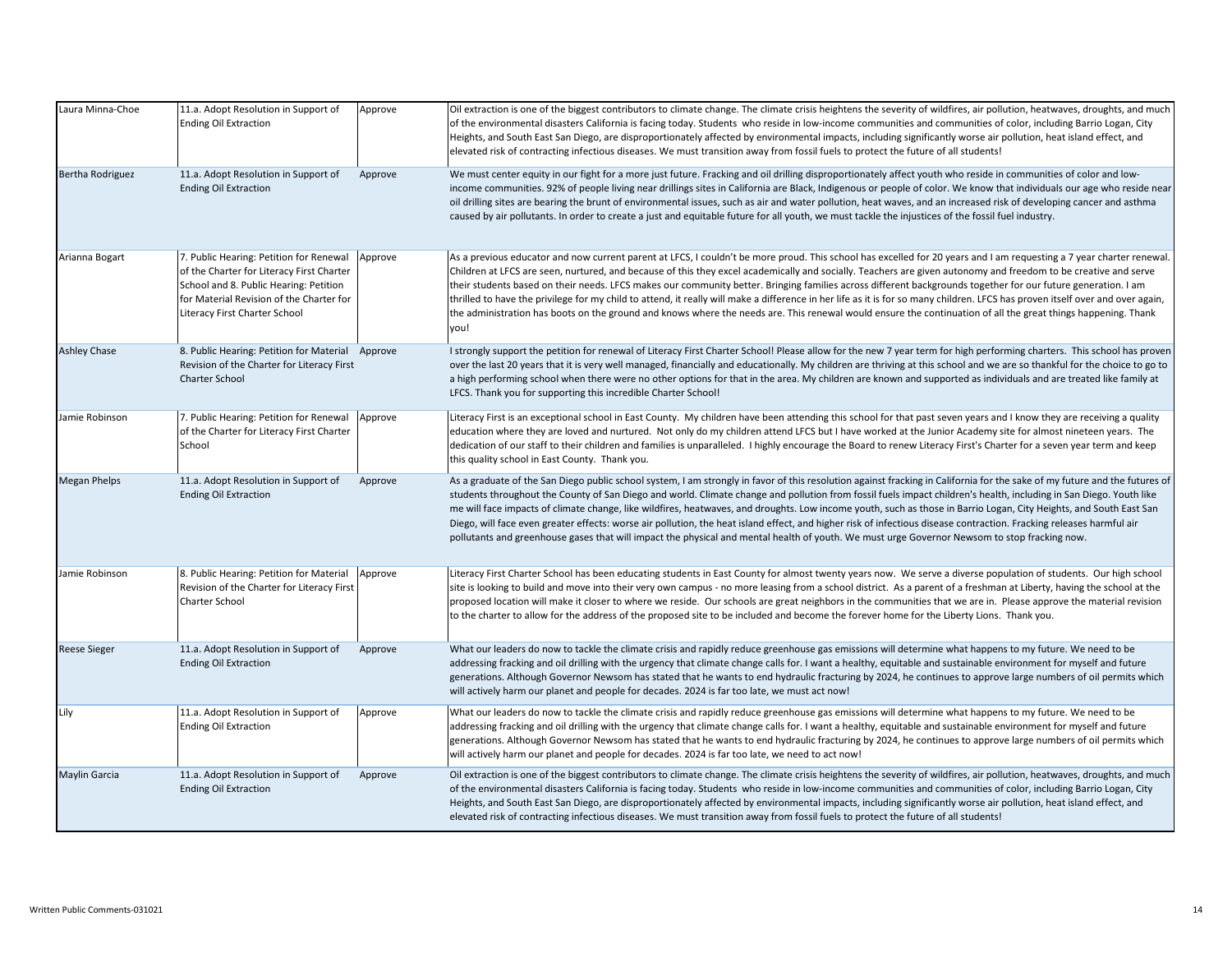| Ella Sykes             | 11.a. Adopt Resolution in Support of<br><b>Ending Oil Extraction</b>                                                                                                                                                | Approve | As a youth, I will be facing the consequences of whatever decisions local and global leaders make today. Governor Newsom's administration has issued 2,691 oil and<br>gas permits in the first 6 months of 2020. Oil and gas extraction are huge contributors to climate change, which is the biggest threat to my wellbeing and safety. If<br>California does not get this under control, I will not have a healthy future. Climate change is a children's health issue. Not only will it greatly harm my future, but<br>youth are more vulnerable to developing diseases caused by the air pollutants that are released by fracking. Hydraulic fracturing emits dangerous amounts of air<br>pollution that have been connected to the cause of severe headaches, childhood leukemia, asthma symptoms, birth defects, and cardiac problems. As fracking<br>increases, heightened numbers of harmful air pollutants and methane will be emitted into our environment which will threaten the physical and mental health of<br>students.                                                                                                                                                                                                                                                                                                                                                                                                                                                                                                                                                                                                                                                                                                                                                                                                                                                                                                                              |
|------------------------|---------------------------------------------------------------------------------------------------------------------------------------------------------------------------------------------------------------------|---------|----------------------------------------------------------------------------------------------------------------------------------------------------------------------------------------------------------------------------------------------------------------------------------------------------------------------------------------------------------------------------------------------------------------------------------------------------------------------------------------------------------------------------------------------------------------------------------------------------------------------------------------------------------------------------------------------------------------------------------------------------------------------------------------------------------------------------------------------------------------------------------------------------------------------------------------------------------------------------------------------------------------------------------------------------------------------------------------------------------------------------------------------------------------------------------------------------------------------------------------------------------------------------------------------------------------------------------------------------------------------------------------------------------------------------------------------------------------------------------------------------------------------------------------------------------------------------------------------------------------------------------------------------------------------------------------------------------------------------------------------------------------------------------------------------------------------------------------------------------------------------------------------------------------------------------------------------------------------|
| <b>Sloane Moriarty</b> | 11.a. Adopt Resolution in Support of<br><b>Ending Oil Extraction</b>                                                                                                                                                | Approve | As a young person, I will be facing the consequences of whatever decisions local and global leaders make today, and my fate is in your hands. Governor Newsom's<br>administration has issued 2,691 oil and gas permits in the first 6 months of 2020. Oil and gas extraction are huge contributors to climate change, which is the biggest<br>threat to my wellbeing and safety. If California does not get this under control, I will not be able to live out my life. Please Mr. Newsom, help not only everyone, but<br>especially youth like myself.                                                                                                                                                                                                                                                                                                                                                                                                                                                                                                                                                                                                                                                                                                                                                                                                                                                                                                                                                                                                                                                                                                                                                                                                                                                                                                                                                                                                              |
| Annabelle Wang         | 11.a. Adopt Resolution in Support of<br><b>Ending Oil Extraction</b>                                                                                                                                                | Approve | My name is Annabelle Wang and I am a sophomore at Westview High in San Diego. Climate change is a children's health issue. Not only will it greatly harm my<br>future, but youth are more vulnerable to developing diseases caused by the air pollutants that are released by fracking. Hydraulic fracturing emits dangerous<br>amounts of air pollution that have been connected to the cause of severe headaches, childhood leukemia, asthma symptoms, birth defects, and cardiac problems.<br>As fracking increases, heightened numbers of harmful air pollutants and methane will be emitted into our environment which will threaten the physical and mental<br>health of students. As a youth, I will be facing the consequences of whatever decisions local and global leaders make today. Governor Newsom's administration has<br>issued 2,691 oil and gas permits in the first 6 months of 2020. Oil and gas extraction are huge contributors to climate change, which is the biggest threat to my<br>wellbeing and safety. If California does not get this under control, I will not have a healthy future.                                                                                                                                                                                                                                                                                                                                                                                                                                                                                                                                                                                                                                                                                                                                                                                                                                                |
| <b>Justin Stinson</b>  | 7. Public Hearing: Petition for Renewal Approve<br>of the Charter for Literacy First Charter<br>School and 8. Public Hearing: Petition<br>for Material Revision of the Charter for<br>Literacy First Charter School |         | My name is Justin Stinson, I am currently a lead instructional coach at Literacy First Charter Schools. I started my teaching career 11 years ago at LFCS and during my<br>time here I have taught 2nd grade, 6th grade, 8th grade, yearbook, coached various sports teams and started numerous clubs. All of this has been possible because<br>at LFCS we believe in training our teachers and students to be invested in the Mission, Vision, and Values of our public charter school. This outstanding training has<br>not only taught me about brain based learning techniques and better understanding effect size (thanks to John Hattie and his research), but also about the<br>importance of character education and the importance of knowing our students and their families as we educate them to be active members that better our<br>communities by being well educated and college and career ready. Overall, with a broad spectrum of training opportunities, I have been challenged to improve my<br>craft as an educator and be a more connected advocate in the community that we serve. For the past 20 years LFCS has proudly represented the San Diego County<br>Office of Education as a successful model school. Over that time, we have received numerous awards and were named a 2019 California Distinguished School. LFCS<br>is currently the educational public charter CHOICE of over 1600 students and their families. As a charter that was approved on appeal by the SDCOE you can see that<br>when we work together we can continue to be a successful example of charter schools, school choice, and have a positive impact on our community and<br>educational partners. So please stand with us and support school choice and public charter schools like ours by supporting a 7 year charter term for this renewal<br>along with the material revision of adding a permanent site for our high school Thank you for your time. |
| Emma Koholua           | 11.a. Adopt Resolution in Support of<br><b>Ending Oil Extraction</b>                                                                                                                                                | Approve | Fracking and oil drilling disproportionately affect students who reside in communities of color and low-income communities. 92% of people living near drillings sites<br>in California are Black, Indigenous or people of color. We know that individuals our age who reside near oil drilling sites are bearing the brunt of environmental<br>issues, such as air and water pollution, heat waves, and an increased risk of developing cancer and asthma caused by air pollutants. In order to create a just and<br>equitable future for all youth, we must tackle the injustices of the fossil fuel industry. What our leaders do now to tackle the climate crisis and rapidly reduce<br>greenhouse gas emissions will determine what happens to my future. We need to be addressing fracking and oil drilling with the urgency that climate change calls<br>for. I want a healthy, equitable and sustainable environment for myself and future generations. Although Governor Newsom has stated that he wants to end<br>hydraulic fracturing by 2024, he continues to approve large numbers of oil permits which will actively harm our planet and people for decades. 2024 is far too late,<br>we need to act now!                                                                                                                                                                                                                                                                                                                                                                                                                                                                                                                                                                                                                                                                                                                                               |
| Jody Huege             | 11.a. Adopt Resolution in Support of<br><b>Ending Oil Extraction</b>                                                                                                                                                | Approve | As a youth, I will be facing the consequences of whatever decisions local and global leaders make today. Governor Newsom's administration has issued 2,691 oil and<br>gas permits in the first 6 months of 2020. Oil and gas extraction are huge contributors to climate change, which is the biggest threat to my wellbeing and safety. If<br>California does not get this under control, I will not have a healthy future.                                                                                                                                                                                                                                                                                                                                                                                                                                                                                                                                                                                                                                                                                                                                                                                                                                                                                                                                                                                                                                                                                                                                                                                                                                                                                                                                                                                                                                                                                                                                         |
| Sophie                 | 11.a. Adopt Resolution in Support of<br><b>Ending Oil Extraction</b>                                                                                                                                                | Approve | As a youth, I will be facing the consequences of whatever decisions local and global leaders make today. Governor Newsom's administration has issued 2,691 oil and<br>gas permits in the first 6 months of 2020. Oil and gas extraction are huge contributors to climate change, which is the biggest threat to my wellbeing and safety. If<br>California does not get this under control, I will not have a healthy future.                                                                                                                                                                                                                                                                                                                                                                                                                                                                                                                                                                                                                                                                                                                                                                                                                                                                                                                                                                                                                                                                                                                                                                                                                                                                                                                                                                                                                                                                                                                                         |
| Nicole                 | 11.a. Adopt Resolution in Support of<br><b>Ending Oil Extraction</b>                                                                                                                                                | Approve | Whatever decisions local and global leaders make today, our youth will have to face the consequences. Governor Newsom's administration has issued 2,691 oil and<br>gas permits in the first 6 months of 2020. Oil and gas extraction are huge contributors to climate change, the biggest threat to our wellbeing and safety. It is<br>imperative for the safety of California that we address this issue.                                                                                                                                                                                                                                                                                                                                                                                                                                                                                                                                                                                                                                                                                                                                                                                                                                                                                                                                                                                                                                                                                                                                                                                                                                                                                                                                                                                                                                                                                                                                                           |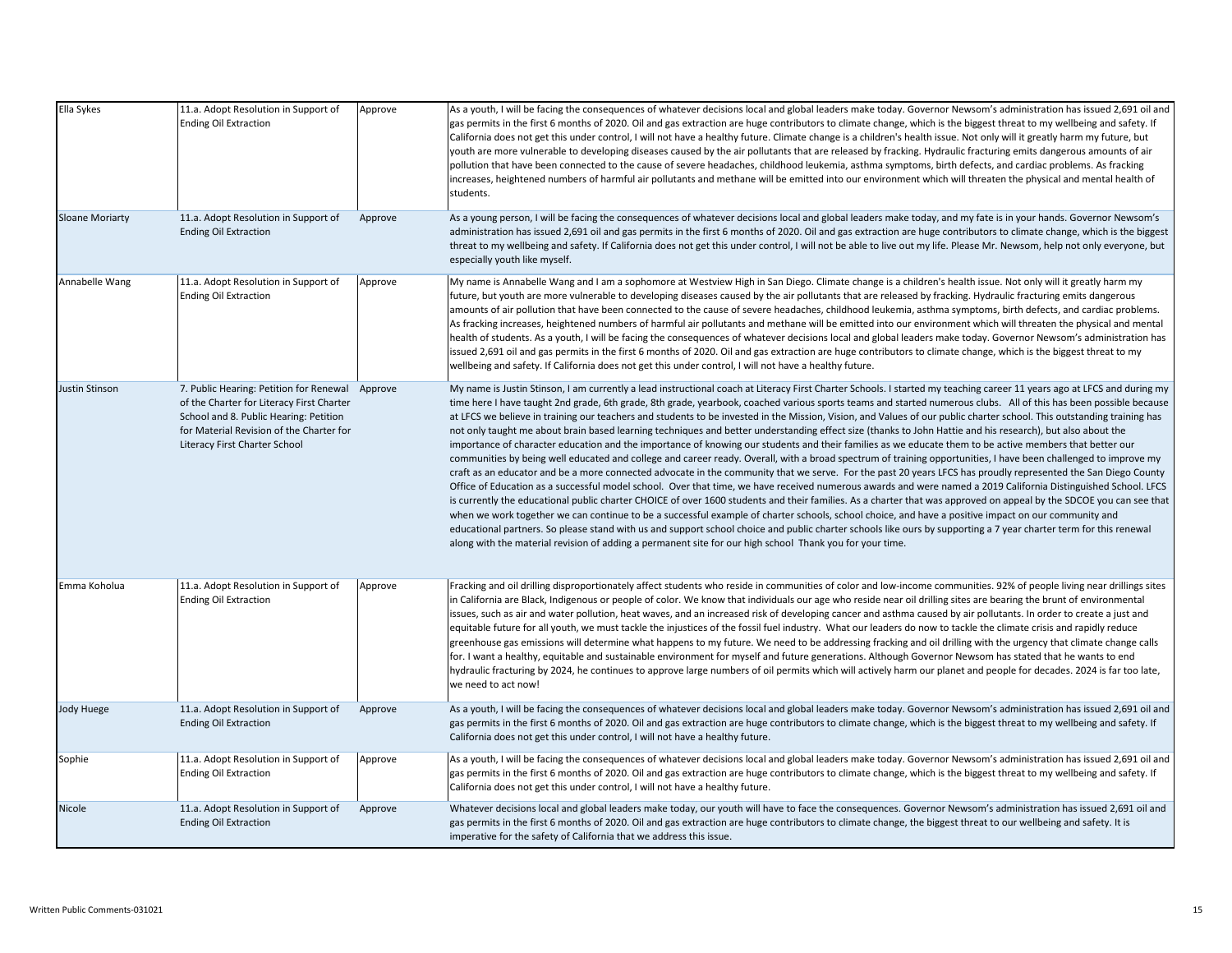| Elizabeth brady    | 11.a. Adopt Resolution in Support of<br><b>Ending Oil Extraction</b>                                             | Approve | As a student and the future generation of our world, I care deeply about the safety and ensurance of a livable planet for myself, my peers, and succeeding<br>generations. Ending the fracking of oil is the first step in ensuring a future for our country, forcing a new wave of environmentally friendly technologies to meet the<br>demand!                                                                                                                                                                                                                                                                                                                                                                                                                                                                                                                                                                                                                                                                                                                                                                                                                                                                                                                                                                                                                                                                                                                                                                                                                                                                                                                                                                                                                                                                                                                                                                                                                                                                                                                                                                                                                                                                                                                                                                                                                                           |
|--------------------|------------------------------------------------------------------------------------------------------------------|---------|--------------------------------------------------------------------------------------------------------------------------------------------------------------------------------------------------------------------------------------------------------------------------------------------------------------------------------------------------------------------------------------------------------------------------------------------------------------------------------------------------------------------------------------------------------------------------------------------------------------------------------------------------------------------------------------------------------------------------------------------------------------------------------------------------------------------------------------------------------------------------------------------------------------------------------------------------------------------------------------------------------------------------------------------------------------------------------------------------------------------------------------------------------------------------------------------------------------------------------------------------------------------------------------------------------------------------------------------------------------------------------------------------------------------------------------------------------------------------------------------------------------------------------------------------------------------------------------------------------------------------------------------------------------------------------------------------------------------------------------------------------------------------------------------------------------------------------------------------------------------------------------------------------------------------------------------------------------------------------------------------------------------------------------------------------------------------------------------------------------------------------------------------------------------------------------------------------------------------------------------------------------------------------------------------------------------------------------------------------------------------------------------|
| Toler-Pfaff-Carano | 11.a. Adopt Resolution in Support of<br><b>Ending Oil Extraction</b>                                             | Approve | Climate change is a public health issue. It damages the most vulnerable members of society, our children and elders. Not only will it greatly harm my future, but<br>youth are more vulnerable to developing diseases caused by the air pollutants that are released by fracking. Hydraulic fracturing emits dangerous amounts of air<br>pollution that have been connected to the cause of migraines, childhood leukemia, asthma symptoms, birth defects, and cardiac problems. As fracking increases,<br>heightened numbers of harmful air pollutants and methane will be emitted into our environment which will threaten the physical and mental health of students. It is<br>essential to my generation and the next that we act to fight climate change before it's too late. Legislation like this pushes us in the right direction.                                                                                                                                                                                                                                                                                                                                                                                                                                                                                                                                                                                                                                                                                                                                                                                                                                                                                                                                                                                                                                                                                                                                                                                                                                                                                                                                                                                                                                                                                                                                                |
| Toki               | 11.a. Adopt Resolution in Support of<br><b>Ending Oil Extraction</b>                                             | Approve | As one of the youths of San Diego, I am concerned with fracking in California. Oil and gas extraction are dangerous to my wellbeing and will only exacerbate the<br>threats against our climate and community. They disproportionately affect people of color, with 92% of people living near drillings sites in California being Black and<br>Indigenous people of color. If you care about climate change and people of color, specifically students of color, please consider voting yes on this notion.                                                                                                                                                                                                                                                                                                                                                                                                                                                                                                                                                                                                                                                                                                                                                                                                                                                                                                                                                                                                                                                                                                                                                                                                                                                                                                                                                                                                                                                                                                                                                                                                                                                                                                                                                                                                                                                                                |
| Kalia              | 11.a. Adopt Resolution in Support of<br><b>Ending Oil Extraction</b>                                             | Approve | What our leaders do now to tackle the climate crisis and rapidly reduce greenhouse gas emissions will determine what happens to my future. We need to be<br>addressing fracking and oil drilling with the urgency that climate change calls for. I want a healthy, equitable and sustainable environment for myself and future<br>generations. Although Governor Newsom has stated that he wants to end hydraulic fracturing by 2024, he continues to approve large numbers of oil permits which<br>will actively harm our planet and people for decades. 2024 is far too late, we need to act now!                                                                                                                                                                                                                                                                                                                                                                                                                                                                                                                                                                                                                                                                                                                                                                                                                                                                                                                                                                                                                                                                                                                                                                                                                                                                                                                                                                                                                                                                                                                                                                                                                                                                                                                                                                                        |
| Stella Modiano     | 11.a. Adopt Resolution in Support of<br><b>Ending Oil Extraction</b>                                             | Approve | Hi my name is Stella Modiano and as a youth, I will be facing the consequences of whatever decisions local and global leaders make today. Governor Newsom's<br>administration has issued 2,691 oil and gas permits in the first 6 months of 2020. Oil and gas extraction are huge contributors to climate change, which is the biggest<br>threat to my wellbeing and safety. If California does not get this under control, I will not have a healthy future.                                                                                                                                                                                                                                                                                                                                                                                                                                                                                                                                                                                                                                                                                                                                                                                                                                                                                                                                                                                                                                                                                                                                                                                                                                                                                                                                                                                                                                                                                                                                                                                                                                                                                                                                                                                                                                                                                                                              |
| Elizabeth Ojeda    | 10. Public Hearing: Appeal on the<br>Petition for Renewal of the Charter for<br>Howard Gardner Community Gardner | Approve | Good evening board members. My name is Elizabeth Ojeda, my son is currently in 6th grade. We started in this school on a recommendation from a friend. We were<br>looking for a special school. We found HGCS. They have been committed to providing my son with the best tools to overcome his language problems. He was very<br>introverted, he hardly spoke, he did not get involved in anything new. If only you could see the big change my son has made at this school since his initial evaluations<br>8 years ago. He was assigned the therapies that he required at that time according to his age and needs. He was first helped by Mr. Montiel, then by Miss Kyxie, and<br>now by Miss Nicole, all of them with human qualities and dignified treatment, with a lot of patience, joy, and experience putting into practice their knowledge to give<br>my son the best tools. I believe that the most important thing is to understand that each child has a different way of learning. Perhaps an A+ student is the brightest<br>because his grades speak for him, but someone with a C doesn't mean they didn't learn enough or try. Thanks to the teachers and principals who have found a way<br>to bring this school together. At HGCS, we have found our second family. It is a small community and for the same reason we know each other, they know my son's<br>needs, they know his character, how to include him in school activities, they are patient, friendly, understanding. Since the school community is strengthened by<br>teachers with human quality, please know it has had incredible development since my son started at this school. Everyone plays a fundamental role. On some<br>occasions my son has to face different challenges, but in a way we have found the best solution -- him attending HGCS. This is our feeling about our school, we are<br>very proud of it. We respectfully hope that you will decide for our school to continue. Thank you for your time. I appreciate your attention to this.                                                                                                                                                                                                                                                                                                                                          |
| Kyxie Dominguez    | 10. Public Hearing: Appeal on the<br>Petition for Renewal of the Charter for<br>Howard Gardner Community Gardner | Approve | Good evening board members of San Diego County of Education. My name is Kyxie Dominguez, and I have worked in education for 11 years and counting. This is<br>currently my fifth school year working at Howard Gardner Community School as an Education Specialist. My students and their families mean the absolute world to<br>me. In full transparency, I'm truly having the hardest time trying to process the chance of me not being able to work with them ever again. In all my years of working<br>in education, I'm proud to say we have one of the strongest Special Education departments I've ever worked with. To lose my team would be another tragic loss not<br>just in my life, but in education as a whole. Regardless of any hardships or limitations, our special education team will always find a way to support the success of our<br>students. Our students' ongoing success in meeting their Individualized Education Plan (IEP) goals reflects that. Their individual growth in academics, behavior, and<br>social emotional skills overall reflects that. Our students continue to shed light on their success by growing in their own confidence and abilities. Many of our past<br>and present students have transferred to our school for a variety of reasons. A highly common reason parents and guardians have shared with me is that they've<br>heard nothing but great things from friends and families in regards to a small school providing a better experience for their children and their needs. Our team works<br>proactively to create an appropriate learning environment for every single one of our students. The success stories of our students at HGCS are truly unique and<br>remarkable. I've proudly watched my students grow throughout various grade levels to the point of 8th grade promotion. We have worked with students who<br>transferred to our school site with severe behaviors only to result in the fading out of intensive services and having them fully inclusive in the general education<br>classroom. We have been one of the most consistent forces in our student's lives; to have this form of consistency taken away from them would be an absolute<br>detriment especially during these unprecedented times. From the bottom of your heart, please consider keeping our school open. Thank you for your time. |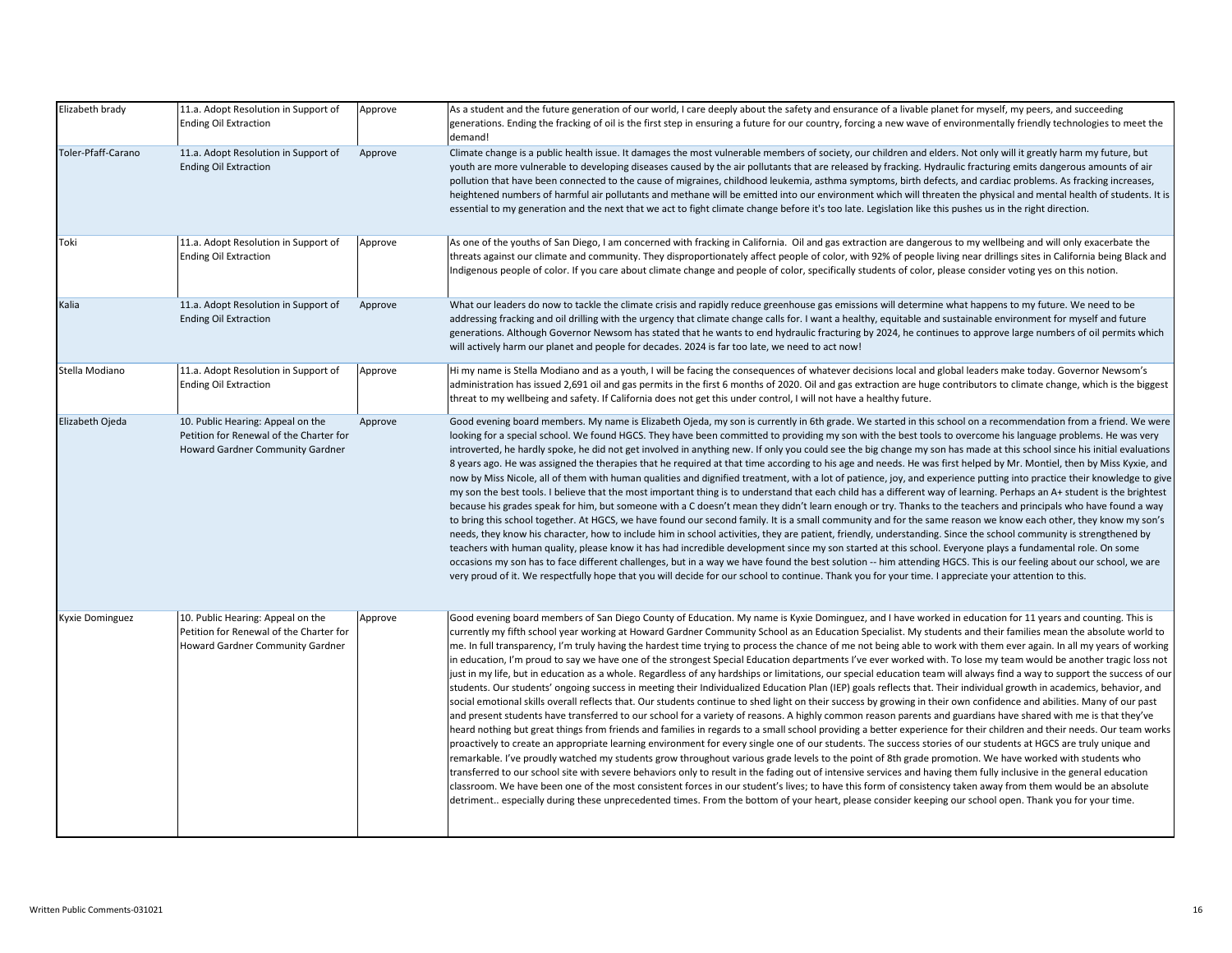| Colin Gazaui       | 11.a. Adopt Resolution in Support of<br><b>Ending Oil Extraction</b>                                                                                                                                                | Approve | Hydraulic fracturing and oil drilling release greenhouse gases, the main contributor to climate change. Fracking releases methane into Earth's atmosphere, which has<br>been estimated to trap over 20 times more heat in our atmosphere than does the same amount of carbon dioxide over a 20 year period. Therefore, ending fracking<br>will have a direct and almost immediate impact on the progress of climate change. Additionally, fracking and oil drilling disproportionately affect students who<br>reside in communities of color and low-income communities. 92% of people living near drilling sites in California are Black, Indigenous or people of color. We know<br>that individuals our age who reside near oil drilling sites are bearing the brunt of environmental issues, such as air and water pollution, heat waves, and an increased<br>risk of developing cancer and asthma caused by air pollutants. In order to create a just and equitable future for all youth, we must tackle the injustices of the fossil<br>fuel industry. The climate crisis poses the greatest threat to my future; we desperately need to phase out fracking and oil drilling in California. |
|--------------------|---------------------------------------------------------------------------------------------------------------------------------------------------------------------------------------------------------------------|---------|--------------------------------------------------------------------------------------------------------------------------------------------------------------------------------------------------------------------------------------------------------------------------------------------------------------------------------------------------------------------------------------------------------------------------------------------------------------------------------------------------------------------------------------------------------------------------------------------------------------------------------------------------------------------------------------------------------------------------------------------------------------------------------------------------------------------------------------------------------------------------------------------------------------------------------------------------------------------------------------------------------------------------------------------------------------------------------------------------------------------------------------------------------------------------------------------------|
| <b>Will Harris</b> | 11.a. Adopt Resolution in Support of<br><b>Ending Oil Extraction</b>                                                                                                                                                | Approve | As a youth, I will be facing the consequences of whatever decisions local and global leaders make today. Governor Newsom's administration has issued 2,691 oil and<br>gas permits in the first 6 months of 2020. Oil and gas extraction are huge contributors to climate change, which is the biggest threat to my wellbeing and safety. If<br>California does not get this under control, I will not have a healthy future. This is extremely irresponsible and forces me to speak out for mine, and my whole<br>generation's well being.                                                                                                                                                                                                                                                                                                                                                                                                                                                                                                                                                                                                                                                       |
| Janet Satterfield  | 10. Public Hearing: Appeal on the<br>Petition for Renewal of the Charter for<br>Howard Gardner Community Gardner                                                                                                    | Approve | Hello Dear Board of Education. My son Daymian has been at Howard Gardner school since 2nd grade now he is in 6th grade, he loves the school and teachers, his<br>classmates. Since the pandemic alot of things have change for my son like not being able to go to school, not being able to play team sports. This past year has been<br>really hard for my son we had to move from our house ,and his parents separation. I think he could not take having to go to a different school with new teachers<br>new classmates. I as a parent beg you to give his school another chance please keep Howard Gardner open my son feels safe and comfortable at this school and I do<br>to I love all the staff. Please Don't let this kids down they have been through so much this past year.                                                                                                                                                                                                                                                                                                                                                                                                       |
| Justin Zevely      | 10. Public Hearing: Appeal on the<br>Petition for Renewal of the Charter for<br>Howard Gardner Community Gardner                                                                                                    | Approve | My son has been in this school since kinder garden now he is a 4th grader ,we love this school and the staff . My son will be devastated if this school closes. Since the<br>pandemic started kids have lost a lot to now loose their school . Please think about the kids and give the school another change. Kids of chula vista matter!                                                                                                                                                                                                                                                                                                                                                                                                                                                                                                                                                                                                                                                                                                                                                                                                                                                       |
| Kristen Vedder     | 11.a. Adopt Resolution in Support of<br><b>Ending Oil Extraction</b>                                                                                                                                                | Approve | As a youth, I will be facing the consequences of whatever decisions local and global leaders make today. Governor Newsom's administration has issued 2,691 oil and<br>gas permits in the first 6 months of 2020. Oil and gas extraction are huge contributors to climate change, which is the biggest threat to my wellbeing and safety. If<br>California does not get this under control, I will not have a healthy future.                                                                                                                                                                                                                                                                                                                                                                                                                                                                                                                                                                                                                                                                                                                                                                     |
| Katarina Kagan     | 11.a. Adopt Resolution in Support of<br><b>Ending Oil Extraction</b>                                                                                                                                                | Approve | Oil extraction is one of the biggest contributors to climate change. The climate crisis heightens the severity of wildfires, air pollution, heatwaves, droughts, and much<br>of the environmental disasters California is facing today. Students who reside in low-income communities, including Barrio Logan, City Heights, and South East San<br>Diego, are disproportionately affected by environmental impacts, including significantly worse air pollution, heat island effect, and elevated risk of contracting<br>infectious diseases. These will only become worse for years to come. We must transition away from fossil fuels to protect the future of all students! There are many<br>ways to help the global issue, starting with here in San Diego.                                                                                                                                                                                                                                                                                                                                                                                                                                 |
| Madelyn Wozniak    | 11.a. Adopt Resolution in Support of<br><b>Ending Oil Extraction</b>                                                                                                                                                | Approve | My name is Madelyn Wozniak and I am a senior at Point Loma High School. As member of San Diego and California's youth, I will be facing the consequences of<br>whatever decisions local and global leaders make today. Governor Newsom's administration has issued 2,691 oil and gas permits in the first 6 months of 2020. Oil<br>and gas extraction are huge contributors to climate change, which is the biggest threat to my wellbeing and safety. If California does not get this under control, I will<br>not have a healthy future.                                                                                                                                                                                                                                                                                                                                                                                                                                                                                                                                                                                                                                                       |
| Cherry Robinson    | 11.a. Adopt Resolution in Support of<br><b>Ending Oil Extraction</b>                                                                                                                                                | Approve | The time we have left to make a difference in the Climate Crisis is very short. We adults should be leading the way so that our children may have a clean and<br>bountiful world to live in. But since we are not, it is vitally important that we listen to our youth about a future where they have more at stake than we do. Thank you<br>for your consideration.                                                                                                                                                                                                                                                                                                                                                                                                                                                                                                                                                                                                                                                                                                                                                                                                                             |
| <b>Sharon Soto</b> | 7. Public Hearing: Petition for Renewal Approve<br>of the Charter for Literacy First Charter<br>School and 8. Public Hearing: Petition<br>for Material Revision of the Charter for<br>Literacy First Charter School |         | I am raising a great grand daughter. She has gone to Literacy First since Kdg. She is now a 7th grader. I plan on her continuing through high school. I am very pleased<br>with the curriculum and way in which the children on treated. There is always order. Since the second day of this pandemic, Literacy First has had school going from<br>on line to in school with reduced class size, wearing of masks, and dividers between desks. I am very pleased and grateful that she has been able to attend this<br>school.                                                                                                                                                                                                                                                                                                                                                                                                                                                                                                                                                                                                                                                                   |
| Daniel Garcia      | 7. Public Hearing: Petition for Renewal<br>of the Charter for Literacy First Charter<br>School and 8. Public Hearing: Petition<br>for Material Revision of the Charter for<br>Literacy First Charter School         | Approve | Literacy First Charter School should have a 7 year charter term. They are proven charter and deserve the benefits of a longer term.                                                                                                                                                                                                                                                                                                                                                                                                                                                                                                                                                                                                                                                                                                                                                                                                                                                                                                                                                                                                                                                              |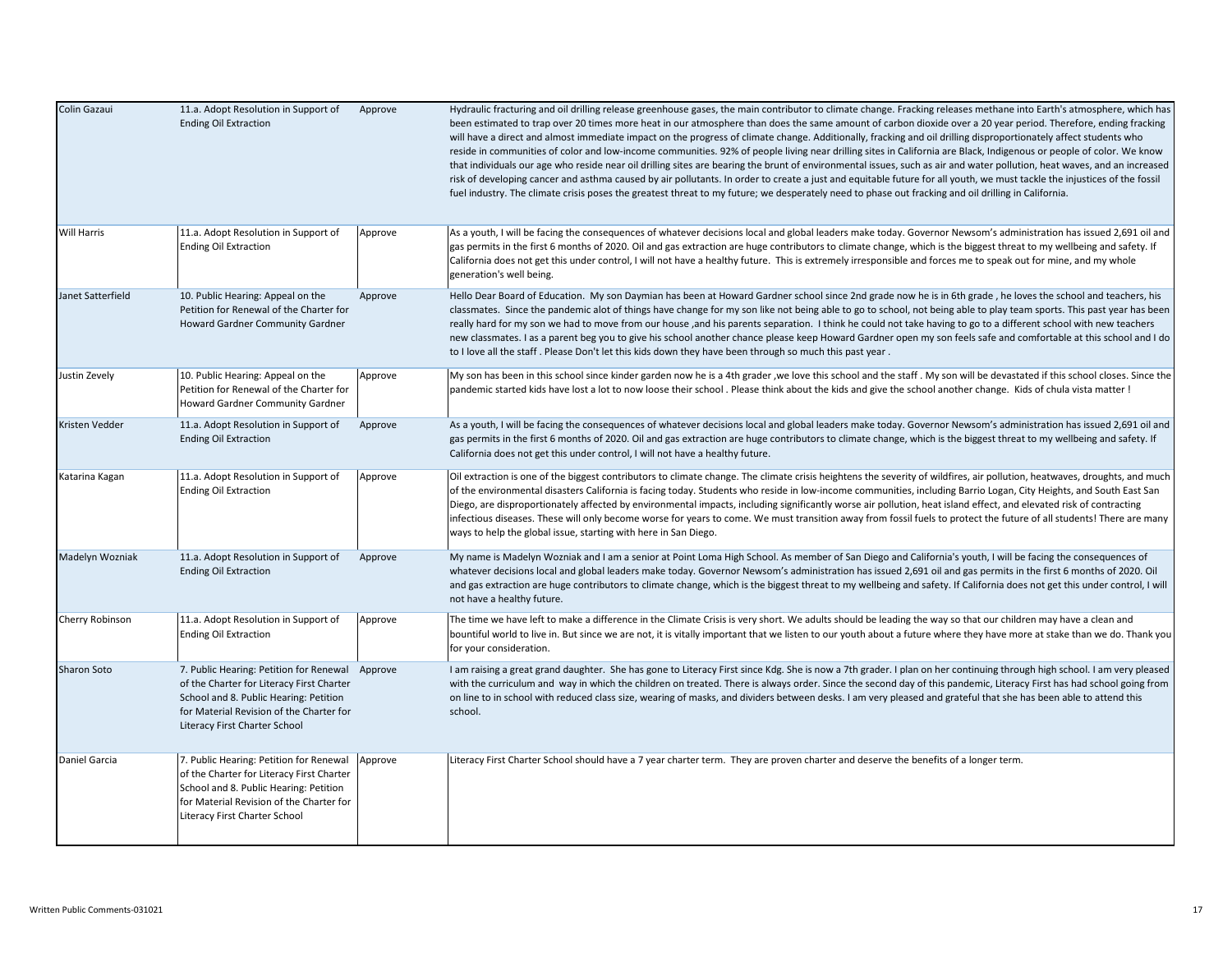| Sherrlyn Flournoy   | 7. Public Hearing: Petition for Renewal Approve<br>of the Charter for Literacy First Charter<br>School and 8. Public Hearing: Petition<br>for Material Revision of the Charter for<br>Literacy First Charter School |         | Literacy first charter school is an investment in our children. Not only do they provide a safe and structured learning environment but produce strong leaders with<br>positive characteristics.                                                                                                                                                                                                                                                                                                                                                                                                                                                                                                                                                                                                                                                                                                              |
|---------------------|---------------------------------------------------------------------------------------------------------------------------------------------------------------------------------------------------------------------|---------|---------------------------------------------------------------------------------------------------------------------------------------------------------------------------------------------------------------------------------------------------------------------------------------------------------------------------------------------------------------------------------------------------------------------------------------------------------------------------------------------------------------------------------------------------------------------------------------------------------------------------------------------------------------------------------------------------------------------------------------------------------------------------------------------------------------------------------------------------------------------------------------------------------------|
| Jennifer Edwards    | 7. Public Hearing: Petition for Renewal<br>of the Charter for Literacy First Charter<br>School and 8. Public Hearing: Petition<br>for Material Revision of the Charter for<br>Literacy First Charter School         | Approve | Please approve the material revision as well as the 7 year charter renewal. LFCS is a top performing school in all aspects and is a great benefit to the community.<br>This has been proven in their reopening safely and effectively during this pandemic.                                                                                                                                                                                                                                                                                                                                                                                                                                                                                                                                                                                                                                                   |
| <b>Caleb Rogart</b> | 11.a. Adopt Resolution in Support of<br><b>Ending Oil Extraction</b>                                                                                                                                                | Approve | What our leaders do now to tackle the climate crisis and rapidly reduce greenhouse gas emissions will determine what happens to my future. We need to be<br>addressing fracking and oil drilling with the urgency that climate change calls for. I want a healthy, equitable and sustainable environment for myself and future<br>generations. Although Governor Newsom has stated that he wants to end hydraulic fracturing by 2024, he continues to approve large numbers of oil permits which<br>will actively harm our planet and people for decades. 2024 is far too late, we need to act now.                                                                                                                                                                                                                                                                                                           |
| Danielle Nuñez      | 7. Public Hearing: Petition for Renewal<br>of the Charter for Literacy First Charter<br>School                                                                                                                      | Approve | The high school will be an excellent addition to the community.                                                                                                                                                                                                                                                                                                                                                                                                                                                                                                                                                                                                                                                                                                                                                                                                                                               |
| Danielle Nuñez      | 8. Public Hearing: Petition for Material Approve<br>Revision of the Charter for Literacy First<br><b>Charter School</b>                                                                                             |         | This school is a wonderful place academically and socially for students. Our teachers and staff are committed and they challenge our kids to be their best in life.                                                                                                                                                                                                                                                                                                                                                                                                                                                                                                                                                                                                                                                                                                                                           |
| Shukriya            | 11.a. Adopt Resolution in Support of<br><b>Ending Oil Extraction</b>                                                                                                                                                | Approve | As a youth, I will be facing the consequences of whatever decisions local and global leaders make today. Governor Newsom's administration has issued 2,691 oil and<br>gas permits in the first 6 months of 2020. Oil and gas extraction are huge contributors to climate change, which is the biggest threat to my wellbeing and safety. If<br>California does not get this under control, I will not have a healthy future.                                                                                                                                                                                                                                                                                                                                                                                                                                                                                  |
| Sarah Butler        | 7. Public Hearing: Petition for Renewal Approve<br>of the Charter for Literacy First Charter<br>School                                                                                                              |         | Literacy First is a high performing charter school, with a twenty year track record of nurturing their students the be high-achieving, literate members of their<br>community. We are asking you use the new legislation to grant a 7 year term on this charter renewal.                                                                                                                                                                                                                                                                                                                                                                                                                                                                                                                                                                                                                                      |
| Sarah Butler        | 8. Public Hearing: Petition for Material<br>Revision of the Charter for Literacy First<br><b>Charter School</b>                                                                                                     | Approve | We are asking that you add the new address to the charter of LFCS. LFCS is a high-performing charter school and operates in a fiscally responsible manner.                                                                                                                                                                                                                                                                                                                                                                                                                                                                                                                                                                                                                                                                                                                                                    |
| Abby Cosenza        | 11.a. Adopt Resolution in Support of<br><b>Ending Oil Extraction</b>                                                                                                                                                | Approve | Hydraulic fracturing and oil drilling greatly contribute to climate change due to the greenhouse gasses that are emitted during the extraction process. Fracking leaks<br>methane into our environment, which is about 86 times more powerful at trapping heat in our atmosphere than the same amount of carbon dioxide over a 20 year<br>period. This is why ending fracking will have a direct and almost immediate impact on the progress of climate change. The climate crisis poses the greatest threat to<br>my future; we desperately need to phase out fracking and oil drilling in California.                                                                                                                                                                                                                                                                                                       |
| Linn Dunton         | 7. Public Hearing: Petition for Renewal<br>of the Charter for Literacy First Charter<br>School and 8. Public Hearing: Petition<br>for Material Revision of the Charter for<br>Literacy First Charter School         | Approve | I have had the privilege of serving as the Athletic Director for Literacy First Charter Schools for 8 years. We have an Education-based Athletic program that is<br>dedicated to nurturing the whole athlete and Igniting their passion for lifetime fitness and sports while equipping them to become men and women of excellent<br>character. Our athletes are winners in sports and winners in life. We connect our student athletes with caring coaches who are dedicated to helping our student-<br>athletes be successful in the classroom and on the field. We believe it is important that our athletes learn the joy and value of serving others and giving back to the<br>community. This unique program is an extension of the excellence embodied in the mission, vision and values of Literacy First. I am asking the Board to grant a 7<br>year Charter Term and approve the material revision. |
| Renee Kepler        | 8. Public Hearing: Petition for Material Approve<br>Revision of the Charter for Literacy First<br><b>Charter School</b>                                                                                             |         | LFCS has been an excellent supporter of our children and their families. They have continued to put students first and provide them with a safe learning<br>environment. The LFCS schools are more than just a school but it is a community of teachers, students and parents working together. Please back our schools<br>application process as we ask for a 7 year charter instead of the typical 5 year.                                                                                                                                                                                                                                                                                                                                                                                                                                                                                                  |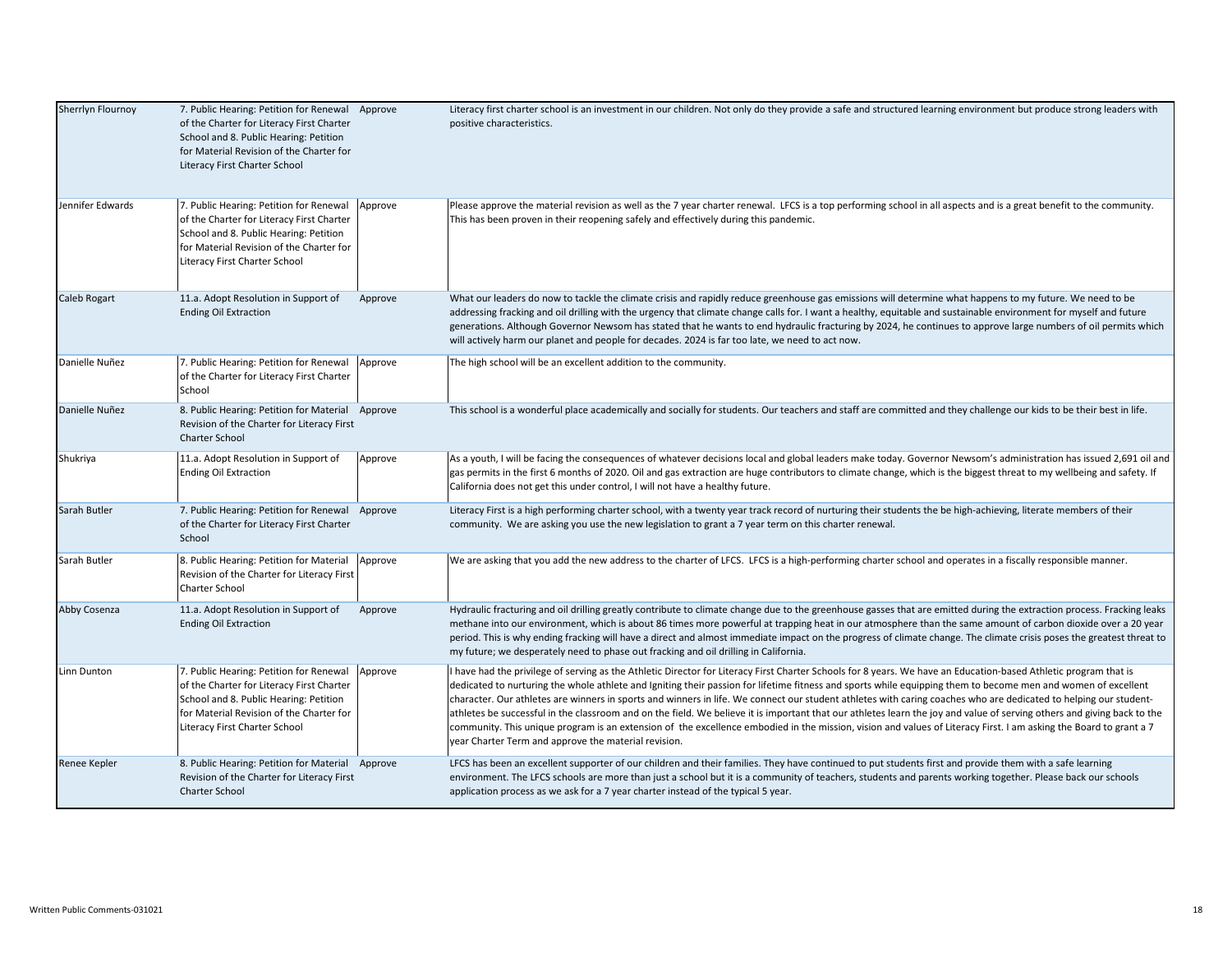| Carrie Svendsen | 7. Public Hearing: Petition for Renewal<br>of the Charter for Literacy First Charter<br>School and 8. Public Hearing: Petition<br>for Material Revision of the Charter for<br>Literacy First Charter School         | Approve | LFCS is a school where kids are known. The school cares for their students and brings the joy in learning for students of all ages. I have 3 kids that have attended<br>LFCS for the past 8 years. My son struggled with reading from kinder through 1st grade. His teachers saw this and connected him with a support teacher that worked<br>with him on reading and comprehension weekly. He's now an avid reader in 6th grade and easily reads 500+ page books on a regular basis. My kids are confident<br>learners and have good character. We have been going back and forth on where to enroll my 8th grade daughter for high school until the COVID pandemic hit.<br>Seeing how our school responded and supported students as well as families has been phenomenal. We no longer struggle with that decisionshe's going to LFCS.<br>The teachers and administration, school culture, academics, and family support make LFCS our number one choice. Please renew our charter with a 7 year term as<br>well as add our future high school address to our charter. Our kids need LFCS. |
|-----------------|---------------------------------------------------------------------------------------------------------------------------------------------------------------------------------------------------------------------|---------|-----------------------------------------------------------------------------------------------------------------------------------------------------------------------------------------------------------------------------------------------------------------------------------------------------------------------------------------------------------------------------------------------------------------------------------------------------------------------------------------------------------------------------------------------------------------------------------------------------------------------------------------------------------------------------------------------------------------------------------------------------------------------------------------------------------------------------------------------------------------------------------------------------------------------------------------------------------------------------------------------------------------------------------------------------------------------------------------------|
| Ayman Shamasha  | 8. Public Hearing: Petition for Material Approve<br>Revision of the Charter for Literacy First<br><b>Charter School</b>                                                                                             |         | LFCS has a great impact on the education in the community; not limited to the children k-12 but also their families; specifically English learner families: as LFCS offer<br>Language Support for those children and include their cultures in our community. It's an amazing diverse community under one roof: LFCS! As an English Learner<br>parent, and as a DELAC; we definitely need LFCS as the school of choice for our children within our community.                                                                                                                                                                                                                                                                                                                                                                                                                                                                                                                                                                                                                                 |
| Jackie Inzunza  | 11.a. Adopt Resolution in Support of<br><b>Ending Oil Extraction</b>                                                                                                                                                | Approve | Not only my future, but the future of my friends, my little sister, my future children, and the generations of people to come is severely impacted by what our leaders<br>do now to tackle the climate crisis. As a society, we need to be addressing fracking and oil drilling with the urgency that climate change calls for, and we need the<br>assistance of political leaders with the power to make change. I believe a healthy, equitable, and sustainable environment is possible if we make improvements now.<br>Hydraulic fracturing is claimed to be over by 2024; however, Governor Newsom continues to approve large numbers of oil permits that will leave damage on our<br>already deterorating planet for decades to come. We don't have time to stall until 2024- we need to act now!                                                                                                                                                                                                                                                                                        |
| Manar Osachi    | 8. Public Hearing: Petition for Material Approve<br>Revision of the Charter for Literacy First<br><b>Charter School</b>                                                                                             |         | I want this school to be built because my kids go to Ifcs and it is great school and I want them to keep going until high school but I can't take them all the way to<br>lemon grove.                                                                                                                                                                                                                                                                                                                                                                                                                                                                                                                                                                                                                                                                                                                                                                                                                                                                                                         |
| Wasan           | 7. Public Hearing: Petition for Renewal<br>of the Charter for Literacy First Charter<br>School and 8. Public Hearing: Petition<br>for Material Revision of the Charter for<br>Literacy First Charter School         | Approve | LFCS is a good school and I love my kids to finish their high school with this school as the star from kindergarten I support LFCS with                                                                                                                                                                                                                                                                                                                                                                                                                                                                                                                                                                                                                                                                                                                                                                                                                                                                                                                                                       |
| Anna Garcia     | 8. Public Hearing: Petition for Material Approve<br>Revision of the Charter for Literacy First<br><b>Charter School</b>                                                                                             |         | We support LFCS 100%. This is our first year being a part of this school and I can't tell you how encouraging it is to see kids supported and loved in this way. This<br>school deserves a 7 year charter renewal. It is exemplary in all actions for the community and carries a standard that all schools should follow. Teaching kids<br>character, grit, and persistence. Life goals to sustain them! Along with excellent academics.                                                                                                                                                                                                                                                                                                                                                                                                                                                                                                                                                                                                                                                     |
| Lacie           | 8. Public Hearing: Petition for Material<br>Revision of the Charter for Literacy First<br><b>Charter School</b>                                                                                                     | Approve | LFCS has worked long and hard on obtaining a building and address suitable for it's new high school. They have proven themselves time and again to be good<br>stewards to their financial resources, kind neighbors and instill characteristics of good citizens in their students. Please approve their material revision of adding the<br>new address for the high school.                                                                                                                                                                                                                                                                                                                                                                                                                                                                                                                                                                                                                                                                                                                  |
| Lacie           | 7. Public Hearing: Petition for Renewal Approve<br>of the Charter for Literacy First Charter<br>School and 8. Public Hearing: Petition<br>for Material Revision of the Charter for<br>Literacy First Charter School |         | Please approve Literacy First's request for a 7 year charter renewal. They have proven their excellency over the last 20 years in academics, citizenship, and teacher<br>standards. They work hard to do they best for their community. They strive to be the best academically and morally and prove that with their test scores, as well as<br>the characteristics they instill in their students. LFCS is one of a kind! Please approve their request to go to a 7 year term, charter renewal                                                                                                                                                                                                                                                                                                                                                                                                                                                                                                                                                                                              |
| Carla Jones     | 6. Public Hearing: Petition for Renewal<br>of the Charter for JCS-Manzanita                                                                                                                                         | Approve | We have been very grateful for Julian through the last 3 years. Not only have they been very accommodating and supportive through the pandemic, the support we<br>received prior was above and beyond expectation. I have two children in the school, and have recommended countless other students because of the fantastic<br>support and access to high quality academics. We are committed to this school as our neighborhood school and as a cohort for my children. Thank you.                                                                                                                                                                                                                                                                                                                                                                                                                                                                                                                                                                                                          |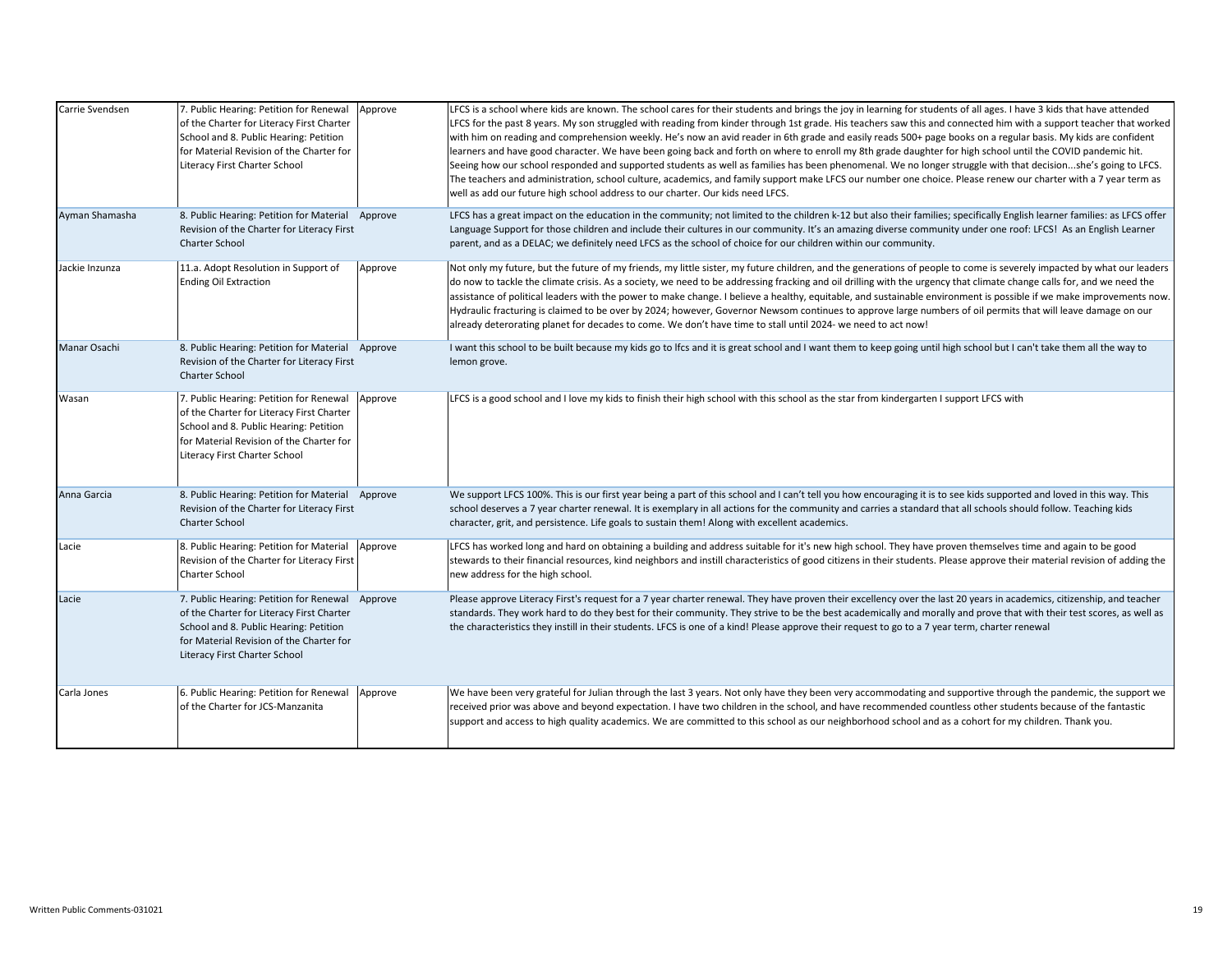|                       | Melanie Sandoval-White 6. Public Hearing: Petition for Renewal Approve<br>of the Charter for JCS-Manzanita                                                                                                  |         | Good evening, My name is Melanie Sandoval-White and I am writing in support of the petition to renew the charter for JCS-Manzanita. Our family has been a part<br>of the Julian Charter School community since 2016. As parents of both a 4th grade homeschool student and an academy Kindergarten student, I believe we have a<br>well rounded experience to share with you today. First and foremost, we are beyond grateful to be a part of such a high quality, comprehensive educational<br>community. Not only have our children flourished in spirit and character, they have far surpassed our expectations for academic achievement. The staff and<br>teachers at Julian Charter School have proven to be highly effective, motivated educators who carefully craft meaningful, inspiring curriculum that is tailored to<br>individuals, both in home study and at the academy. I truly believe this individualized approach in both arenas has fostered a deeper love of learning and built<br>confidence in each of our children. It is our sincerest hope that the JCS-Manzanita charter is renewed and our children and the rest of the JCS community will have<br>the privilege of continuing their educational journey there. Thank you for considering our wishes and approving our petition. In gratitude, Melanie and Joshua<br>Sandoval-White                                                                                             |
|-----------------------|-------------------------------------------------------------------------------------------------------------------------------------------------------------------------------------------------------------|---------|--------------------------------------------------------------------------------------------------------------------------------------------------------------------------------------------------------------------------------------------------------------------------------------------------------------------------------------------------------------------------------------------------------------------------------------------------------------------------------------------------------------------------------------------------------------------------------------------------------------------------------------------------------------------------------------------------------------------------------------------------------------------------------------------------------------------------------------------------------------------------------------------------------------------------------------------------------------------------------------------------------------------------------------------------------------------------------------------------------------------------------------------------------------------------------------------------------------------------------------------------------------------------------------------------------------------------------------------------------------------------------------------------------------------------------------------------------------|
| Kristin Sebela        | 7. Public Hearing: Petition for Renewal<br>of the Charter for Literacy First Charter<br>School and 8. Public Hearing: Petition<br>for Material Revision of the Charter for<br>Literacy First Charter School | Approve | Literacy First Charter Schools has been providing a quality public education to the students of El Cajon (and the surrounding communities) for 20 years. Student test<br>scores are consistently above the surrounding area norms. LFCS has been open full time for students grades K-5 this school year with zero cases of COVID<br>transmission at school. The heart of LFCS is to serve it's students and families. Because of these reasons, and many others not listed, we request that our charter be<br>granted for the maximum 7 year time period. In addition, please allow the building of our high school campus in El Cajon, so that we can serve even more students<br>in the area.                                                                                                                                                                                                                                                                                                                                                                                                                                                                                                                                                                                                                                                                                                                                                             |
| Dean Gipson           | 6. Public Hearing: Petition for Renewal Approve<br>of the Charter for JCS-Manzanita                                                                                                                         |         | I support the renewal of the JCS-Manzanita Charter and I respectfully request the Board's support for approval as well.                                                                                                                                                                                                                                                                                                                                                                                                                                                                                                                                                                                                                                                                                                                                                                                                                                                                                                                                                                                                                                                                                                                                                                                                                                                                                                                                      |
| mario                 | 10. Public Hearing: Appeal on the<br>Petition for Renewal of the Charter for<br>Howard Gardner Community Gardner                                                                                            | Approve | Mi hijo esta muy feliz en esta escuela no creo que pueda encontrar una escuela que tenga tanta atencion con mi hijo como esta escuela en esta escuela emos<br>encontrado una familia no solo son personas o maestros son familia en esta escuela estan todos los primos de Mario desde kinder asta 8 grade. y unos de mis<br>sobrinos ya se gradue de ahy y entre todas las escuelas que hay en la communidad esta es la mejor para mi hijo tiene toda la atension que requiere y las<br>maestras son espectaculares  el personal no sedija son muy amables lo que esta escula les brinda a nuestros hijos es la oportunidad de que tienen toda a alluda<br>que requieren son muy atentos acada estudiante y sus nesesidades mi hijo esta feliz de formar parte de esta familia                                                                                                                                                                                                                                                                                                                                                                                                                                                                                                                                                                                                                                                                              |
| Dannetta Flores       | 6. Public Hearing: Petition for Renewal Approve<br>of the Charter for JCS-Manzanita                                                                                                                         |         | JCS-Manzanita school is the best school my grandchild has attend. The entire staff are wonderful. They have time for the children and communicate with the<br>parents at all times. My grandchild enjoys going to JCS. When she we to public school, in 4th grade, she was being bullied, the young children were already talking<br>about drugs and sex. There was a lot of fighting and threats daily. At JCS she has not experienced any such thing. I love the staff, I love the school, my child loves it<br>too. Please keep our school open. It's safer for the children, they are not subject to drugs or sexual content or bullying and fights. It is the perfect learning<br>envirment. JCS gives our children a safe learning experience. Please don't put our children out there to be subject to these bad influences. Thank you!                                                                                                                                                                                                                                                                                                                                                                                                                                                                                                                                                                                                               |
| <b>Stacey Harrell</b> | 8. Public Hearing: Petition for Material<br>Revision of the Charter for Literacy First<br>Charter School                                                                                                    | Approve | I am in support of the material revision to add a new address for Liberty Charter High School (Literacy First Charter Schools). This revision would allow the high<br>school to be in the same city as the other LFCS schools. It has been difficult for parents to drive their students to another city, especially when they have other<br>students at the K-8 locations. Liberty Charter has been a place for many students to find success that otherwise did not/would not find in a large public high school.<br>The small nature of the school allows for more connectivity and community than a larger school, helping each student to feel welcome, known, and a part of the<br>school community. The school has been a safe and encouraging place for many students, some of which are now graduated, started families, and now want to bring<br>their children to LFCS including one day the high school.                                                                                                                                                                                                                                                                                                                                                                                                                                                                                                                                         |
| <b>Stacey Harrell</b> | 8. Public Hearing: Petition for Material Approve<br>Revision of the Charter for Literacy First<br><b>Charter School</b>                                                                                     |         | Having been part of LFCS since its beginning, I have had the privilege of being part of our school since the beginning. Our school started with big dreams, creative<br>ideas, and experimentation. During my journey at LFCS I have been empowered to engage in a search for ways to teach all of our students effectively through<br>collaboration, collegiality, using research based approaches, data analysis, advocacy, and revision. At LFCS as a teacher I have a voice and in turn take ownership of<br>the educational process. I am fortunate to be part of a community that builds students, staff, and community. Our staff strives to fighting inequity, giving children<br>the tools by which they can become authors of their own life story and contributing to making a better world. We are driven by a belief that all lives have equal<br>value, and that every child can learn. Success means that every child leaves our school with the skills necessary to open the doors of opportunity. Because of the<br>Choice and flexibility, we have, as well as an emphasis on what is best for our diverse population of students, we are able to create a program that supports and<br>engages all students, that holds every student to high expectations and gives them the support they need to meet them. Due to the wonderful success LFCS has had<br>I would also ask for not just a renewal, but for a 7 year charter term renewal |
| Richard Hefner, Jr.   | 6. Public Hearing: Petition for Renewal<br>of the Charter for JCS-Manzanita                                                                                                                                 | Approve | This school has given me many great times and I've found many lifelong friends here. I think the small size of the school is a benefit to it's students, as I wouldn't<br>have made such strong connections. Also the teachers here are the best I've had. The small size of the school comes into play here as well, because each teacher<br>has the time to get to know students. We are a very tight knit community                                                                                                                                                                                                                                                                                                                                                                                                                                                                                                                                                                                                                                                                                                                                                                                                                                                                                                                                                                                                                                       |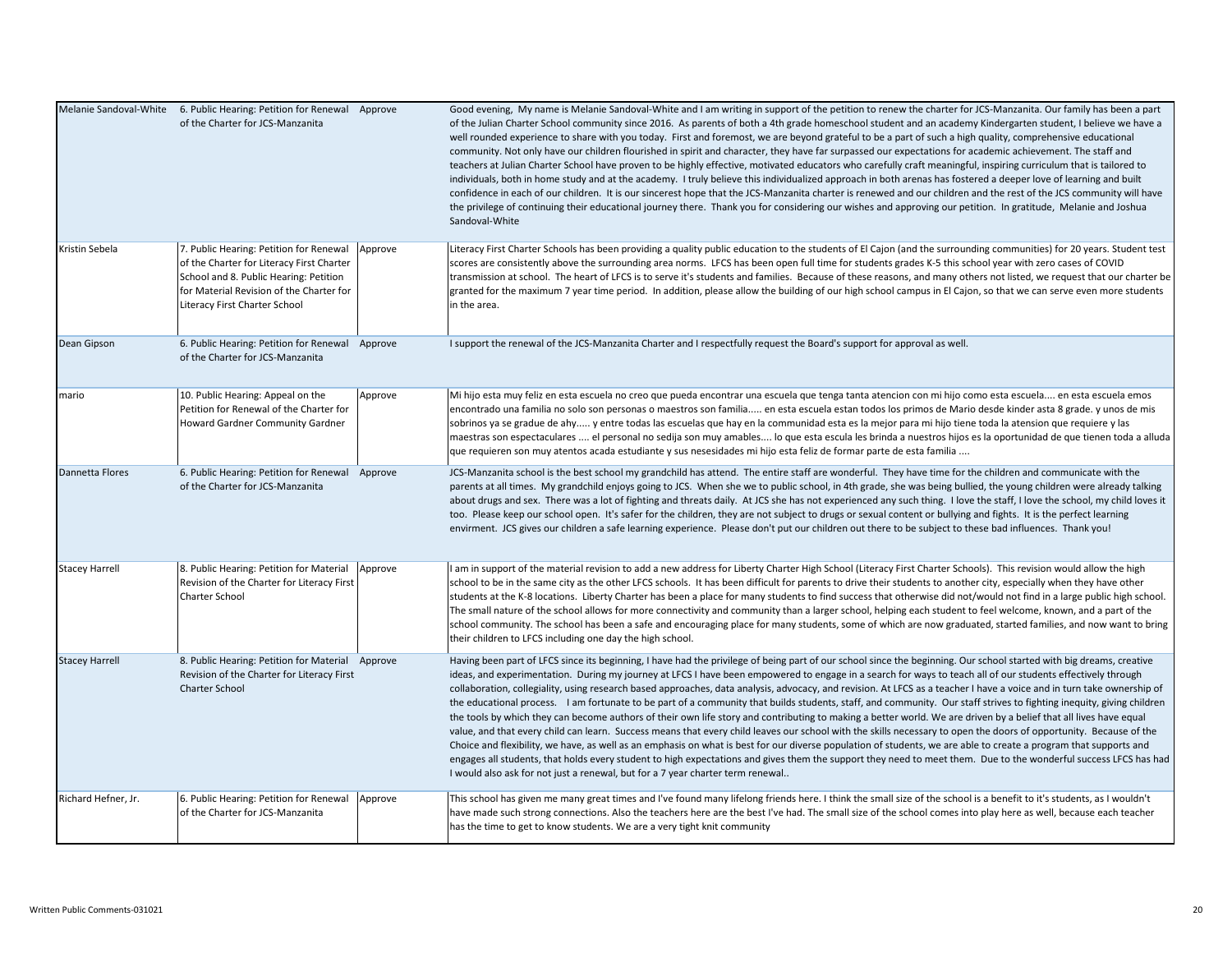| Evangelina Preciado    | 10. Public Hearing: Appeal on the<br>Petition for Renewal of the Charter for<br>Howard Gardner Community Gardner                                                                                            | Approve | We really need the school open my three sons are in this school since kindergarten, we feel like part of the school, like a big family please don't close it.                                                                                                                                                                                                                                                                                                                                                                                                                                                                                                                                                                                                                                                                                                                                                                                                                                                                                                                                                                                                                                                                                                                                                                                                                                                                                                                                                                                                                                                                                                                                                                                                                                                                                                                                                                                                                                                                                                                                                                                                                                                                                                                                                                                                                                                                                                                                                                                                                                                                                                                                                                                                                                                                                                                                                                                                                                                                                                                                 |
|------------------------|-------------------------------------------------------------------------------------------------------------------------------------------------------------------------------------------------------------|---------|-----------------------------------------------------------------------------------------------------------------------------------------------------------------------------------------------------------------------------------------------------------------------------------------------------------------------------------------------------------------------------------------------------------------------------------------------------------------------------------------------------------------------------------------------------------------------------------------------------------------------------------------------------------------------------------------------------------------------------------------------------------------------------------------------------------------------------------------------------------------------------------------------------------------------------------------------------------------------------------------------------------------------------------------------------------------------------------------------------------------------------------------------------------------------------------------------------------------------------------------------------------------------------------------------------------------------------------------------------------------------------------------------------------------------------------------------------------------------------------------------------------------------------------------------------------------------------------------------------------------------------------------------------------------------------------------------------------------------------------------------------------------------------------------------------------------------------------------------------------------------------------------------------------------------------------------------------------------------------------------------------------------------------------------------------------------------------------------------------------------------------------------------------------------------------------------------------------------------------------------------------------------------------------------------------------------------------------------------------------------------------------------------------------------------------------------------------------------------------------------------------------------------------------------------------------------------------------------------------------------------------------------------------------------------------------------------------------------------------------------------------------------------------------------------------------------------------------------------------------------------------------------------------------------------------------------------------------------------------------------------------------------------------------------------------------------------------------------------|
| Camille Hoover         | 6. Public Hearing: Petition for Renewal<br>of the Charter for JCS-Manzanita                                                                                                                                 | Approve | JCS-Manzanita's school and teachers have done an amazing job handling covid-19! The zooms have been interactive and engaging. In talking with parents of other<br>schools JCS has done a great job of pushing our kids to continue learning at an appropriate pace and continues to challenge them academically despite the distance<br>learning or hybrid learning. They have gone above and beyond to provide additional support for one of my kids with the help of her teacher and Interventionist.<br>Thank you to all the staff at JCS and we are in full support of them staying open and operating!                                                                                                                                                                                                                                                                                                                                                                                                                                                                                                                                                                                                                                                                                                                                                                                                                                                                                                                                                                                                                                                                                                                                                                                                                                                                                                                                                                                                                                                                                                                                                                                                                                                                                                                                                                                                                                                                                                                                                                                                                                                                                                                                                                                                                                                                                                                                                                                                                                                                                   |
| <b>Rhiannon Meshot</b> | 6. Public Hearing: Petition for Renewal Approve<br>of the Charter for JCS-Manzanita                                                                                                                         |         | To the Board Members of SDCOE, Hello, my name is Rhiannon Meshot, and I am writing on behalf of the upcoming vote for the renewal of JCS Manzanita Charter. I<br>am a parent of three students whom attend both the elementary and middle school programs; all three of my children have attended since kindergarten with hopes<br>of graduating from the middle school academy in the years to come. It is a school that provides a safe and loving environment, as well as educational choice: hands-<br>on learning, small classroom sizes, project-based curriculum, a sense of community and parents who serve their own child/children on home study days. As an<br>educator and previous classroom teacher, I have never experienced a program like Manzanita, and I am beyond proud and supportive of our unique community.<br>Here is a little glimpse of my family's personal experience at Manzanita: • My oldest is currently in 6th grade and is testing well above 8th grade level in all subject<br>areas. Since Kindergarten, his teachers have recognized and served his high-level thinking. They have provided opportunities for him to be challenged, dive deeper,<br>think more. Throughout the pandemic, I have witnessed his independence blossom. His growth would not have been possible without the guide of his 5th grade and<br>6th grade teachers whom provided engaging curriculum and social/emotional support all through Zoom classes. I am 100% confident that he has been provided the<br>necessities needed to stay well above the learning curve and will continue to excel once he is back in the classroom. • My twins are currently in 3rd grade, and are<br>thriving! Each teacher they have had the privilege of being taught by has truly helped develop them into strong, confident learners. Their current teacher has poured<br>much attention to each Zoom meeting and weekly assignments, which has supported them in meeting and accomplishing 3rd grade state standards. Even over<br>Zoom, she has help my children become excellent writers. I could never have imagined this possible as my daughter has a visual impairment (504 plan in place); the<br>quality of attention and education provided by her classroom teacher, has given my daughter the "just right" education her ophthalmologists were recommending.<br>JCS Manzanita has given my family a learning environment that is unforgettable. I could never imagine another community so rich in dedicated teachers, a caring<br>staff that knows every student's name, and a group of students that cheer each other on every day, in every way (even through online learning). With much hope<br>and appreciation, I ask you to renew JCS Manzanita's charter so students can get back in the classroom, see their teachers and peers, and continue the amazing<br>learning that has happened before, during and after the pandemic. Thank you for your time, I KNOW it is valuable! Best regards, Rhiannon Meshot -California<br>Credential Teacher -Homeschool mom of 3 |
| Lidia                  | 10. Public Hearing: Appeal on the<br>Petition for Renewal of the Charter for<br>Howard Gardner Community Gardner                                                                                            | Approve | Agradezco infinitamente los grandes esfuerzos que los maestros y personal de la escuela han hecho a través de los años para acomodar las necesidades de mi hijo y<br>demás niños muchas gracias!                                                                                                                                                                                                                                                                                                                                                                                                                                                                                                                                                                                                                                                                                                                                                                                                                                                                                                                                                                                                                                                                                                                                                                                                                                                                                                                                                                                                                                                                                                                                                                                                                                                                                                                                                                                                                                                                                                                                                                                                                                                                                                                                                                                                                                                                                                                                                                                                                                                                                                                                                                                                                                                                                                                                                                                                                                                                                              |
| Adina Silva            | 6. Public Hearing: Petition for Renewal Approve<br>of the Charter for JCS-Manzanita                                                                                                                         |         | Approval for the renewal of the Charter for JCS-Manzanita is absolutely worth it. This school, its teachers, and administrators are so dedicated to their students and<br>their families. My daughter has Type 1 Diabetes (an autoimmune disease) and uses insulin pump therapy 24/7. I searched to find a school with smaller campus<br>locations - so that insulin pump therapy was smooth and easy, and treating low blood sugars was less scary. I wanted to find a school where I could feel like my<br>daughter would be known well by many teachers and administrators quickly, in order to have every chance for medical treatment to go smoothly with little chance<br>of emergency. I wanted a project based program that also held emphasis on personal attention and high resource learning. Once I discovered JCS-Manzanita, I knew<br>that my daughter could have the best possible outcome for not only her educational experience, but ease and trust navigating her medical accommodations at<br>school. JCS-Manzanita has absolutely delivered on all of our wants and needs with schooling and care for our daughter. This school is a huge asset to the San Diego<br>community and most definitely needs to be renewed.                                                                                                                                                                                                                                                                                                                                                                                                                                                                                                                                                                                                                                                                                                                                                                                                                                                                                                                                                                                                                                                                                                                                                                                                                                                                                                                                                                                                                                                                                                                                                                                                                                                                                                                                                                                                                                                   |
| Debbie Medicus         | 7. Public Hearing: Petition for Renewal<br>of the Charter for Literacy First Charter<br>School and 8. Public Hearing: Petition<br>for Material Revision of the Charter for<br>Literacy First Charter School | Approve | I am writing in support of the charter renewal for LFCS. My family is better because we have been part of Literacy First Charter Schools. We have been part of<br>Literacy First for 12 years and now my sons are in 9th and 11th grade at the high school. In many schools across California, politics and paychecks have come before<br>people. At Literacy First, people come first, people like my two sons.                                                                                                                                                                                                                                                                                                                                                                                                                                                                                                                                                                                                                                                                                                                                                                                                                                                                                                                                                                                                                                                                                                                                                                                                                                                                                                                                                                                                                                                                                                                                                                                                                                                                                                                                                                                                                                                                                                                                                                                                                                                                                                                                                                                                                                                                                                                                                                                                                                                                                                                                                                                                                                                                              |
| Dominga Benitez        | 7. Public Hearing: Petition for Renewal Approve<br>of the Charter for Literacy First Charter<br>School                                                                                                      |         | Yo quisiera que la escuela permaneciera abierta porque ay mi nieta e hija estudian y les an enseñado bastante                                                                                                                                                                                                                                                                                                                                                                                                                                                                                                                                                                                                                                                                                                                                                                                                                                                                                                                                                                                                                                                                                                                                                                                                                                                                                                                                                                                                                                                                                                                                                                                                                                                                                                                                                                                                                                                                                                                                                                                                                                                                                                                                                                                                                                                                                                                                                                                                                                                                                                                                                                                                                                                                                                                                                                                                                                                                                                                                                                                 |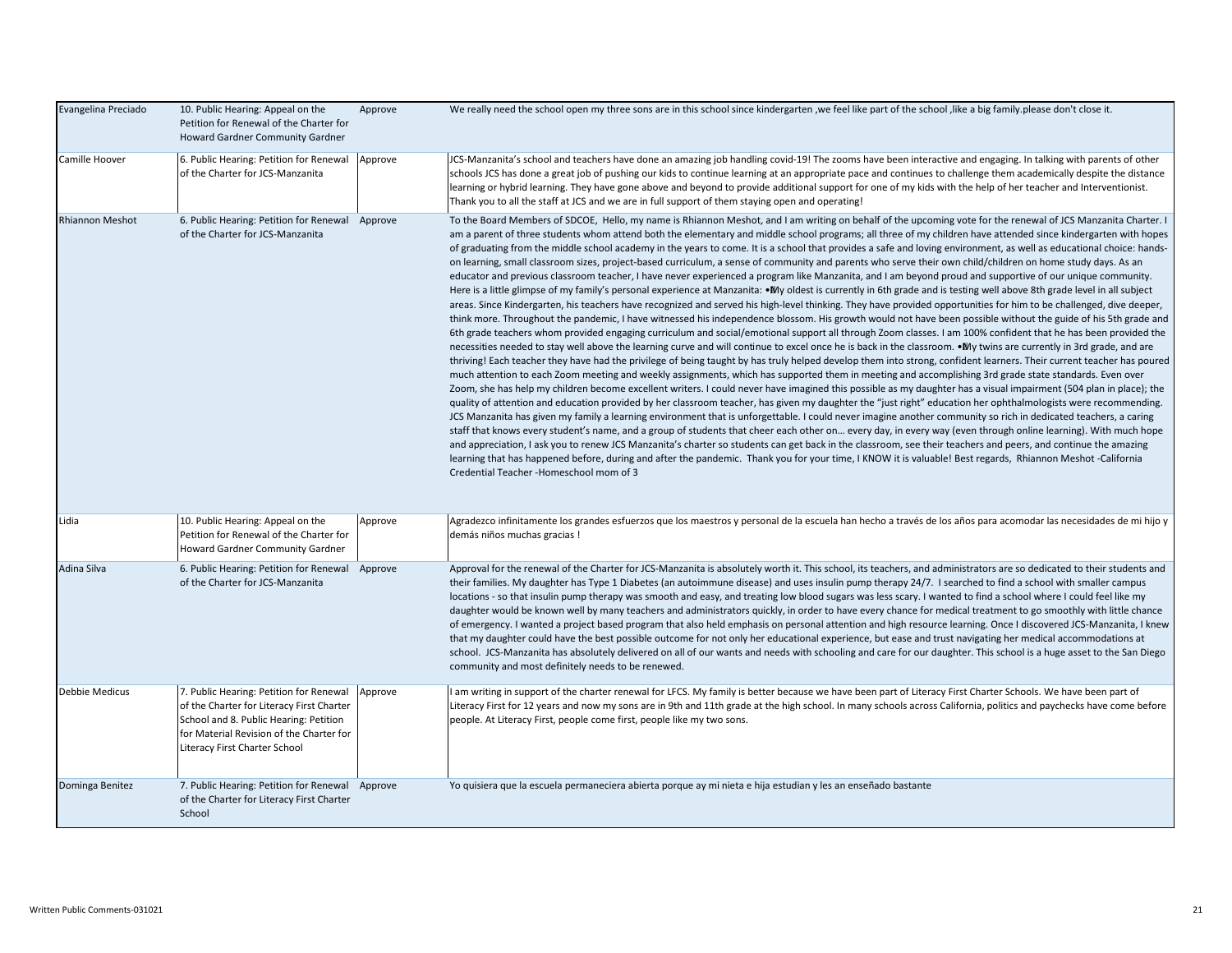| Sheila Gayosso          | 10. Public Hearing: Appeal on the<br>Petition for Renewal of the Charter for<br>Howard Gardner Community Gardner | Approve | HGCS is an amazing school, small but strong! My daughter has been here since 1st grade and she is now in 4th grade and she absolutely loves it. Every teacher she<br>has had were amazing, my daughter never struggled to learn here or have any other problems. Everyone is family there, teachers and staff, always helping one<br>another. I can really feel the love that they have for each student and always going out of there way to help each student and I as a parent really appreciate that. Me<br>and my daughter will be devastated to see it shut down. Please approve HGCS! Do it for the students!                                                                                                                                                                                                                                                                                                                                                                                                                                                                                                                                                                                                                                                                                                                                                                                                                                                                                                                                                                                                                                                                                                                                                                                                                                                                                                                                                                                                                                                                                                                                                                                                                                                                                                                                                                                                                                                                                                                                                                                                                                                                                                                                                                                                                                                                                                                                                                                                                                                   |
|-------------------------|------------------------------------------------------------------------------------------------------------------|---------|------------------------------------------------------------------------------------------------------------------------------------------------------------------------------------------------------------------------------------------------------------------------------------------------------------------------------------------------------------------------------------------------------------------------------------------------------------------------------------------------------------------------------------------------------------------------------------------------------------------------------------------------------------------------------------------------------------------------------------------------------------------------------------------------------------------------------------------------------------------------------------------------------------------------------------------------------------------------------------------------------------------------------------------------------------------------------------------------------------------------------------------------------------------------------------------------------------------------------------------------------------------------------------------------------------------------------------------------------------------------------------------------------------------------------------------------------------------------------------------------------------------------------------------------------------------------------------------------------------------------------------------------------------------------------------------------------------------------------------------------------------------------------------------------------------------------------------------------------------------------------------------------------------------------------------------------------------------------------------------------------------------------------------------------------------------------------------------------------------------------------------------------------------------------------------------------------------------------------------------------------------------------------------------------------------------------------------------------------------------------------------------------------------------------------------------------------------------------------------------------------------------------------------------------------------------------------------------------------------------------------------------------------------------------------------------------------------------------------------------------------------------------------------------------------------------------------------------------------------------------------------------------------------------------------------------------------------------------------------------------------------------------------------------------------------------------|
| Michelle                | 6. Public Hearing: Petition for Renewal Approve<br>of the Charter for JCS-Manzanita                              |         | To Our Esteemed San Diego County Office of Education Members, As a parent of two home study children, who have been guided and taught by teachers and staff<br>of Julian Charter School (JCS) over the last 9 years, I feel led to tell you about our experience. We are truly grateful and blessed by them. As an overview I can refer<br>to my eldest child, (graduated in 2020) whom is now a pre-med undergrad college student in San Diego County, with excellent grades, and healthy study habits, that<br>she formed whilst under the care and tutelage of JCS. Her teachers and guidance counselors were a solid support system to aid her navigating her courses, and help<br>her draw on her talents throughout her High School path. She often tells me how thankful she is for her (at the time) very thorough JCS English Professor. Mr.<br>Wilkenson took the time to pull thoughts and ideas out of her, and format those into creative discussions, that would aid in her ability to express her critical thinking<br>(which is extremely useful in her post HS life). When she hit turbulent waters with online subjects like pre-calculus and calculus, there was no wasted time in finding<br>live resources to help get back on track. Between tutors and teachers, she had a strong network of professors that were instrumental in helping her succeed. And<br>may I speak to her senior year when Covid hit us. She was taking a community college course ontop of her Senior load. When her college class had to quickly switch<br>to fully online, there were a lot of hiccups along the way, between the instructor being able to teach the material, and staying ontop of the work load, but her Julian<br>Charter School teachers Never Skipped a Beat. This was completely in their wheelhouse, and the kids never lacked in efficiency. Her senior year wasn't derailed<br>because of inflexibility or lack of resources, because JCS has been at the forefront of distance learning strategies, and communicating/sharing those skills with their<br>students and families. Now my second child is an eleventh grader in Julian Charter's High School homestudy program. She was a hybrid student (taking Spanish in<br>the academy) when Covid wrang it's bell. Her teacher, Mrs Beers was quickly able to change all their lectures, and projects to fit their online learning format, again,<br>never skipping a beat. All of my daughter's High School professors have worked diligently to bring their online classrooms into their world, not just on a screen. Each<br>professor makes extra time for tutoring, and they answer e-mails about work in a timely fashion, so my child always has the support they need, when they need it.<br>There is an art to showing your students that you are more than someone setting assignments and deadlines, and Julian Charter School is masterful at this. Again,<br>we are truly grateful and blessed to be a part of Julian Charter School. Thank you, Michelle Ortiz 619 599-6233 |
| Jim and Sarah Fredricks | 8. Public Hearing: Petition for Material<br>Revision of the Charter for Literacy First<br>Charter School         | Approve | Literacy First Charter School is a great school for our kids. They are thriving in their academic and character traits. The teachers are very dedicated and loving their<br>students. The leadership and staff are wonderful and caring. All our experiences with LFCS have been positive and we will continue to be in this school until our kids<br>graduate high school at Liberty Charter High school. We would love to have LFCS to get a 7 year term. Thank you.                                                                                                                                                                                                                                                                                                                                                                                                                                                                                                                                                                                                                                                                                                                                                                                                                                                                                                                                                                                                                                                                                                                                                                                                                                                                                                                                                                                                                                                                                                                                                                                                                                                                                                                                                                                                                                                                                                                                                                                                                                                                                                                                                                                                                                                                                                                                                                                                                                                                                                                                                                                                 |
| Rebecca Van Cleave      | 6. Public Hearing: Petition for Renewal Approve<br>of the Charter for JCS-Manzanita                              |         | Three years ago I wrote to you and even stood before you and told you my family's story. I am a long-time JCS parent and a current Board Member of JCS-Inc.<br>(parent liaison for JCS Manzanita). I am writing to you now to ask that you approve the petition for Charter renewal. We fought long and hard for our Charter three<br>years ago because we believed in our school. In the three years since our Charter was approved, we have faced many adversities. We had to move our middle and<br>high schools not once but twice, we encountered dwindling enrollment, and we had an enrollment explosion due to the COVID-19 pandemic. In every case, we faced<br>those challenges head-on. Oddly, it was the COVID-19 pandemic where we shined. Our two academies were able to switch to distance learning almost immediately<br>once the Shelter in Place order went into effect on March 13, 2020. That meant our students were online and learning on Monday, March 16, 2020. While many<br>other schools struggled with and had to take time off to set up distance learning, we were up and running, and other families began to take notice. We had over<br>1,000 students ask to join our JCS schools in the 2020-2021 school year. JCS Manzanita was ready and willing to serve the families in our area, but Governor<br>Newsom's decision to freeze the ADA for all Charter schools at the 2019-2020 ADA meant we could not increase our enrollment. We have faced enormous budget<br>cuts since, and Mrs. McKay and the entire JCS Manzanita staff have had to make tough decisions and get very creative. That alone proves to me we are still ready for<br>whatever comes our way. As a Board, JCS-Inc. has been ahead of the game as well. We were ahead of the Brown Act requirements and worked quickly to appoint a<br>parent representative from JCS Manzanita, as requested by the SDCOE. While we still face new challenges for the 2021-2022 school year, I am confident in JCS<br>Manzanita's ability to educate its students. I still believe there are no other Charter schools in the area that offer the educational choices that JCS Manzanita does. I<br>hope you all see that as well and approve the Charter renewal petition.                                                                                                                                                                                                                                                                                                                                                                                                                                                                                                                                                                                                                                                                                                                                                                                                   |
| Zuzana Vass             | 6. Public Hearing: Petition for Renewal<br>of the Charter for JCS-Manzanita                                      | Approve | My child has never thrived more in school environment, than it is now in JCS Manzanita. Smaller, attentive and more individual approach is most certainly beneficial<br>to my daughter and we could not wish for a better teacher that she currently have.                                                                                                                                                                                                                                                                                                                                                                                                                                                                                                                                                                                                                                                                                                                                                                                                                                                                                                                                                                                                                                                                                                                                                                                                                                                                                                                                                                                                                                                                                                                                                                                                                                                                                                                                                                                                                                                                                                                                                                                                                                                                                                                                                                                                                                                                                                                                                                                                                                                                                                                                                                                                                                                                                                                                                                                                             |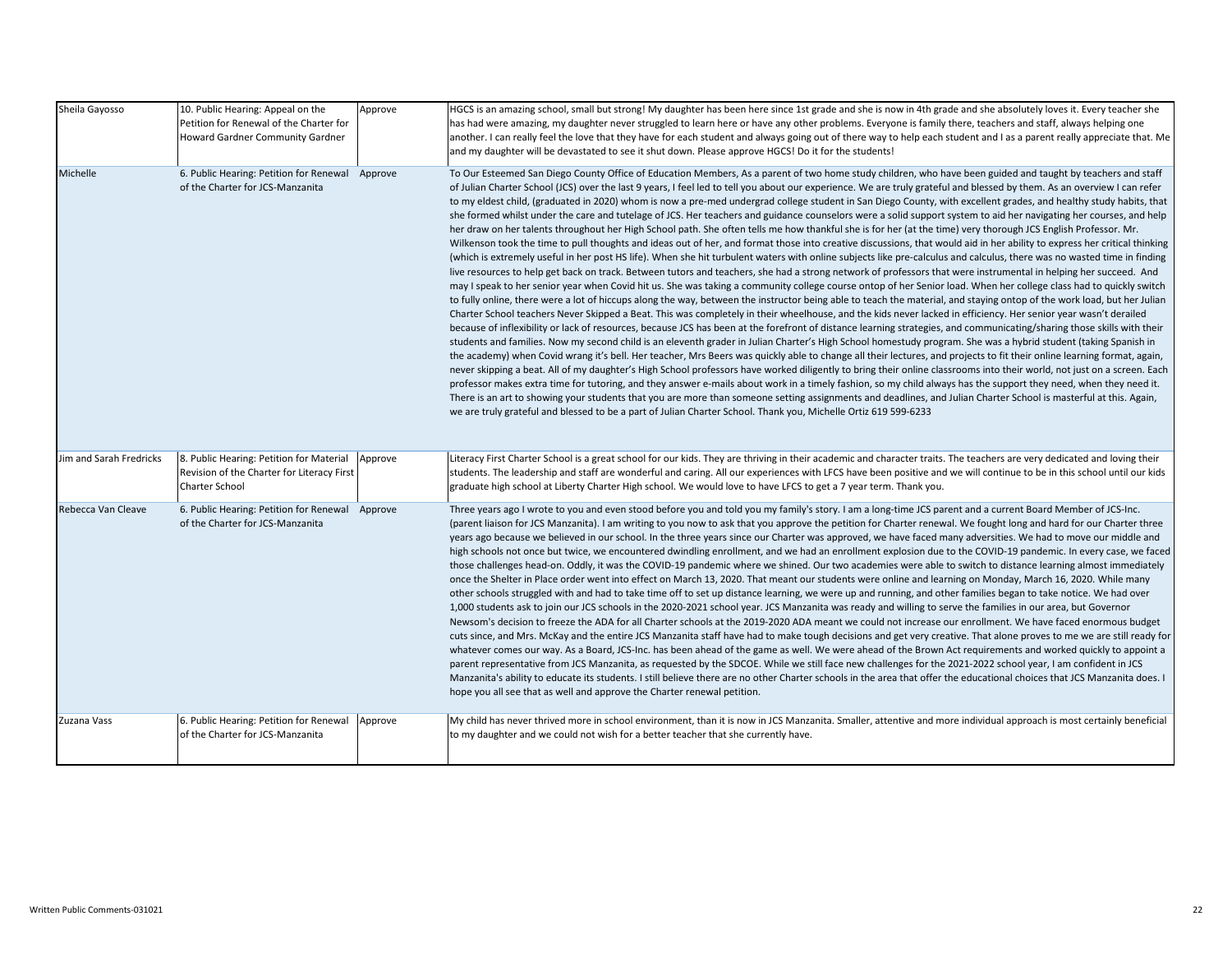| Jonathan Abbas         | 7. Public Hearing: Petition for Renewal Approve<br>of the Charter for Literacy First Charter<br>School and 8. Public Hearing: Petition<br>for Material Revision of the Charter for<br>Literacy First Charter School |         | I would like to ask you to approve Literacy First charter renewal for 7 years and for the High school address change! Its a great school and a great opportunity for the<br>community! Thank you.                                                                                                                                                                                                                                                                                                                                                                                                                                                                                                                                                                                                                                                                                                                                                                                                                                                                                                                                                                                                                                                                                                                                                                                                                                                                                                                                                                                                                                    |
|------------------------|---------------------------------------------------------------------------------------------------------------------------------------------------------------------------------------------------------------------|---------|--------------------------------------------------------------------------------------------------------------------------------------------------------------------------------------------------------------------------------------------------------------------------------------------------------------------------------------------------------------------------------------------------------------------------------------------------------------------------------------------------------------------------------------------------------------------------------------------------------------------------------------------------------------------------------------------------------------------------------------------------------------------------------------------------------------------------------------------------------------------------------------------------------------------------------------------------------------------------------------------------------------------------------------------------------------------------------------------------------------------------------------------------------------------------------------------------------------------------------------------------------------------------------------------------------------------------------------------------------------------------------------------------------------------------------------------------------------------------------------------------------------------------------------------------------------------------------------------------------------------------------------|
| Gail STroben           | 7. Public Hearing: Petition for Renewal<br>of the Charter for Literacy First Charter<br>School and 8. Public Hearing: Petition<br>for Material Revision of the Charter for<br>Literacy First Charter School         | Approve | My name is Gail Stroben, I am currently an assistant principal at Literacy First Charter School. I started my teaching career 16 years ago at LFCS and during my time<br>here I have taught 2nd grade and 3rd grade, and our language support programs. I have also led the school ELL program, yearbook, and started numerous clubs. At<br>LFCS we believe in and spend ample time training our teachers and students to be invested in the Mission, Vision, and Values of our charter school. This outstanding<br>training has not only taught me about brain-based learning techniques and better understanding John Hattie's effect size, but also about the importance of character<br>education. We understand the importance of knowing our students and their families as we educate them to be active members in their communities by being well<br>educated and college and career ready. Overall, I am proud of the work Literacy First has done to better our community and I am proud to be a member of such a<br>dynamic organization. For the past 20 years LFCS has proudly represented the San Diego County Office of Education. Over that time, we have received numerous<br>awards and were named a 2019 California Distinguished School. LFCS is currently the educational public charter CHOICE of over 1700 students and their families. I<br>hope that you can see the value in approving a seven-year charter renewal, as well as granting the material revision of adding our high school address to the charter.<br>We will continue to positively impact and educate our community, please stand with us. |
| Kimberly Zierman       | 7. Public Hearing: Petition for Renewal Approve<br>of the Charter for Literacy First Charter<br>School                                                                                                              |         | TWENTY years! The platinum anniversary! LFCS has been a shiny platinum album of success on the walls of SDCOE for 20 years! As a parent with three students<br>attending LFCS over the last 12 years, I respectfully urge the Board approve the charter renewal for the full seven years now allowable. LFCS has provided a quality<br>education for students - wherever they are on the academic scale. Whether a student is an English learner or reads well-above grade level, each student is known<br>and needs are addressed individually. The teachers are exceptionally invested in their students' well-being - not just academic but in emotional & social<br>development as well. LFCS is a unique community - a family of involved parents, passionate teachers, caring staff & an administration committed to delivering a top-<br>tier education. The LFCS K-12 program is focused on instilling character values which will produce broadly defined literate, socially aware & engaged people (& has<br>done so!) who give back to the world around them. Finally, on this 20th anniversary year, I'd like to publicly acknowledge the hard work, dedication, tenacity, grit,<br>and vision of Debbie Beyer and Jerry Keough to the students and families of El Cajon. You have made an incredible impact on East County and your legacy will live<br>on through the lives of all the students - past, present & future - who pass through the halls of LFCS. "Thank you" will never suffice.                                                                                                                         |
| David Zierman          | 7. Public Hearing: Petition for Renewal<br>of the Charter for Literacy First Charter<br>School                                                                                                                      | Approve | I strongly urge the Board to renew the LFCS charter for another seven years. LFCS has provided a top-notch education for my three daughters over 12 years. LFCS<br>provides true educational choices for the families of East County.                                                                                                                                                                                                                                                                                                                                                                                                                                                                                                                                                                                                                                                                                                                                                                                                                                                                                                                                                                                                                                                                                                                                                                                                                                                                                                                                                                                                |
| <b>Krystal Mueller</b> | 8. Public Hearing: Petition for Material Approve<br>Revision of the Charter for Literacy First<br><b>Charter School</b>                                                                                             |         | Please approve the revisions needing to be made to the LFCS Charter to include the new address of our new High School.                                                                                                                                                                                                                                                                                                                                                                                                                                                                                                                                                                                                                                                                                                                                                                                                                                                                                                                                                                                                                                                                                                                                                                                                                                                                                                                                                                                                                                                                                                               |
| David Zierman          | 8. Public Hearing: Petition for Material<br>Revision of the Charter for Literacy First<br>Charter School                                                                                                            | Approve | Please approve the material revision of LFCS to add the new location of a high school. LFCS needs a true, permanent home for its 9-12 program which is unique in<br>that it provides a small comprehensive educational experience, different than what is currently available in the area.                                                                                                                                                                                                                                                                                                                                                                                                                                                                                                                                                                                                                                                                                                                                                                                                                                                                                                                                                                                                                                                                                                                                                                                                                                                                                                                                           |
| <b>Krystal Mueller</b> | 7. Public Hearing: Petition for Renewal Approve<br>of the Charter for Literacy First Charter<br>School and 8. Public Hearing: Petition<br>for Material Revision of the Charter for<br>Literacy First Charter School |         | Please approve the charter renewal for LFCS with a 7 year charter term. This school has been the most amazing experience for my children. The faculty, staff and<br>teachers are absolutely astounding. I cannot imagine my children attending any other school than LFCS. We love our community and are committed to do whatever<br>it takes to keep our Charter going.                                                                                                                                                                                                                                                                                                                                                                                                                                                                                                                                                                                                                                                                                                                                                                                                                                                                                                                                                                                                                                                                                                                                                                                                                                                             |
| <b>Erik Mueller</b>    | 8. Public Hearing: Petition for Material<br>Revision of the Charter for Literacy First<br><b>Charter School</b>                                                                                                     | Approve | Please approve the Material Revision that is needing to be made to the LFCS Charter to add the new address for the new High School.                                                                                                                                                                                                                                                                                                                                                                                                                                                                                                                                                                                                                                                                                                                                                                                                                                                                                                                                                                                                                                                                                                                                                                                                                                                                                                                                                                                                                                                                                                  |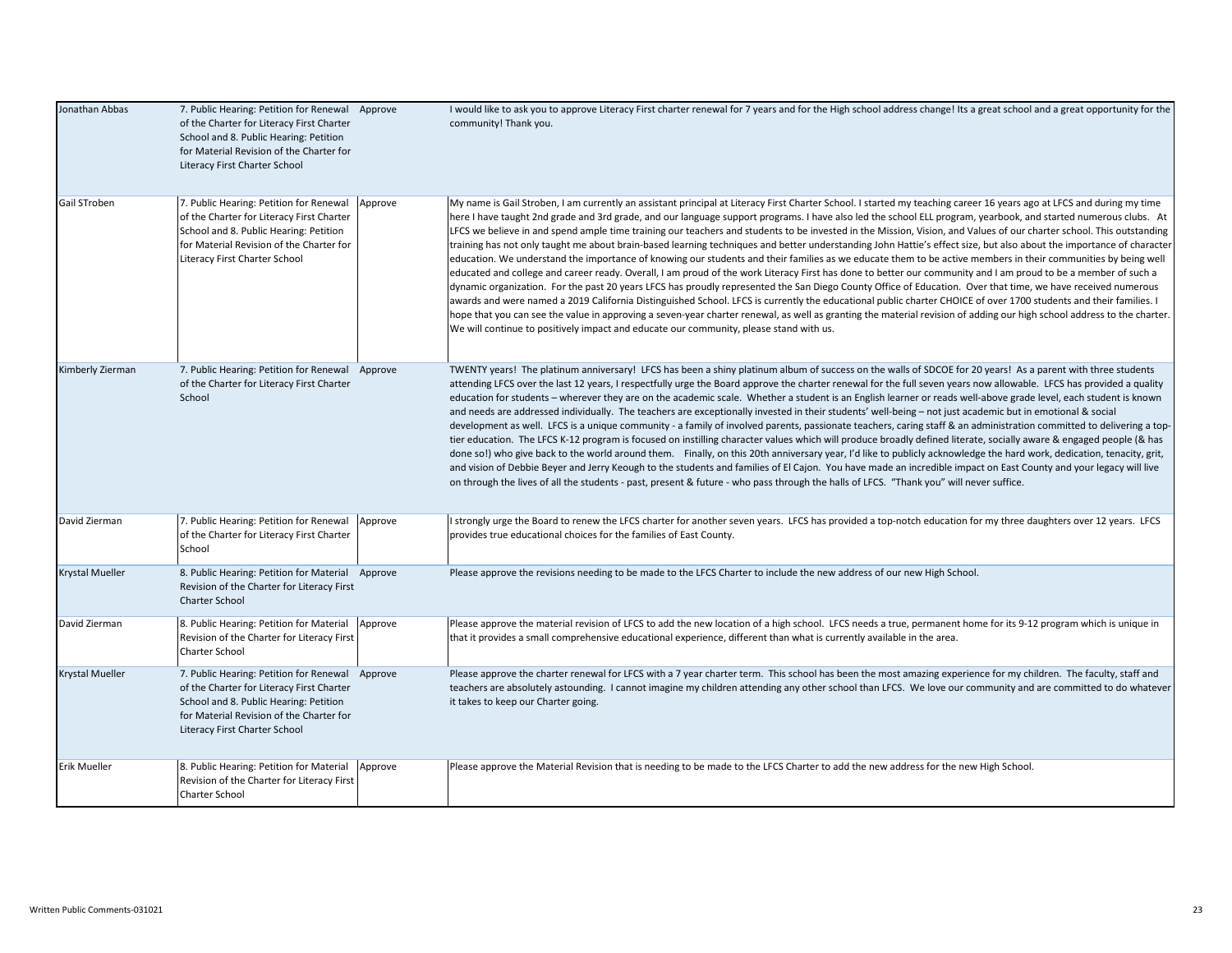| <b>Erik Mueller</b> | 7. Public Hearing: Petition for Renewal Approve<br>of the Charter for Literacy First Charter<br>School and 8. Public Hearing: Petition<br>for Material Revision of the Charter for<br>Literacy First Charter School |         | Please approve the 7 year charter renewal for LFCS. Our kids are flourishing at this school. The quality of education they are receiving is not to be dismissed.                                                                                                                                                                                                                                                                                                                                                                                                                                                                                                                                                                                                                                                                                                                                                                                                                                                        |
|---------------------|---------------------------------------------------------------------------------------------------------------------------------------------------------------------------------------------------------------------|---------|-------------------------------------------------------------------------------------------------------------------------------------------------------------------------------------------------------------------------------------------------------------------------------------------------------------------------------------------------------------------------------------------------------------------------------------------------------------------------------------------------------------------------------------------------------------------------------------------------------------------------------------------------------------------------------------------------------------------------------------------------------------------------------------------------------------------------------------------------------------------------------------------------------------------------------------------------------------------------------------------------------------------------|
| Ella Thiessen       | 7. Public Hearing: Petition for Renewal<br>of the Charter for Literacy First Charter<br>School and 8. Public Hearing: Petition<br>for Material Revision of the Charter for<br>Literacy First Charter School         | Approve | I am a junior in highschool at LFCS and I have been going there most of my life and the rest of my family does as well. I love Literacy First and I left a private school to<br>come back to LFCS because of how academically rigorous the school is. I want to go to my school and I want my school to be allowed to build a new high school<br>building. I approve of the agenda to have a 7 year charter term as well because Literacy First Charter School deserves it.                                                                                                                                                                                                                                                                                                                                                                                                                                                                                                                                             |
| Daniel Sanchez      | 7. Public Hearing: Petition for Renewal Approve<br>of the Charter for Literacy First Charter<br>School                                                                                                              |         | I highly support the material revision for Literacy First Charter and the addition of the new address for the High School.                                                                                                                                                                                                                                                                                                                                                                                                                                                                                                                                                                                                                                                                                                                                                                                                                                                                                              |
| Daniel Sanchez      | 8. Public Hearing: Petition for Material<br>Revision of the Charter for Literacy First<br>Charter School                                                                                                            | Approve | I approve that LFCS should merit the 7 year charter term. We have been an outstanding educational institution serving our families and communities in so many over<br>the past 20 years. Help us keep doing what we have been called to do.                                                                                                                                                                                                                                                                                                                                                                                                                                                                                                                                                                                                                                                                                                                                                                             |
| Jennifer Burr       | 7. Public Hearing: Petition for Renewal Approve<br>of the Charter for Literacy First Charter<br>School and 8. Public Hearing: Petition<br>for Material Revision of the Charter for<br>Literacy First Charter School |         | I support the renewal of Literacy First Charter School's charter, adding the new high school location, and also ask that you allow them to have a 7 year charter<br>renewal term. My children attend LFCS, and it is a wonderful school that has been proven to provide an excellent education. Students learn both academics and<br>character, and are challenged to do their best, while also receiving help if they are struggling. The teachers and staff are amazing, knowing the students, and<br>creating an environment where students at all levels can learn, have fun, build strong character, and gain skills that will help them become responsible and<br>successful adults. I ask that you please approve their renewal request. Thank you!                                                                                                                                                                                                                                                              |
| Steven Penner       | 6. Public Hearing: Petition for Renewal<br>of the Charter for JCS-Manzanita                                                                                                                                         | Approve | Julian Charter has done a terrific job navigating these difficult times over the past year. When the kids left school and transitioned to online learning a year ago,<br>because the JCS kids were already doing some work remotely, the transition was smooth, and there was little interruption in learning. Going into the 2020-21 school<br>year, that continued and the skills of the kids and teachers for online learning continued to mature. When the kids were offered a part-time return to campus earlier<br>during the school year, the campus was safe, the teachers were great, and the kids were so excited to return and see their classmates in person. All this goes to<br>show that despite some of the most difficult circumstances imaginable for a school, the kids, teachers, and parents still maintained a strong sense of community and<br>engagement throughout. JCS has delivered well beyond expectations, and parents deserve the right and privilege to continue to choose this school. |
| Lina Spencer        | 8. Public Hearing: Petition for Material Approve<br>Revision of the Charter for Literacy First<br><b>Charter School</b>                                                                                             |         | I am the parent of a current and graduate student of LFCS. Please approve a 7 year charter term for Literacy First. The school has demonstrated their commitment to<br>serving students, developing students with good character, and building leaders for the future.                                                                                                                                                                                                                                                                                                                                                                                                                                                                                                                                                                                                                                                                                                                                                  |
| Jeffrey Bennett     | 7. Public Hearing: Petition for Renewal<br>of the Charter for Literacy First Charter<br>School and 8. Public Hearing: Petition<br>for Material Revision of the Charter for<br>Literacy First Charter School         | Approve | I had one of my kids graduate and now one more kid at the High school. My childrens ED has improved greatly over the years since we enrolled them into the<br>Primary school. My kids love to read books, play on sports teams, go to dances and love to hang out with friends and staff at school. I have been proud of my kids<br>when they reached out to the new kid and made them welcome to the school. I as a parent also have volunteered as coach for Baseball and Softball now for 5 yrs.<br>Not only do I have the privilege of teaching a sport I love, but we are encouraged to teach Values that matter to each of the kids. How to win, how to lose, how to<br>respond to negative comments. I cant say enough about this school. I would recommend that you approve the 7 yr Charter, so we can continue to strive for the<br>highest level of education.                                                                                                                                               |